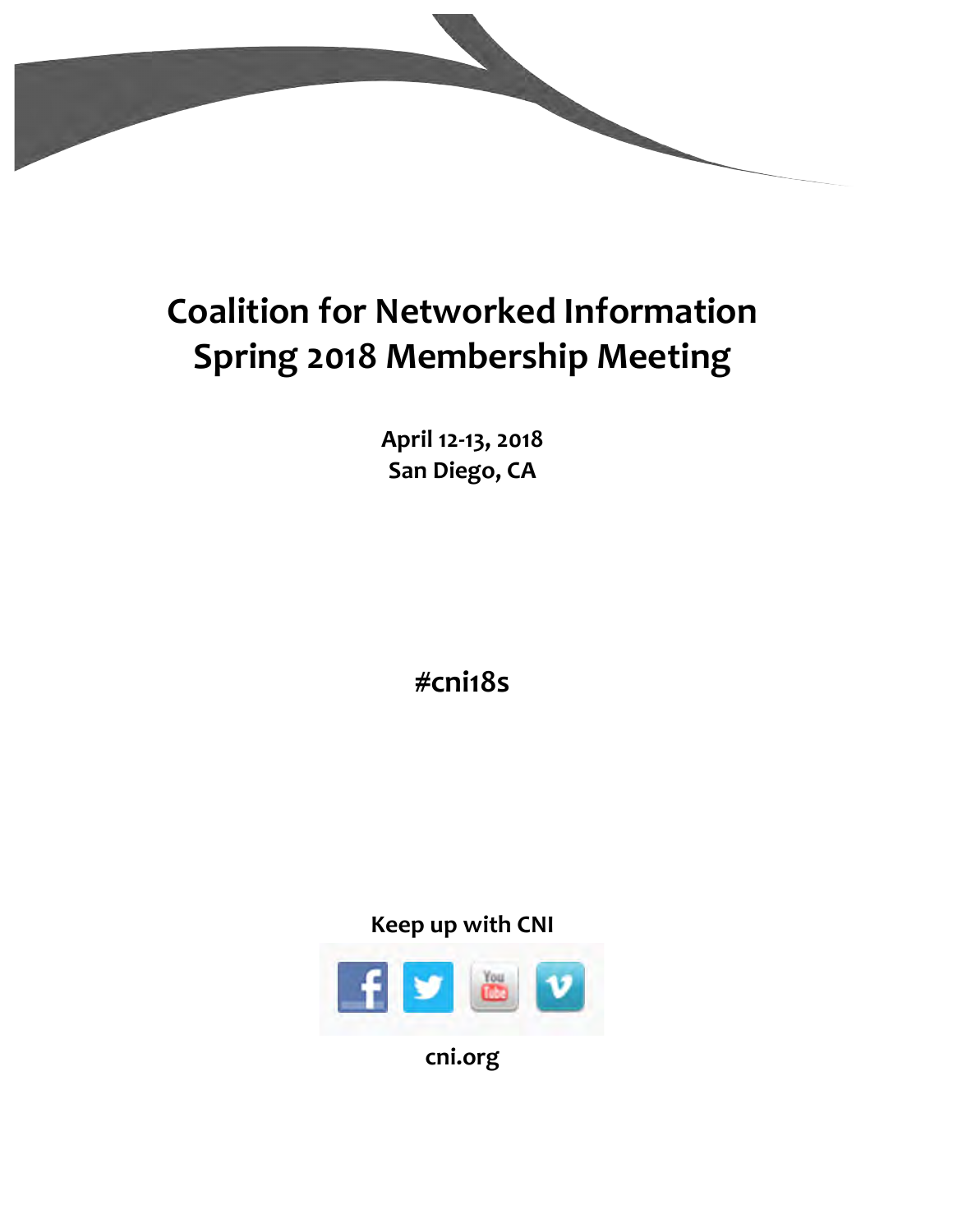# **CNI Spring 2018 Membership Meeting SCHEDULE-AT-A-GLANCE**

# **WEDNESDAY, APRIL 11**

| 3:00 p.m.                 | <b>Executive Roundtable I</b> (Plaza, $2^{nd}$ Floor)<br>prior registration only                                                                                                                                                                                                                                                     |                                                                                                                                        |  |  |  |  |
|---------------------------|--------------------------------------------------------------------------------------------------------------------------------------------------------------------------------------------------------------------------------------------------------------------------------------------------------------------------------------|----------------------------------------------------------------------------------------------------------------------------------------|--|--|--|--|
| <b>THURSDAY, APRIL 12</b> |                                                                                                                                                                                                                                                                                                                                      |                                                                                                                                        |  |  |  |  |
| 8:30 a.m.                 | <b>Executive Roundtable II</b> (Harbor Room, $3^{ra}$ Floor)<br>prior registration only                                                                                                                                                                                                                                              |                                                                                                                                        |  |  |  |  |
| 11:00 a.m.                | <b>Registration Opens</b><br>(California Foyer)                                                                                                                                                                                                                                                                                      |                                                                                                                                        |  |  |  |  |
| 11:30 a.m.                | <b>Orientation for First-Time Attendees</b><br>(La Jolla 1 <sup>st</sup> Floor)                                                                                                                                                                                                                                                      |                                                                                                                                        |  |  |  |  |
| 12:15 p.m.                | <b>Break</b><br>(California Foyer)                                                                                                                                                                                                                                                                                                   |                                                                                                                                        |  |  |  |  |
| $1:15$ p.m.               | <b>OPENING PLENARY SESSION (California BR)</b><br>Where All Roads Lead: Keeping the User at the Center<br>Joan Lippincott, CNI Associate Executive Director                                                                                                                                                                          |                                                                                                                                        |  |  |  |  |
| 2:15 p.m.                 | <b>Break</b><br>(California Foyer)                                                                                                                                                                                                                                                                                                   |                                                                                                                                        |  |  |  |  |
| 2:30 p.m.                 | <b>PROJECT BRIEFINGS</b>                                                                                                                                                                                                                                                                                                             |                                                                                                                                        |  |  |  |  |
|                           | RIALTO: Research Intelligence at Stanford<br>Avalon Media System Update<br>Building the Maker Community at DePaul<br>Analyzing OA IR w/ RAMP Dataset<br><b>Fedora Forward</b><br><b>Collaborative Collection Dev. &amp; Web Archives</b><br>Crafting Active Collection for Research Library<br><b>Digital Humanities &amp; SHARE</b> | California BR AB<br>California BR C<br>Santa Fe<br>Sierra AB<br>Plaza AB<br>Plaza C<br><b>Imperial Room</b><br>Harbor Rm $(3^{rd}$ FI) |  |  |  |  |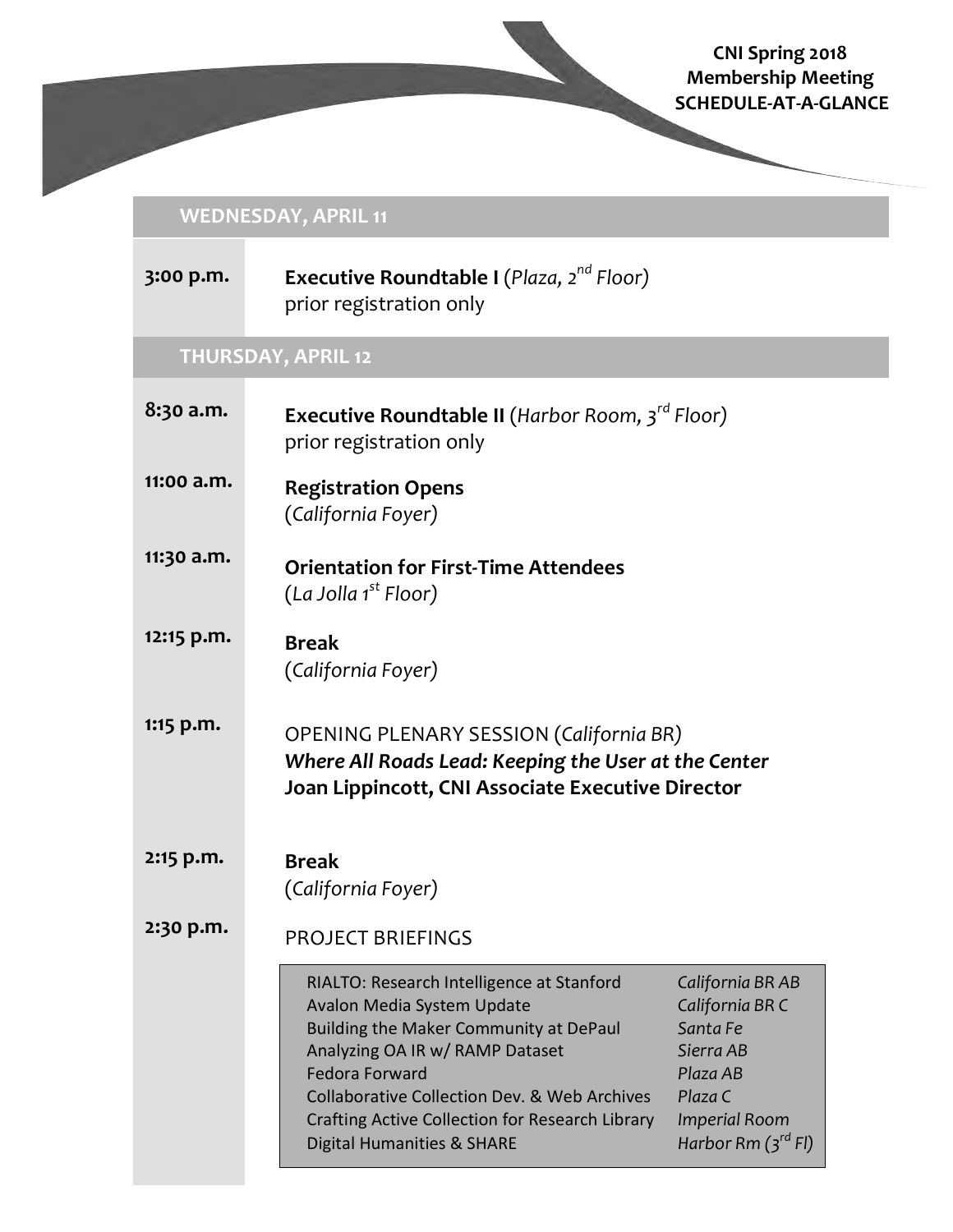# **CNI Spring 2018 Membership Meeting SCHEDULE-AT-A-GLANCE**

| <b>THURSDAY, APRIL 12</b> |                                                                                                                                                                                                                                                                                                                                                                                                                                                                                                              |  |  |  |
|---------------------------|--------------------------------------------------------------------------------------------------------------------------------------------------------------------------------------------------------------------------------------------------------------------------------------------------------------------------------------------------------------------------------------------------------------------------------------------------------------------------------------------------------------|--|--|--|
| $3:15$ p.m.               | <b>Break</b> (California Foyer)                                                                                                                                                                                                                                                                                                                                                                                                                                                                              |  |  |  |
| $3:45$ p.m.               | <b>PROJECT BRIEFINGS</b>                                                                                                                                                                                                                                                                                                                                                                                                                                                                                     |  |  |  |
|                           | California BR AB<br>Libraries, Info Equity, & Economic Justice<br>California BR C<br>Research Workflow & Implications for Academy<br>Santa Fe<br>Internet Identity Comes of Age<br>Sierra AB<br>Practical Approach to Decentralized Future<br>Collaboration to Advance Open Schol. Comm.<br>Plaza AB<br>Plaza C<br>Open Source Software Models & Sustainability<br>Harbor Rm $(3^{rd}$ FI)<br>University & Library Futures: Aligning Services                                                                |  |  |  |
| 4:45 p.m.                 | <b>Break</b> (California Foyer)                                                                                                                                                                                                                                                                                                                                                                                                                                                                              |  |  |  |
| 5:00 p.m.                 | <b>PROJECT BRIEFINGS</b>                                                                                                                                                                                                                                                                                                                                                                                                                                                                                     |  |  |  |
|                           | Email Archives: Issues, Tools, & Gaps<br>California BR AB<br>Neural Networks: Machine Vision for the Visual<br>California BR C<br>Santa Fe<br>Portfolio Mgt. & Decommissioning Projects<br>Dragging Researchers & their Data into Library<br>Sierra AB<br>Using Linked Data for Research Findings<br>Plaza AB<br>Plaza C<br>English Hegemony and the Internet<br>Harbor Rm $(3^{rd}$ FI)<br>DH @ SDSU: Library-Faculty Partnerships                                                                          |  |  |  |
| 5:30 p.m.                 | <b>Break</b> (California Foyer)                                                                                                                                                                                                                                                                                                                                                                                                                                                                              |  |  |  |
| 5:45 p.m.                 | <b>PROJECT BRIEFINGS</b>                                                                                                                                                                                                                                                                                                                                                                                                                                                                                     |  |  |  |
|                           | The UC Merced LibraryCAVE<br>California BR AB<br>Visible Library Contributions: "Grants Menu"<br>California BR C<br>Privacy, Cross-border Preservation Partnerships<br>Santa Fe<br>Fostering Communities of Practice in Data Mgt.<br>Sierra AB<br>Library's Role in Enhancing Research Info<br>Plaza AB<br>Plaza C<br>Open Data as Service in Special Collections<br>Espy: Access to Archival Materials<br><b>Imperial Room</b><br>Harbor Rm $(3^{rd}$ FI)<br>Supporting 3D/VR Technologies in Academic Lib. |  |  |  |
| $6:15$ p.m.               | <b>Reception</b> (Garden Terrace/SD Ballroom, $4^{th}$ Floor)                                                                                                                                                                                                                                                                                                                                                                                                                                                |  |  |  |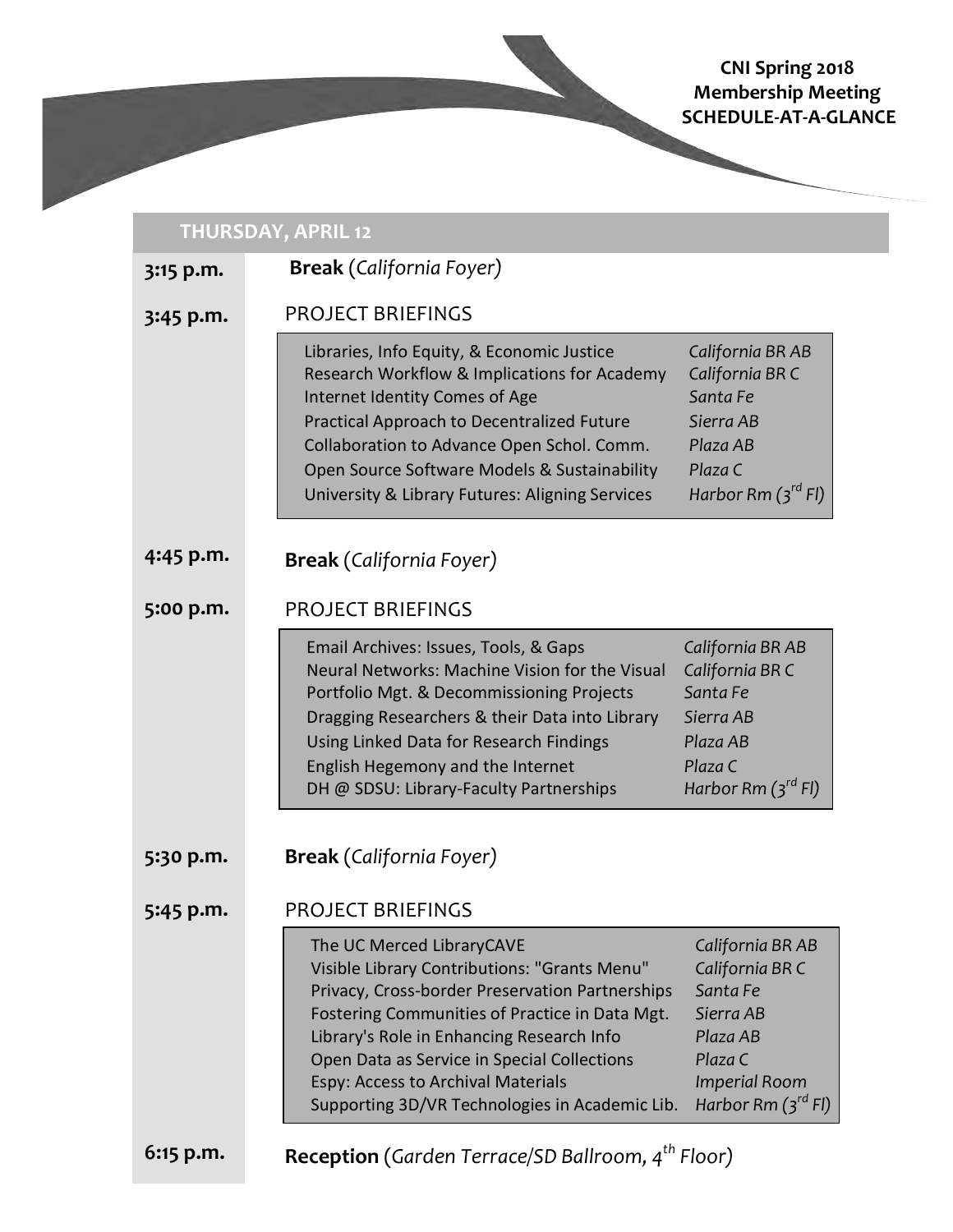## **CNI Spring 2018 Membership Meeting SCHEDULE-AT-A-GLANCE**

| <b>FRIDAY, APRIL 13</b> |                                                                                                                                                                                                                                                                                                                                                                                                                                                                                                                                                                                 |  |  |  |
|-------------------------|---------------------------------------------------------------------------------------------------------------------------------------------------------------------------------------------------------------------------------------------------------------------------------------------------------------------------------------------------------------------------------------------------------------------------------------------------------------------------------------------------------------------------------------------------------------------------------|--|--|--|
| 7:30 a.m.               | <b>Breakfast</b> (Garden Terrace/SD Ballroom, 4 <sup>th</sup> Floor)                                                                                                                                                                                                                                                                                                                                                                                                                                                                                                            |  |  |  |
| 9:00 a.m.               | <b>PROJECT BRIEFINGS</b><br>California BR AB<br>Developing/Scaling Research Data Management<br>The Digital Library of Medieval Manuscripts<br>California BR C<br>Santa Fe<br>Preservation: An Opinionated Approach<br>Sierra AB<br>Assessing Library's Impact in Research Ecosystem<br>Access Limitations: The Independent Scholar<br>Plaza AB<br>Enhancing the Institutional Repository<br>Plaza C<br>AMP: Audiovisual Metadata Platform<br><b>Imperial Room</b><br>Harbor Rm $(3^{rd}$ FI)<br>Prototyping Linked Data Platform for Cataloging                                 |  |  |  |
| $9:45$ a.m.             | <b>Break</b> (California Foyer)                                                                                                                                                                                                                                                                                                                                                                                                                                                                                                                                                 |  |  |  |
| 10:15 a.m.              | <b>PROJECT BRIEFINGS</b><br>California BR AB<br>PRESQT: Tools for Preserving Data & Software<br>NCSU Libraries Data Science Skills Workshop<br>California BR C<br>Santa Fe<br>DevOps: Engaging Library/Museum Exhibits<br>Creating FOLIO-based Integrated Library System<br>Sierra AB<br>Data Sharing Model for Decentralized RDM<br>Plaza AB<br>Plaza C<br>Data Architecture Framework, Library Collections<br>Cultural Heritage Collections, Geospatial Search<br><b>Imperial Room</b><br>Harbor Rm $({\mathfrak z}^{rd}$ FI)<br>Convergence: Data Science/Digital Humanities |  |  |  |
| 11:00 a.m.              | <b>Break</b> (California Foyer)                                                                                                                                                                                                                                                                                                                                                                                                                                                                                                                                                 |  |  |  |
| $11:15$ a.m.            | <b>PROJECT BRIEFINGS</b><br>Discuss Data: Open Interactive Platform<br>California BR AB<br>California BR C<br>Launching the Digital Research Commons @ UH<br>Santa Fe<br><b>Text Data Mining Research</b><br>Sierra AB<br>Preserving/Using Email with ePADD<br>Plaza AB<br>Extending UC's Research Hub, Research Lifecycle<br>Plaza C<br><b>Research Data Repositories</b><br>Parker on the Web 2.0: DL for Medieval MSS<br><b>Imperial Room</b><br>Harbor Rm $(3^{rd}$ FI)<br>Preserving Digital Content at Scale                                                              |  |  |  |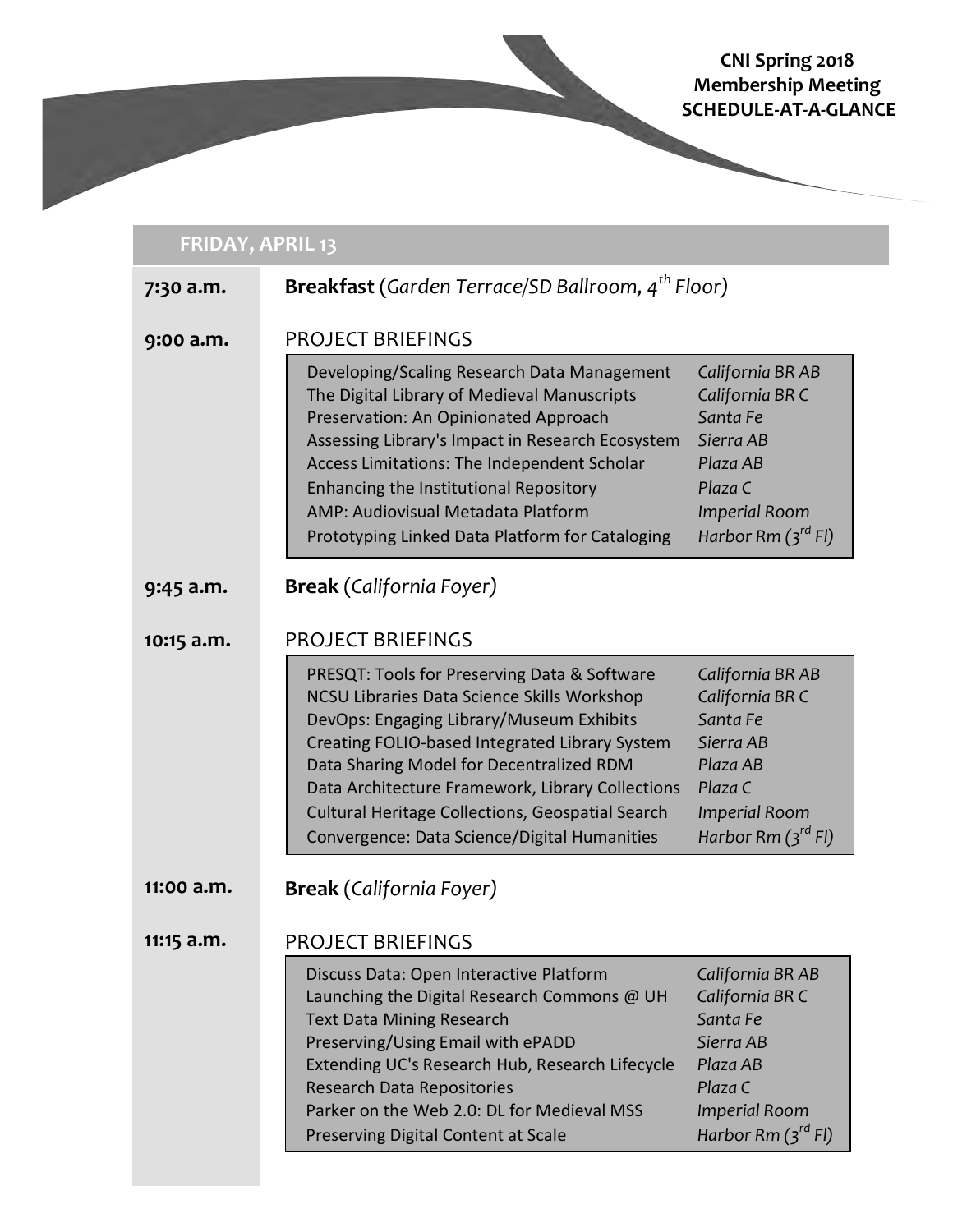# **CNI Spring 2018 Membership Meeting SCHEDULE-AT-A-GLANCE**

# **FRIDAY, APRIL 13**

| $11:45$ a.m. | <b>Lunch</b> (Garden Terrace/SD Ballroom, 4 <sup>th</sup> Floor)                                                                                                                                                                                                                                                       |                                                                                                                    |  |
|--------------|------------------------------------------------------------------------------------------------------------------------------------------------------------------------------------------------------------------------------------------------------------------------------------------------------------------------|--------------------------------------------------------------------------------------------------------------------|--|
| 1:00 p.m.    | <b>PROJECT BRIEFINGS</b>                                                                                                                                                                                                                                                                                               |                                                                                                                    |  |
|              | Makerspaces in the Academic Library<br>Privileged Link: OA, Version of Record, Etc.?<br>The Realities of Research Data Management<br><b>Next Generation Repositories</b><br>Library Support for Publishing DH Projects<br>Battening Down the Hatches: Securing the IR<br>Building Digital Coherence, Collective Action | California BR C<br>Santa Fe<br>Sierra AB<br>Plaza AB<br>Plaza C<br><b>Imperial Room</b><br>Harbor Rm $(3^{rd}$ FI) |  |
| 2:00 p.m.    | <b>Break</b> (California Foyer)                                                                                                                                                                                                                                                                                        |                                                                                                                    |  |
| 2:15 p.m.    | <b>CLOSING PLENARY SESSION (California BR)</b><br>Towards a High-Performance National Research Platform<br><b>Enabling Digital Research</b><br>Larry Smarr, California Institute of Telecommunications and<br><b>Information Technology (Calit2)</b>                                                                   |                                                                                                                    |  |
| 3:30 p.m.    | <b>Meeting Adjourns</b>                                                                                                                                                                                                                                                                                                |                                                                                                                    |  |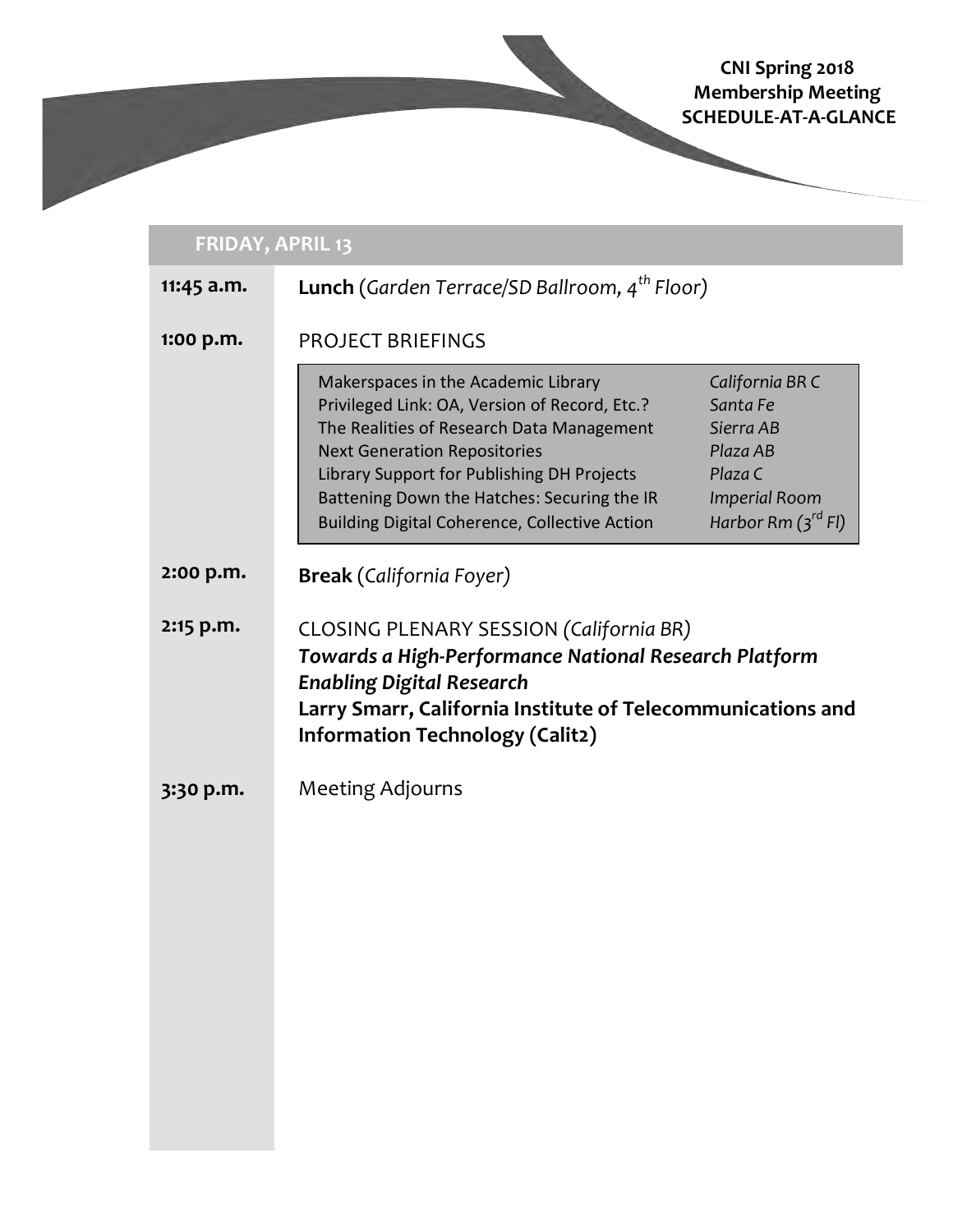*<u>OPENING PLENARY SESSION</u>*  **Thursday April 12, 2018 1:15-2:15 p.m. California Ballroom AB** 

# *Where All Roads Lead: Keeping the User at the Center*

# **Joan K. Lippincott** *Coalition for Networked Information*

As anticipated, the Internet launched unprecedented access to information, and myriad opportunities to enrich our academic and everyday lives. As information professionals, we have developed many new systems for accessing and creating content, implemented new types of learning activities, and built facilities to make available emerging technologies. With so many options and choices, have we created information environments that are transparent and coherent to our user communities? Have we chosen the best areas of focus for teaching and learning with technology initiatives? Have our new buildings and renovations been developed with attention to a set of underlying principles that relate to the university's mission? In this talk, Lippincott will focus on the relationship between user communities, information professionals, and the trajectories of developments in access to and creation of content, teaching and learning, and development of spaces and places. She will provide an overview of these areas, highlight exemplars, and raise questions about current practice and future trends.

## **About the Speaker**

Joan K. Lippincott is the Associate Executive Director of the Coalition for Networked Information (CNI) where she has provided leadership for programs in teaching and learning, learning spaces, digital scholarship, assessment, and collaboration among professional groups. She serves on the boards of the journals portal and The Reference Librarian, and the Networked Digital Library of Theses and Dissertations, and she is the current editor of the *EDUCAUSE* Review E-Content column. She served on the board of the New Media Consortium (NMC) and its *Horizon Report* for higher education and libraries. She is past chair of the Association of College & Research Libraries' (ACRL) New Publications Board, and she served as a member of the ACRL Information Literacy Competency Standards Review Task Force that produced the Framework for Information Literacy for Higher Education. She has served on the advisory boards of the Learning Spaces Collaboratory and the Learning Space Toolkit project. Joan has served as a consultant to many academic libraries for their space renovation projects and has been on the planning committee for the *Designing Libraries* for the 21st Century conference since its inception.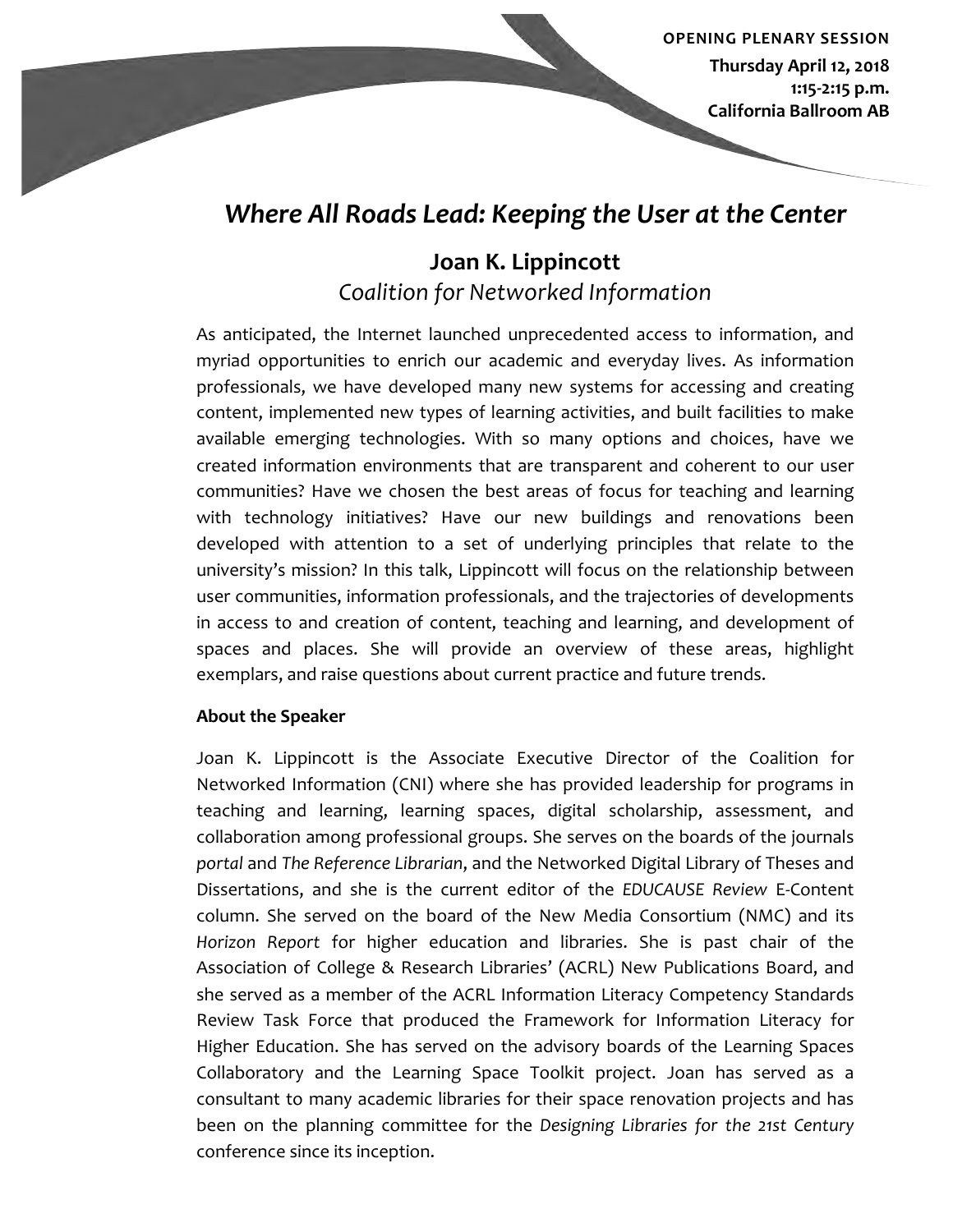## **CLOSING PLENARY SESSION Friday April 13, 2018 2:15-3:30 p.m. California Ballroom AB**

# *Towards a High-Performance National Research Platform Enabling Digital Research*

# **Larry Smarr**

# *California Institute for Telecommunication and Information Technology (Calit2)*

Research in data-intensive fields is increasingly multi-investigator and multiinstitutional, depending on ever more rapid access to ultra-large heterogeneous and widely distributed datasets, which in turn is demanding new technological solutions in visualization, machine learning, and high-performance cyberinfrastructure. I will describe how my NSF-funded Pacific Research Platform (PRP), which provides an Internet platform with 100-1000 times the bandwidth of today's commodity Internet to all the research universities on the West Coast, is being designed from the application needs of researchers. The disciplines which are engaged in partnering with the PRP range from particle physics to climate to human health, as well as archaeology, digital libraries, and social media analysis. The next stage, well underway, is understanding how to scale this prototype cyberinfrastructure to a National and Global Research Platform.

## **About the Speaker**

Larry Smarr is the founding Director of the California Institute for Telecommunications and Information Technology (Calit2), a UC San Diego/UC Irvine partnership, and holds the Harry E. Gruber professorship in Computer Science and Engineering (CSE) at UC San Diego's Jacobs School. Before that, he was Professor of Physics and Astronomy and the founding director of the National Center for Supercomputing Applications (NCSA) at UIUC. He is a member of the National Academy of Engineering, as well as a Fellow of the American Physical Society and the American Academy of Arts and Sciences. In 2006 he received the IEEE Computer Society Tsutomu Kanai Award for his lifetime achievements in distributed computing systems and in 2014 the Golden Goose Award. He served on the NASA Advisory Council to 4 NASA Administrators, was chair of the NASA Information Technology Infrastructure Committee and the NSF Advisory Committee on Cyberinfrastructure, and for 8 years he was a member of the NIH Advisory Committee to the NIH Director, serving 3 directors. He is currently the Principal Investigator on the NSF Pacific Research Platform grants.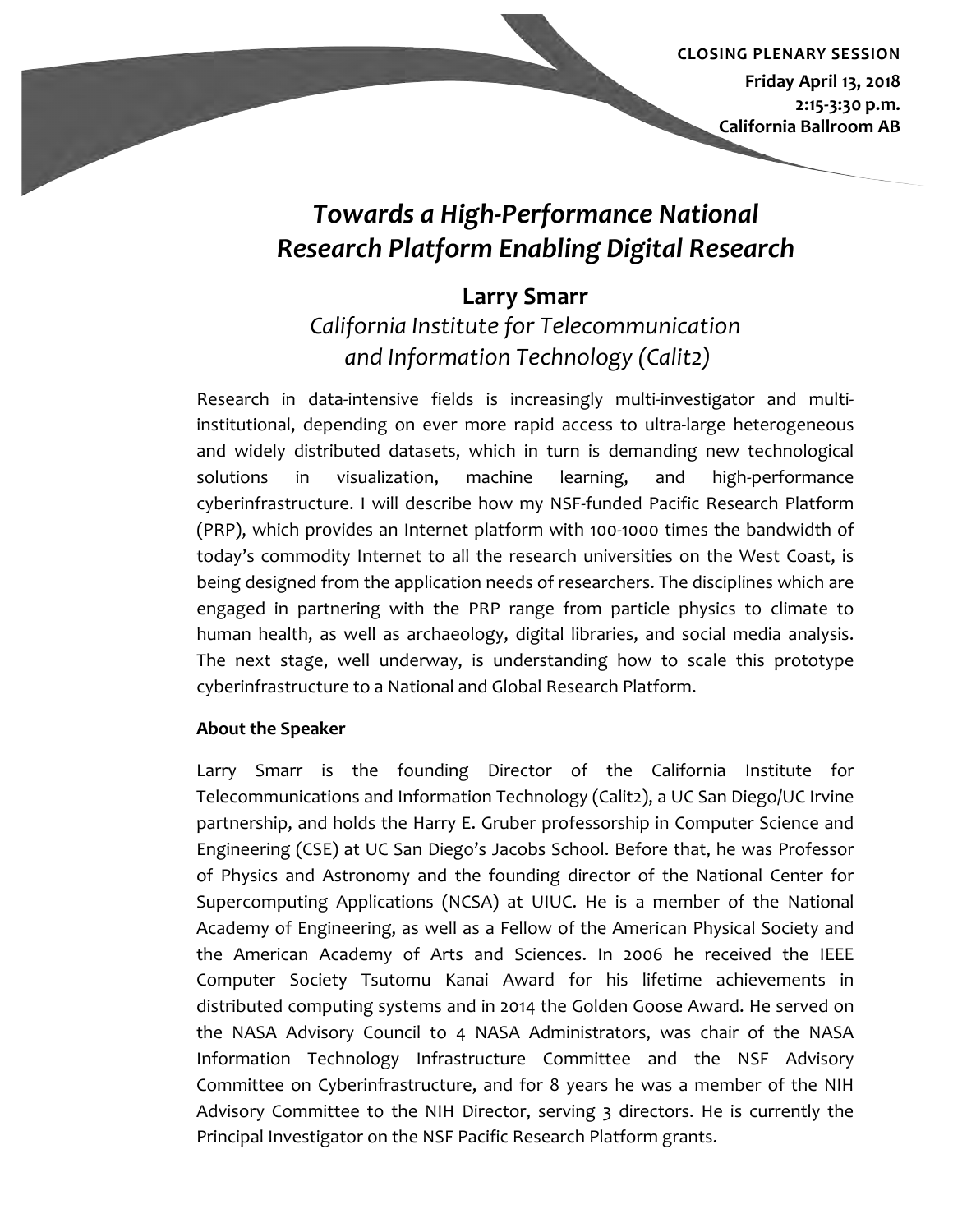

## **RIALTO: Research Intelligence at Stanford**

**Tom Cramer** Assistant University Librarian Stanford University

Like many universities, Stanford currently maintains separate systems for tracking researchers, grants and projects, with each overseen by and optimized for individual business concerns (research administration, human resources, finance, faculty affairs, etc.). Stanford also has no comprehensive system for tracking and managing its research output: the tangible artifacts of articles, data and other publications that advance human knowledge. In a cross-campus partnership to build a Research Information Ecosystem (RIE), the Stanford Libraries have begun development on a system, RIALTO, to systematically capture and relate research outputs to people, groups and projects. Working with the Dean of Research, School of Medicine, Office of International Affairs, University IT et al., the effort seeks to create an enterprisewide scholarly graph, to feed other systems, and to equip the university with research intelligence that may inform decisions ranging from building library collections to grant compliance, from identifying new research opportunities to space planning for interdisciplinary facilities. This presentation will lay out the evolving interdepartmental and technical landscape for the RIE and RIALTO as they take form at Stanford, and explore the implications and opportunities for research institutions, funders, government agencies and the growing set of commercial providers in this space.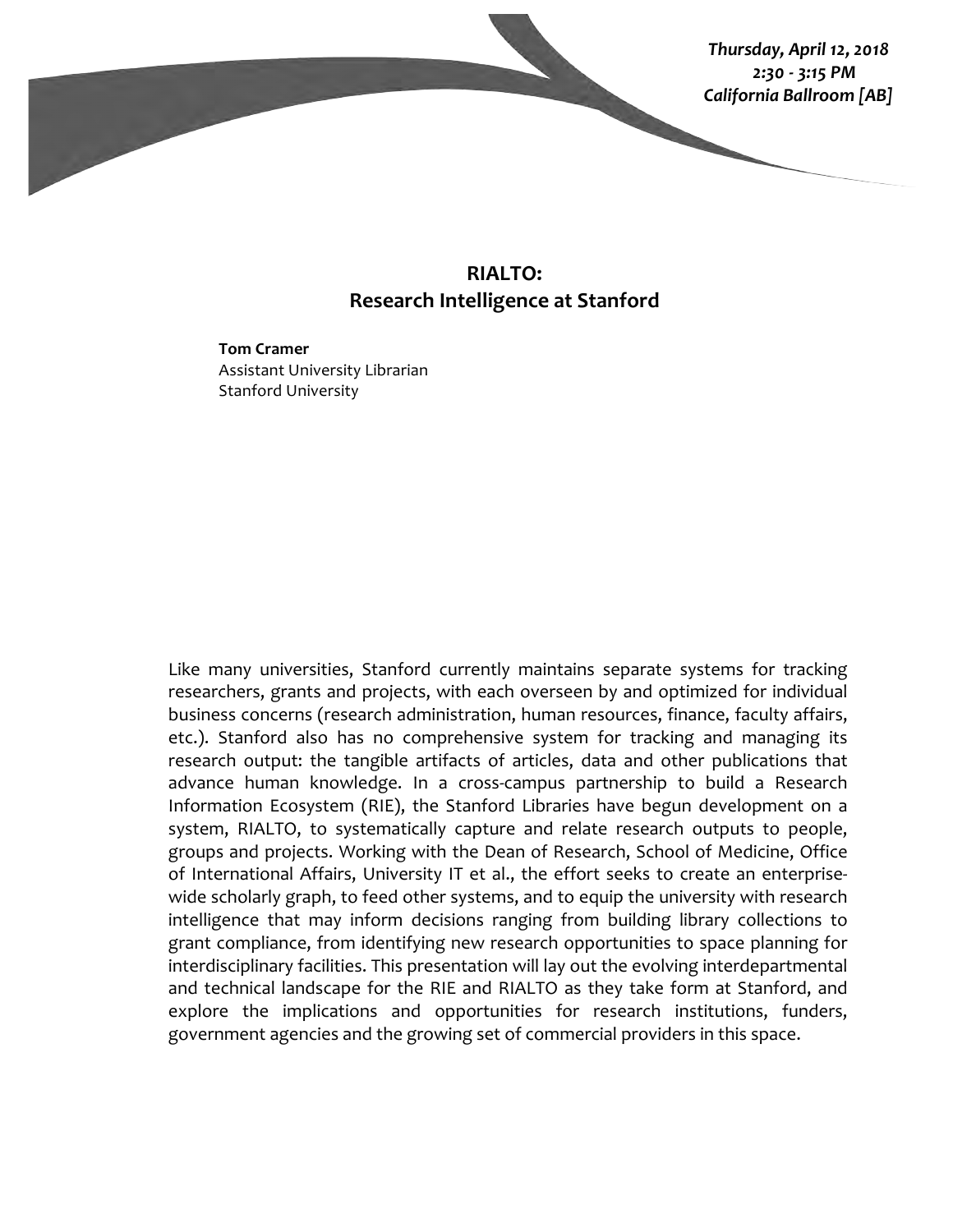*Thursday, April 12, 2018 2:30 - 3:15 PM California Ballroom [C]*

## **Avalon Media System Update: Piloting Avalon in the Cloud**

**Evviva Weinraub** Associate University Librarian for Digital Strategies Northwestern University

**John Herbert** Director of Digital Programs LYRASIS

**Carl Grant** Associate Dean, Knowledge Services & Chief Technology Officer University of Oklahoma

Avalon Media System is an open source system, based on Fedora and Hydra repository technologies, that enables libraries and archives to more easily provide online access to digitized and born-digital audio and video collections for purposes of teaching, learning, and research. Now in its sixth major release, Avalon has been codeveloped by the libraries at Indiana University Bloomington and Northwestern University, with support from the Institute of Museum and Library Services (IMLS) and The Andrew W. Mellon Foundation. One of the deliverables of the recent Mellon grant was to make it possible to run Avalon as a subscription software-as-a-service (SaaS) offering. As part of our most recent IMLS grant, we were able to partner with LYRASIS to run a pilot project with nine partner institutions that spanned a diverse range of use cases and institution types. The partner organizations included in the pilot were: Emerson College, Oberlin College, the University of Houston, the University of Oklahoma, the University of the Arts, DC Public Library, Houston Public Library, the University of Illinois at Urbana-Champaign, and the University of Tennessee Chattanooga. In addition, Northwestern University has been running its local instances of Avalon on Amazon Web Services since August 2017. This panel discussion will explore various aspects of the pilot, including an overview of pilot partner use cases, what went well and challenges encountered with pilot testing, and what is needed to make Avalon work for institutions interested in purchasing Avalon as a SaaS going forward. Additionally, the panel will discuss the lessons learned from the teams who have deployed the software both locally and in the cloud, share thoughts on how to organize the management of Avalon in the SaaS space, and summarize the real costs of running Avalon locally and in several cloud-based hosted environments.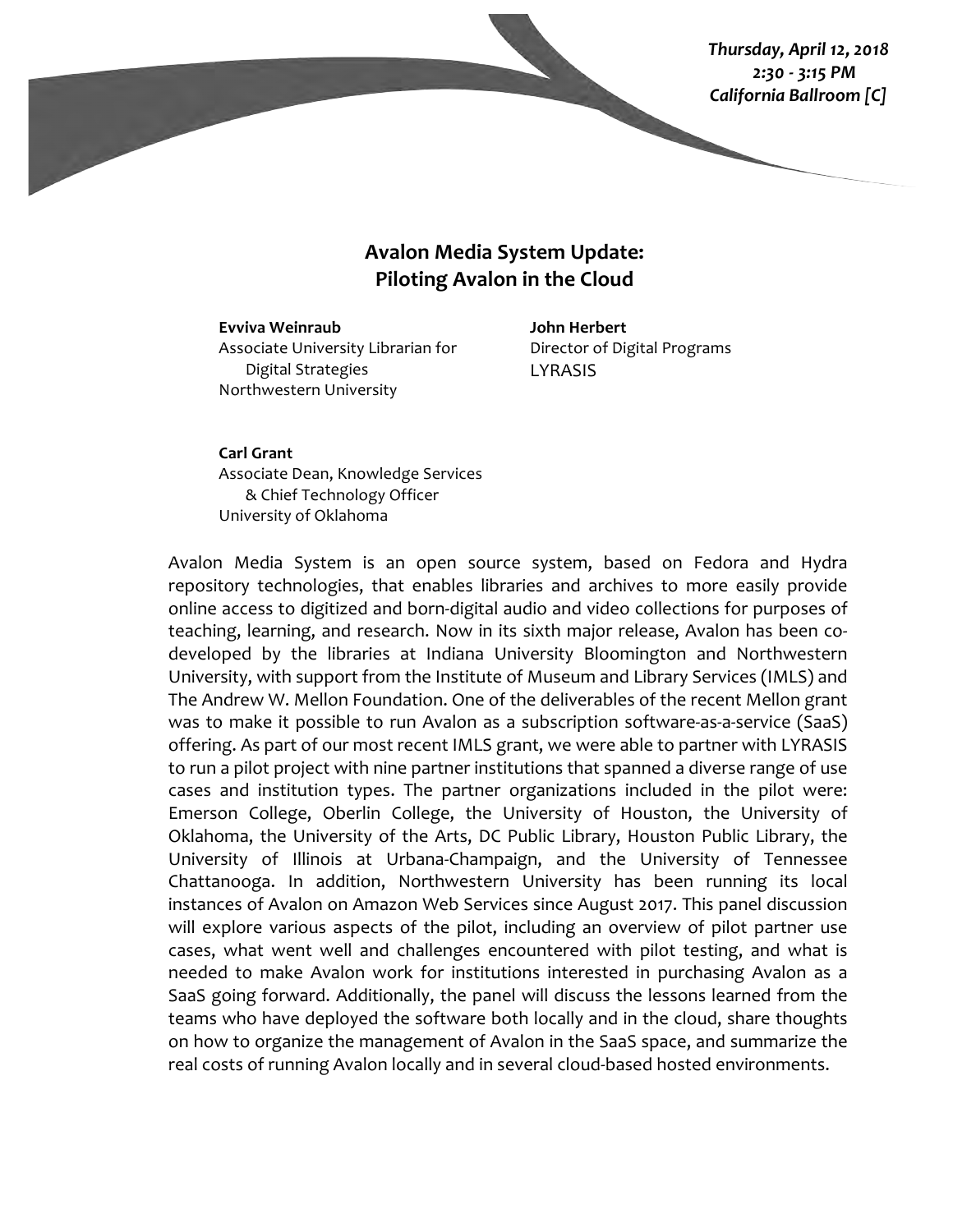

# **DePaul Makes: Building the Maker Community at DePaul University and Beyond**

**Scott Walter** University Librarian DePaul University

**Megan Bernal**

Associate University Librarian for Information Technology and Discovery Services DePaul University

**Janice Scurio** Information Technology Librarian DePaul University

In 2017, DePaul University launched two maker spaces: the Idea Realization Lab in the College of Computing and Digital Media and the Maker Hub in the John T. Richardson Library. Initially planned and designed independently, maker spaces and services are increasingly coordinated through a community-centered approach toward "building the maker community at DePaul." This presentation will include discussion of the challenges inherent in coordinating a campus-wide approach to the use of new technology in a decentralized campus IT environment, it will identify initial programs designed to bring maker space programs together across campus, including articulation of student learning outcomes, and the design of faculty development initiatives. It will also explore ways in which maker technology is growing into a component in community engagement initiatives in a city with a "maker across the lifespan" approach, including collaboration with K-12 schools, public libraries, and start-up centers.

> **https://library.depaul.edu/technology/spaces/Pages/Maker-Hub.aspx http://irl.depaul.edu/ http://bit.ly/2njyIas https://elandahl.github.io/**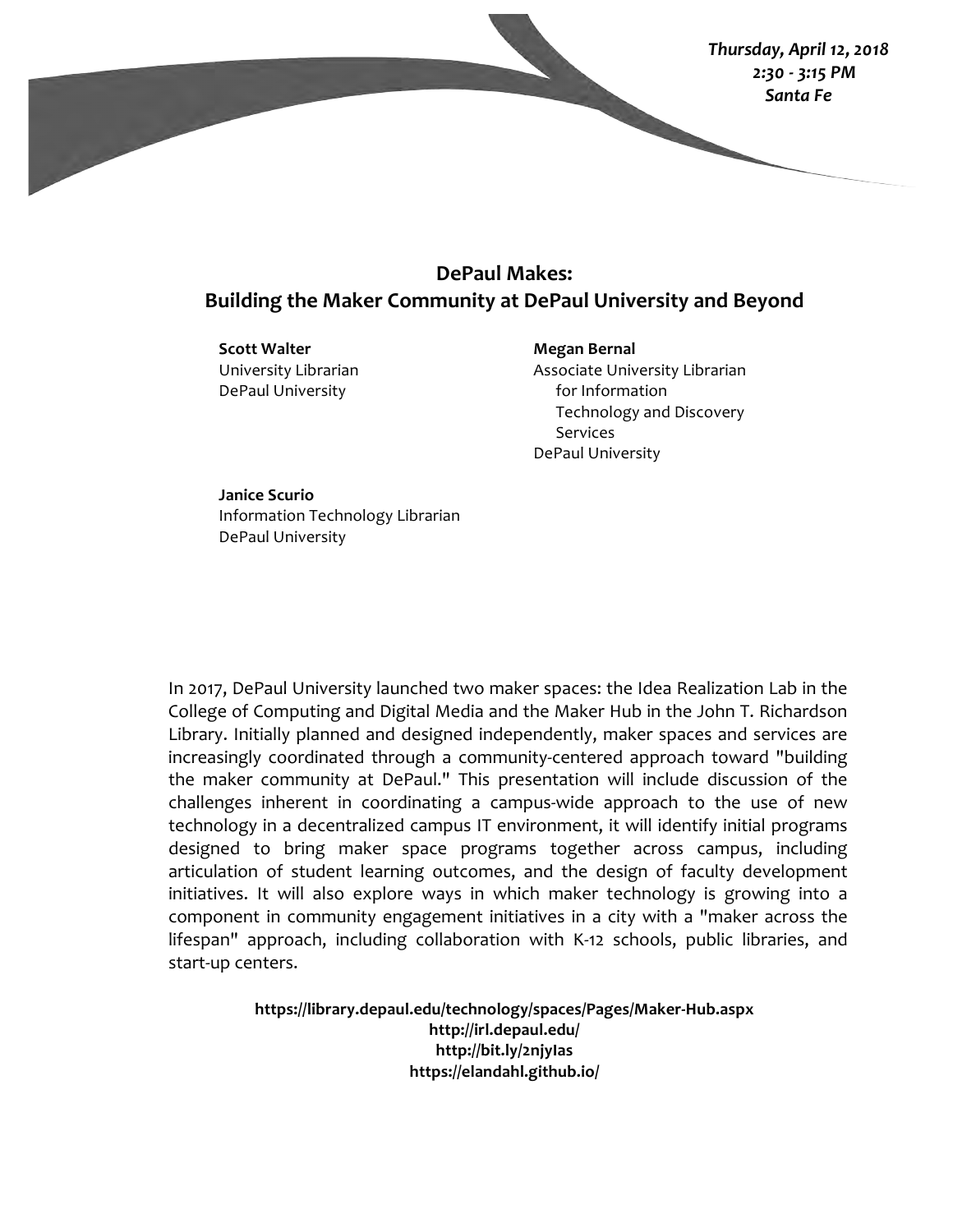

# **What the Data Tell Us:** Analyzing the Use and Visibility of Open Access IR with the RAMP Dataset

**Patrick OBrien** Semantic Web Research Director Montana State University

**Kenning Arlitsch** Dean Montana State University

The dataset compiled with the Repository Analytics  $\&$  Metrics Portal (RAMP) is offering a new picture of use and visibility across institutional repositories (IR). The data suggest that IR offer significant value when optimized for search engines and when user activity is accurately reported. However, the IR community has been without a trusted analytics data source for making assessments that are comparable across institutions. Our research team developed RAMP as a free web service that has attracted 35 institutional subscribers in its first year of operation. In addition to improving analytics accuracy and serving as a diagnostic tool for IR performance, RAMP is generating a dataset that offers exciting analysis and research opportunities. In this session we present an overview of the analytics data sources available to IR managers, and we offer a preliminary analysis of some of the RAMP data collected to date. The data demonstrate: 1) a large variance in the use of IR content across repositories; 2) the representation of the open access IR academic record in Google search results; and 3) what part of the open access IR academic record users are accessing the most.

#### **ramp.montana.edu**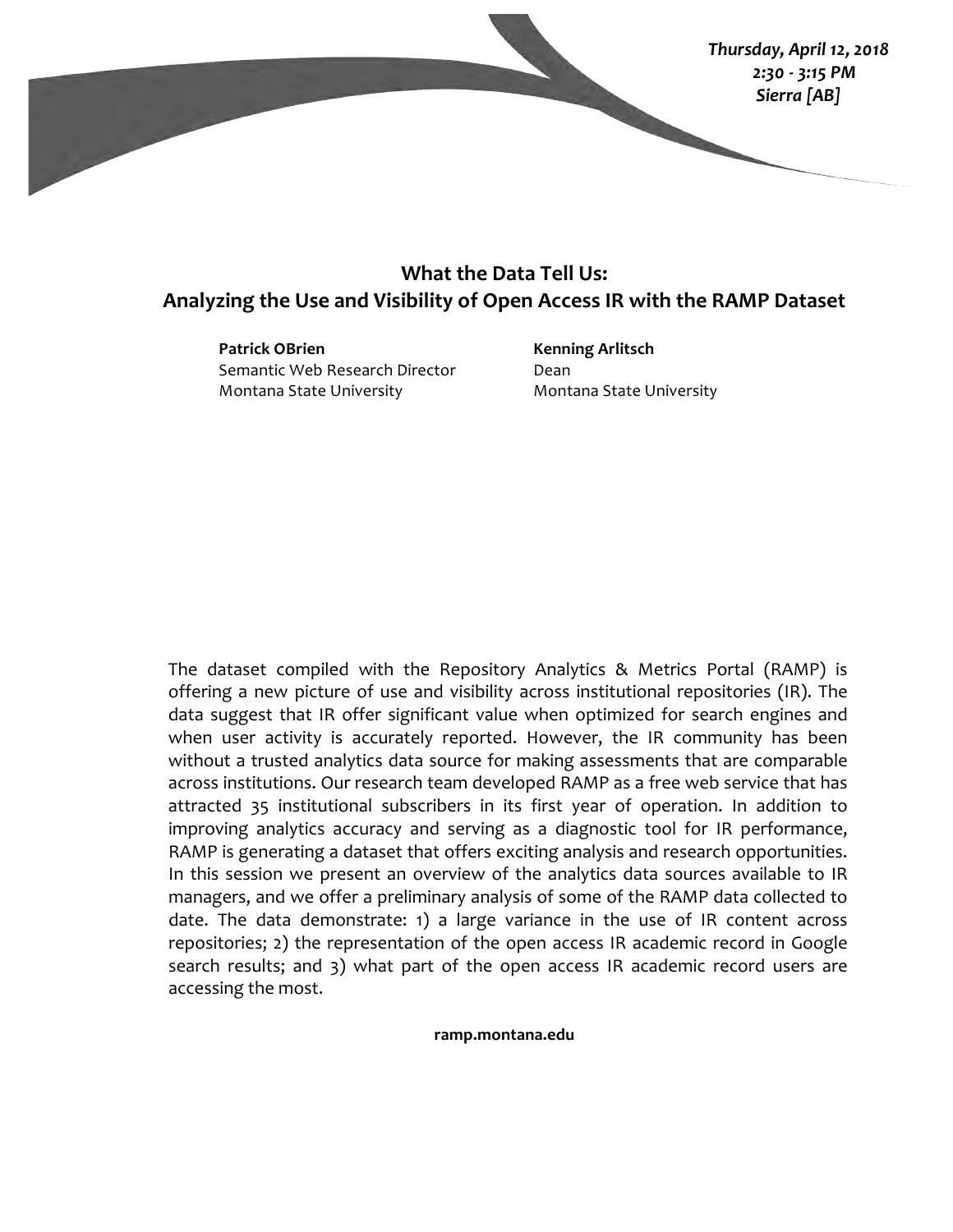

## **Fedora Forward: Vision, Strategy, and Product Roadmap**

**David Wilcox** Product Manager DuraSpace

**Robin Ruggaber** Library Chief Technology Officer University of Virginia

In 2012, Fedora stakeholders embarked on a three year mission to revitalize the Fedora project with a fresh codebase, new contributors, and an updated vision and strategic plan. Dubbed Fedora Futures, this effort culminated in the release of Fedora 4.0 in 2015 and the beginning of a new era of Fedora development. Now that this new version of Fedora has been in production for a few years, it is time to revisit and update the vision, strategic plan, and product roadmap based on lessons learned and future needs. To this end, the Fedora Leadership Group held a full-day meeting at the 2017 Fall CNI Membership Meeting to work on a revised vision and strategic plan that will inform the product roadmap for 2019 and beyond. This project update will present the results of this planning process and discuss the recent accomplishments and next steps for Fedora, including the publication of a formal API specification, the development of community implementations of the specification, the next major software release, and project direction going forward.

**http://fedorarepository.org**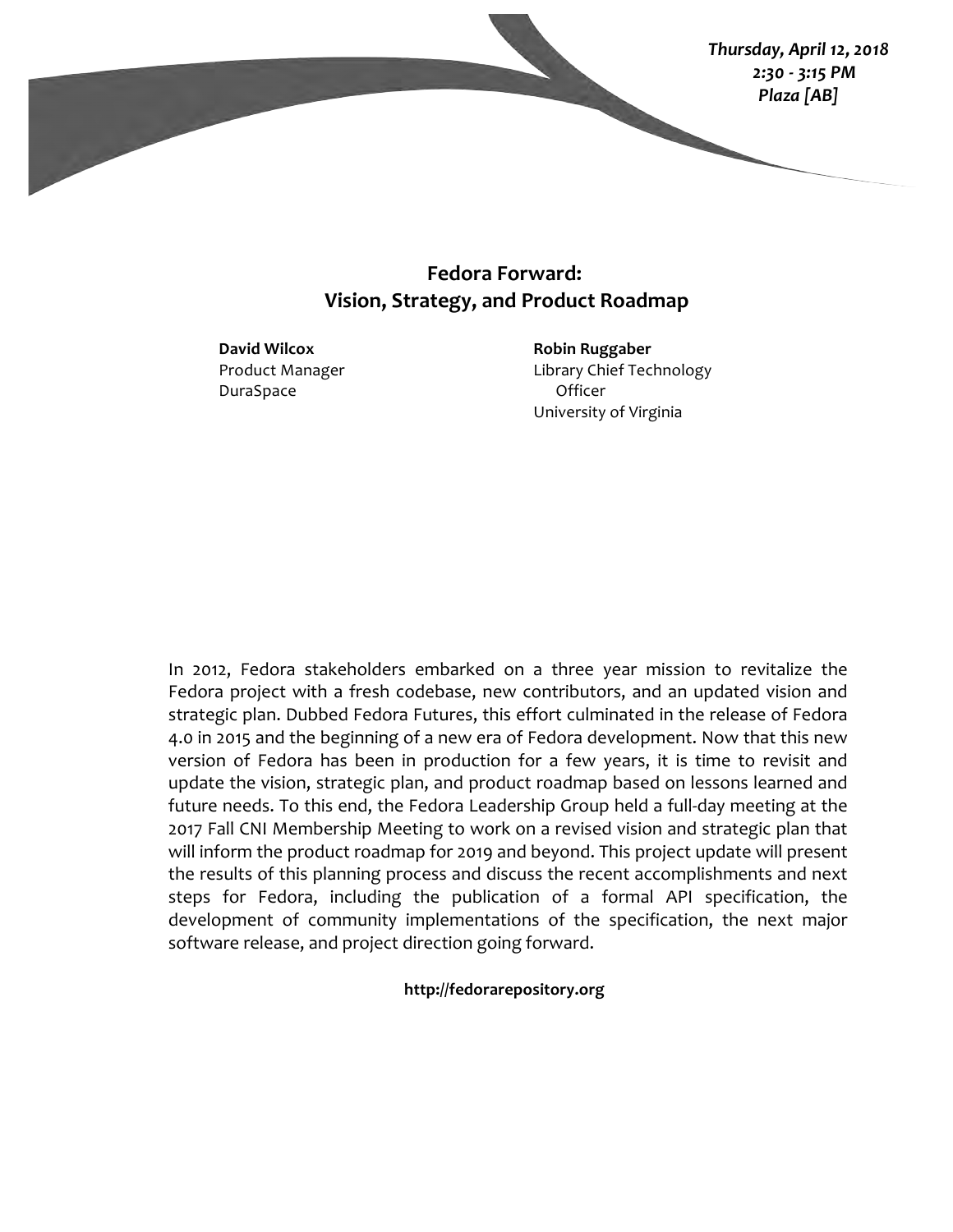

# **Cobweb: Collaborative Digital Collection Development for Web Archives**

**Kathryn Stine** Manager, Digital Content Development and Strategy California Digital Library

The demands of archiving the web in comprehensive breadth or thematic depth easily exceed the capacity of any single institution. As such, collaborative approaches to web archiving are necessary, and their success relies on curators understanding both what has already been archived, by whom, and how. With funding from the Institute of Museum and Library Services, Cobweb (a joint project of the California Digital Library, the University of California, Los Angeles, and Harvard University) supports three key functions of collaborative collection development: suggesting nominations, asserting claims, and reporting holdings. Curators establish thematic collecting projects in Cobweb and encourage nominators to suggest relevant web sites as candidates for archiving. For any given project, archival programs can claim their intention to capture a subset of nominated sites. Cobweb interacts with external data sources to populate a holdings registry, aggregating metadata about existing collections and crawled sites to support curators in planning future collecting activity and researchers in exploring archived web resources useful to their research. This project briefing will include a progress update on Cobweb development, a demonstration of Cobweb prototype interfaces, a summary of stakeholder feedback gathered thus far, and opportunities to engage in discussion about collaborative digital collection development.

> **www.cdlib.org/cobweb https://github.com/CobwebOrg/cobweb**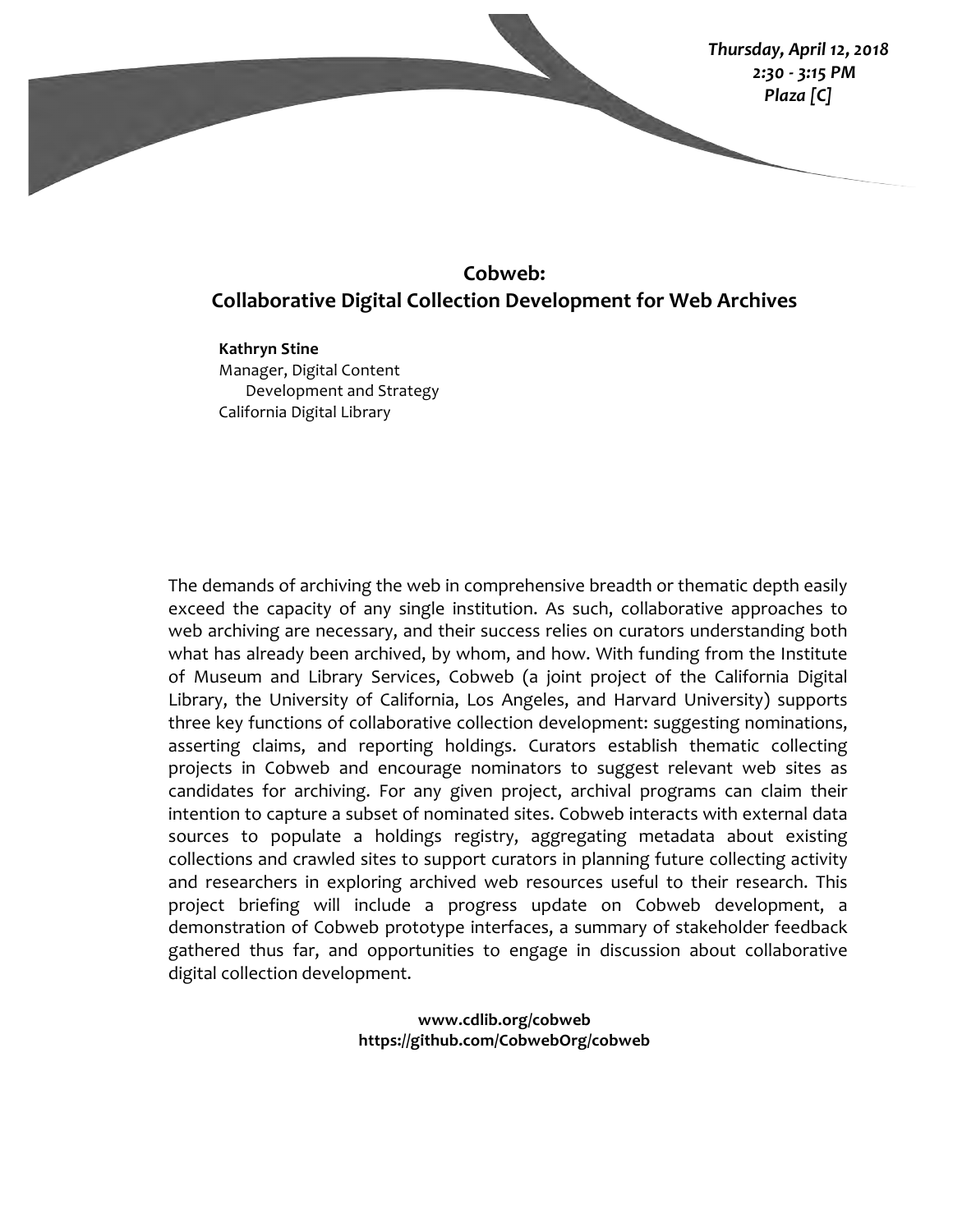

## **Crafting an Active Collection for the Research Library**

**Rebecca L. Lubas** Associate Dean Claremont Colleges **Sarah Pickle** Director of Organizational Planning & Assessment Claremont Colleges

In 2016, The Claremont Colleges Library began to imagine what it might look like to provide access to our collections in ways that are informed by how our community uses those resources. From the beginning, this effort was a response to difficulties helping researchers connect our digital and physical resources, unsatisfactory storage space, and opportunities arising out of renovations and master planning. Through this work, we aim to ensure the organization and presentation of our collections support how our researchers need to work with them and be inspired by them. Over the past two years, we have engaged colleagues in other academic libraries on these questions. We have also convened task forces and conducted an in-depth, qualitative study to understand the different yet complementary engagements scholars have when browsing and searching print and electronic resources. In this presentation, we will review provocative conversations at Claremont and beyond about the future of print in the digital age, share what we are learning from our local investigations of research behaviors, and consider new ideas for an "Active Print" program.

**http://libraries.claremont.edu/about/libraries/activeprint.asp**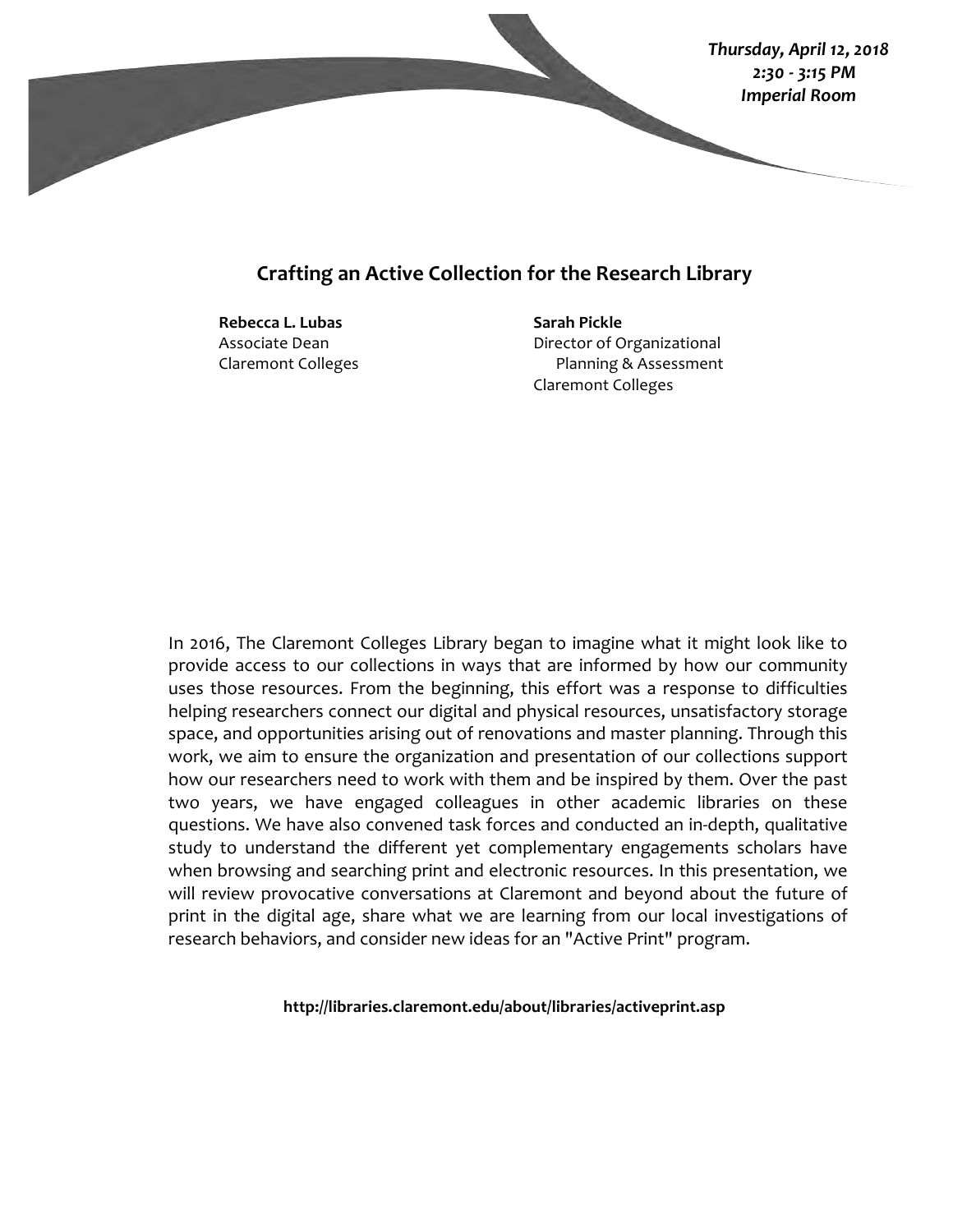*Thursday, April 12, 2018 2:30 - 3:15 PM Harbor Room [3rd floor]*

# **Distributed Digital Assets: Digital Humanities & the Future Direction of SHARE**

#### **Cynthia Hudson-Vitale**

Data Services Coordinator and Research Transparency Librarian Washington University St. Louis

**Judy Ruttenberg** Program Director for Strategic Initiatives Association of Research Libraries

### **Rick Johnson**

Co-Program Director, Digital Initiatives and Scholarship and Head, Data Curation and Digital Library Solutions University of Notre Dame

#### **Jeffrey Spies**

Visiting Assistant Professor, Department of Engineering and Society University of Virginia

This panel will present results of a 2017 survey aimed at understanding how various stakeholders in digital humanities (DH) discover, create, and reuse digital scholarship, as well as the workflows and tools that DH scholars use at each stage of their research process. These stakeholders include researchers, librarians, and technologists. The survey is part of a National Endowment for the Humanities funded project, "Integrating Digital Humanities into the Web of Scholarship with SHARE." Combined with a workshop and series of site visits to DH centers on US and Canadian campuses, the project team is investigating how SHARE's metadata-harvesting technology can integrate with the world of DH registries, identifiers, and repositories to improve discovery and curation. The presentation will include discussion of the project as a community-facing use case for SHARE, and it will provide an outline of SHARE's overall trajectory for 2018, including: 1) refactoring of the harvesting framework; 2) placing greater emphasis on community code contribution; 3) developing a metadata reconciliation and editing pipeline. The push toward engaging the community, both in DH and in the wider circle of library technology, is meant to expand SHARE to include additional partners and more efficiently leverage contribution of library and institutional stakeholders.

> **https://osf.io/kx2cy/ www.share-research.org**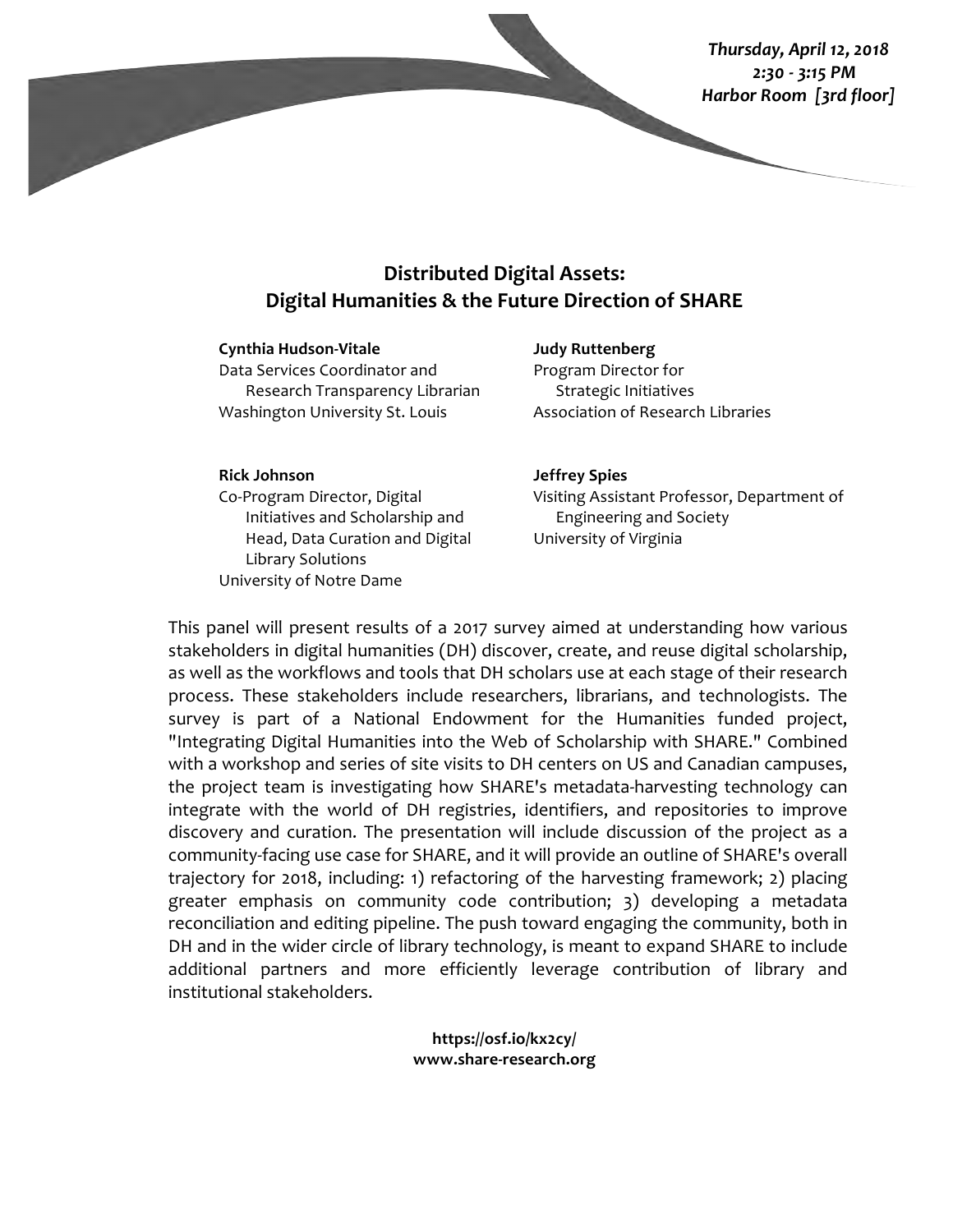

## Libraries, Information Equity, and Economic Justice

#### **Char Booth**

Associate Dean of the University Library California State University San Marcos

Academic libraries are cultural institutions with massive resource and operational footprints. By orienting our missions purposefully toward information and economic justice, we have the capacity to reshape the scholarly information landscape while positively impacting the ability of individual learners and researchers to traverse it. This briefing explores the capacity of libraries and allied institutions to leverage individual and collective action to reduce the inextricably linked information and economic inequalities our users face. The session will examine academic library practice through the lenses of information equity and economic justice, highlighting actions libraries and allied organizations can take in pursuit of increased resource parity and greater freedom from the entrenched information-for-profit systems that threaten our own budgets.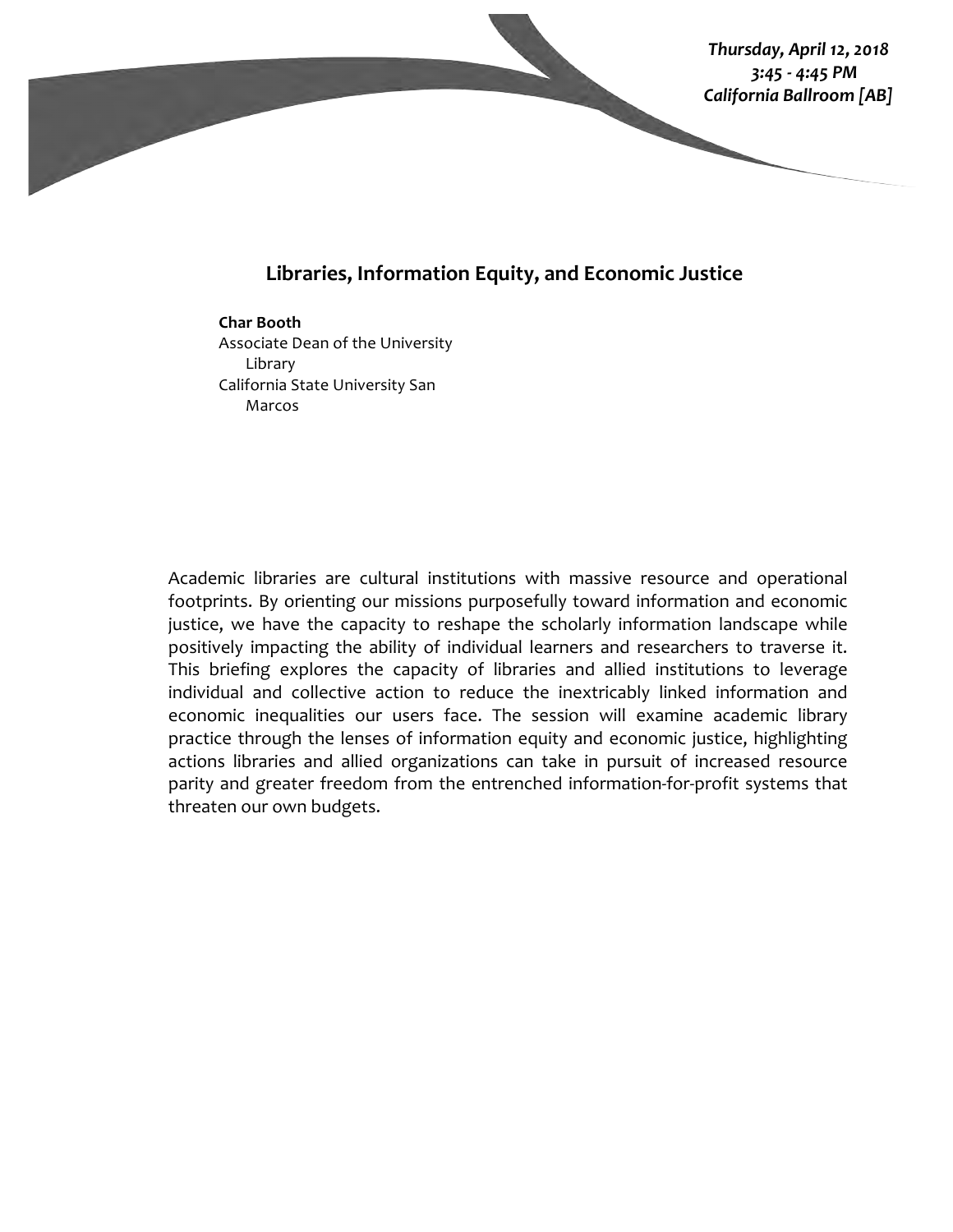

## **The Turn to Research Workflow** and the Strategic Implications for the Academy

#### **Roger Schonfeld**

Director, Library and Scholarly Communication Program Ithaka S+R

## **Donald Waters** Senior Program Officer, Scholarly Communications The Andrew W. Mellon Foundation

This session will provide an overview of the development of research workflow platforms, with an emphasis on the strategic implications for the academy. In many laboratory-based and quantitative science and social science fields, discovery of and access to the research literature has migrated largely to a platform-delivered, activitytracked, analytics-enabled environment. Similar shifts to platforms and tracking are underway in these fields for other components of the researcher workflow, such as data gathering and analysis. In other fields, especially in the humanities, where research is structured around primary sources in a variety of non-quantitative formats and results tend to be reported in monographs rather than journals, online platforms that facilitate end-to-end workflow with activity tracking and analytics have been slow to emerge but are now becoming possible. In addition to the overview that we will provide of this differentiated structure, we hope to engage the audience in a vigorous discussion about the contributions that library leaders, CIOs, and university research executives can make to position their institutions strategically in this emerging dynamic.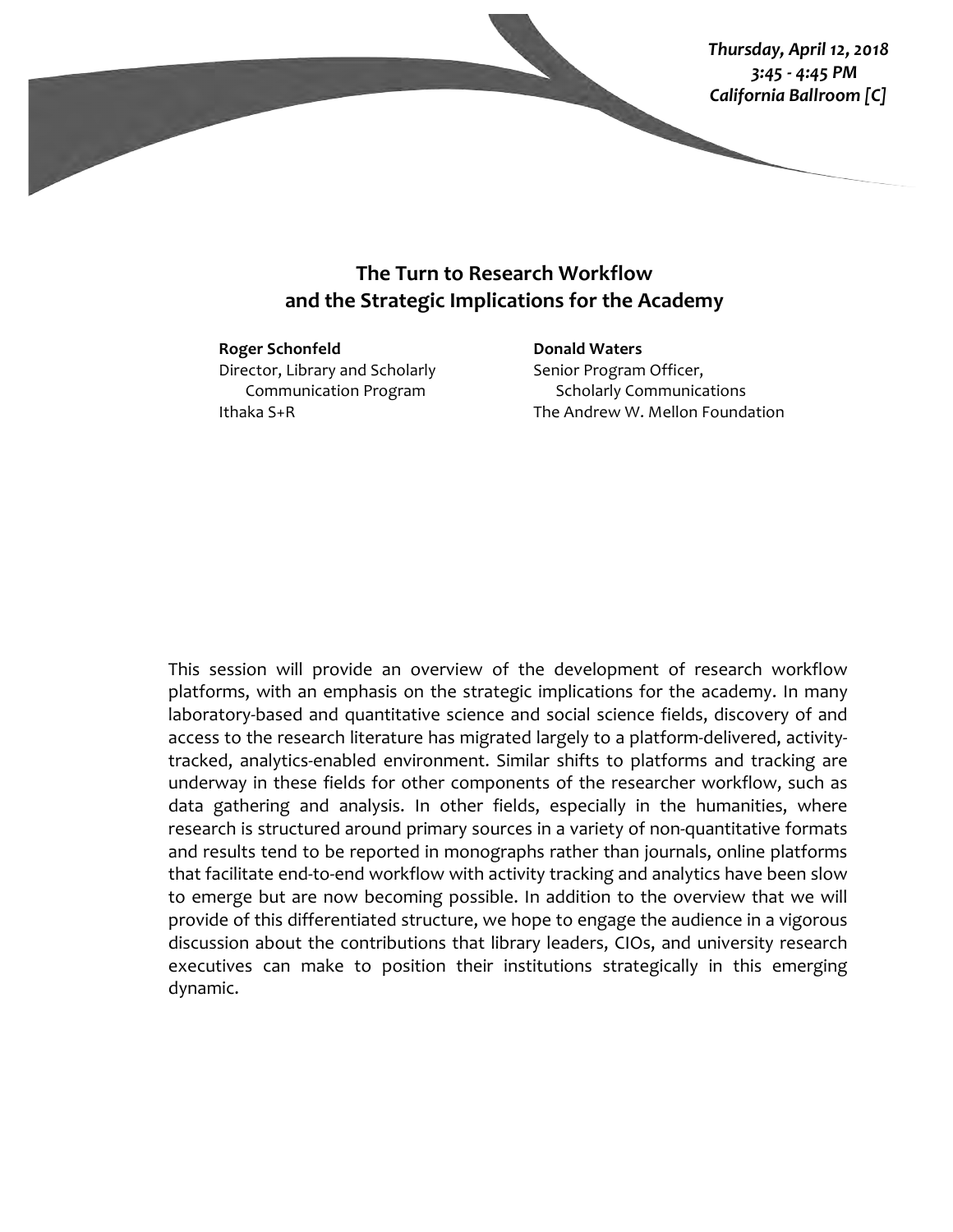

## Leaving the Teenage Years Behind: **Internet Identity Comes of Age**

**Kenneth Klingenstein** Identity Evangelist Internet2

Internet identity has been worked for a full generation now. Its importance has grown, creating new legal domains; its scope has grown, becoming as ubiquitous as the Internet itself; its vexations persist, from identity theft to privacy spills. This presentation will highlight significant markers on the path through the teenage years, but focus even more on the current activities that are marking both the transition of Internet identity to more maturity and the return of the cutting edge to its original roots in R&E. These activities include enabling new forms of discovery services, to the adoption of two-step authentication, responding to GDPR and PSD2 requirements, building user-effective fine-grain controls for attribute release and privacy management, federated incident handling, and increasing the basic baselines of trust within the community. The talk will conclude, as often, with a set of fearless and frequently wrong predictions.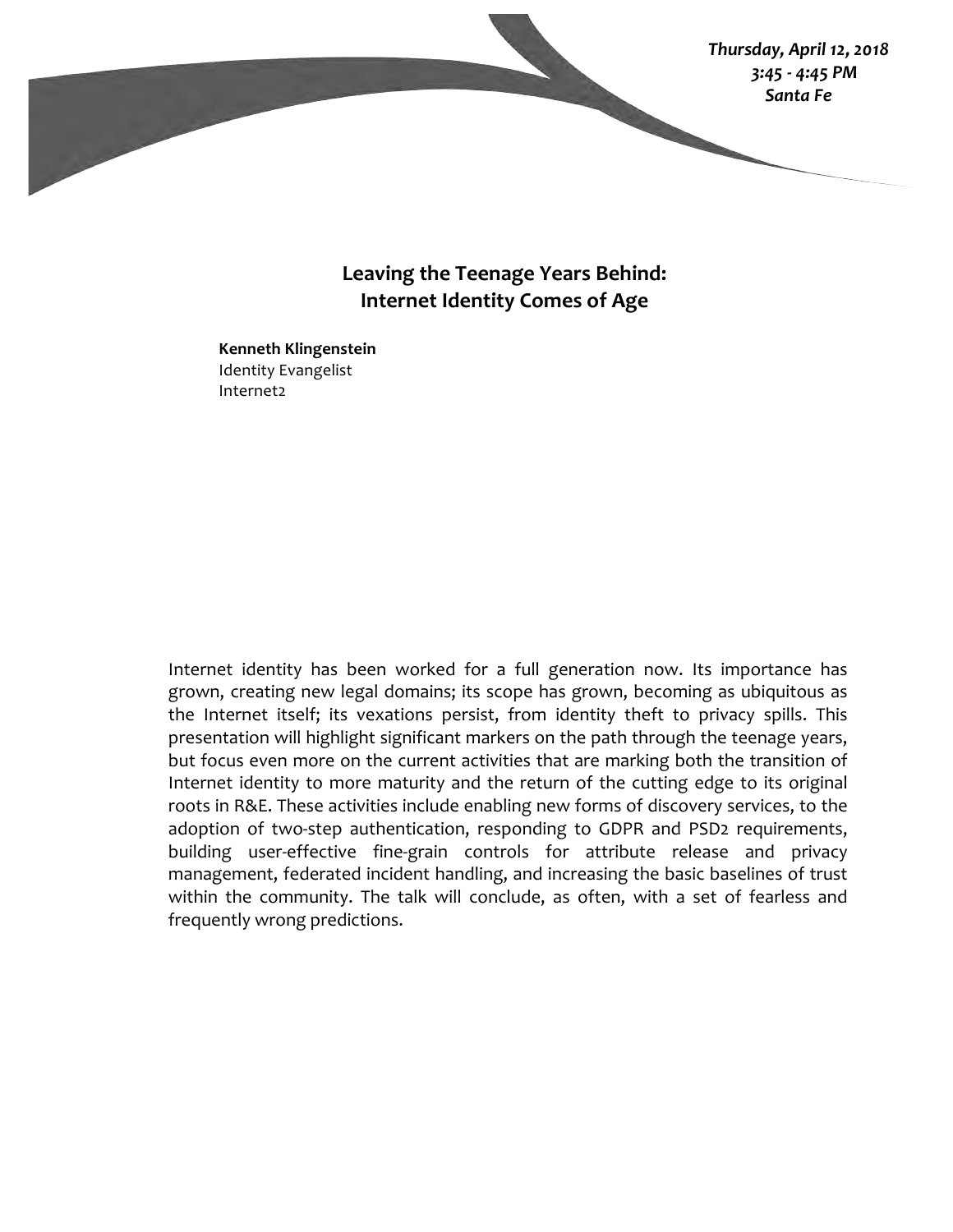

## A Practical, Incremental Approach to a Decentralized Future

**Jeffrey Spies** Visiting Assistant Professor University of Virginia

Decentralized and distributed technologies and protocols are being discussed as mechanisms by which to reconfigure scholarship (e.g., BitTorrent, blockchains, dat). Some of these have entered mainstream conversation and make daily appearances in the popular press (e.g., Bitcoin and other cryptocurrencies). Often the main goal of implementing such technology, in scholarship as well as more generally, is by exploiting a feature of decentralization: increased robustness of a system should any individual component or player disappear. These goals are often paired with benefits to privacy, user and/or university ownership, identification, and long-term retention. All of these are good things. However, it is often assumed that these new technologies will simply fix scholarship's problems, without much consideration for user experience, side effects of the technology, resource costs, or the fact that some of these technologies have known and open challenges yet to be addressed. For example, can users currently conceptualize true immutability (i.e., it's never going away) such that they can responsibly use technologies that offer immutability? If they can't, how do we achieve similar goals related to that feature in a way that respects the user? This session will introduce several distributed and decentralized protocols and technologies, their core features, and known issues that could impact the efficacy of their implementations. It will also include descriptions of how the community might be able to capitalize upon some of their core features by making incremental investments that take into account known challenges and end-user experience. Several overarching questions will form the basis for most of this discussion: what are we trying to achieve, what problems are we trying to solve, and what is the most practical way to get there, sooner rather than later?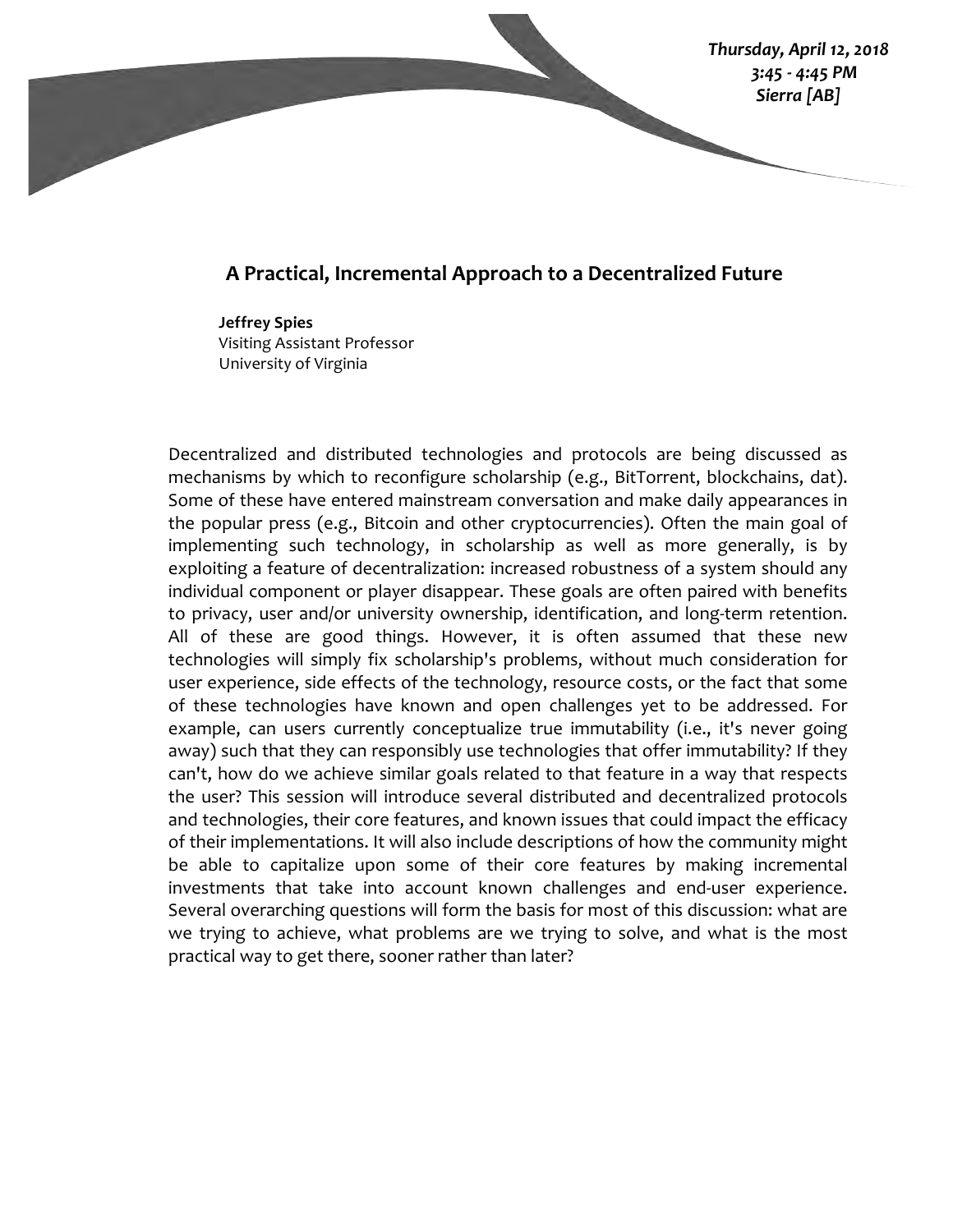

## **Collaboration to Advance Open Scholarly Communication Infrastructure**

#### **Brian Owen**

Associate Dean of Libraries & PKP Managing Director Simon Fraser University & Public Knowledge Project (PKP)

### **Debra Hanken Kurtz** CEO DuraSpace

**Mark Jordan** Head of Systems & Chair, Islandora Board of Directors Simon Fraser University & Islandora Foundation

**Kathleen Shearer** Executive Director COAR (Confederation of Open Access Repositories)

The Elsevier acquisition of bepress has served as a wake-up call for the "open" scholarly communication community and is forcing us to rethink the balance of commercial and community players in the current system. This session brings together two key components in the academic community's pursuit of open scholarly communication, namely repository and publishing systems. The questions posed will be concerned with the current state of this infrastructure in terms of what the academic community has already developed, the extent to which these developments are open, and the need for developing additional parts and a much greater degree of interoperability among existing and potential parts. Those parts include repositories, journal and monograph publishing platforms, research information management systems, researcher bios, bibliographic systems, and so on. Using the audienceresponse software Poll Everywhere, the audience will be invited to comment on how greater coordination can be achieved in terms of  $(a)$  developing a coordinating body; (b) building plug-in capacities for interoperability and resource hand-off;  $(c)$  resolving differences in metadata standards across systems; and (d) demonstration integration projects.

John Willinsky of the Public Knowledge Project and Stanford University contributed significantly to the proposal of this project briefing.

> **www.duraspace.org Pkp.sfu.ca Islandora.ca coar-repositories.org**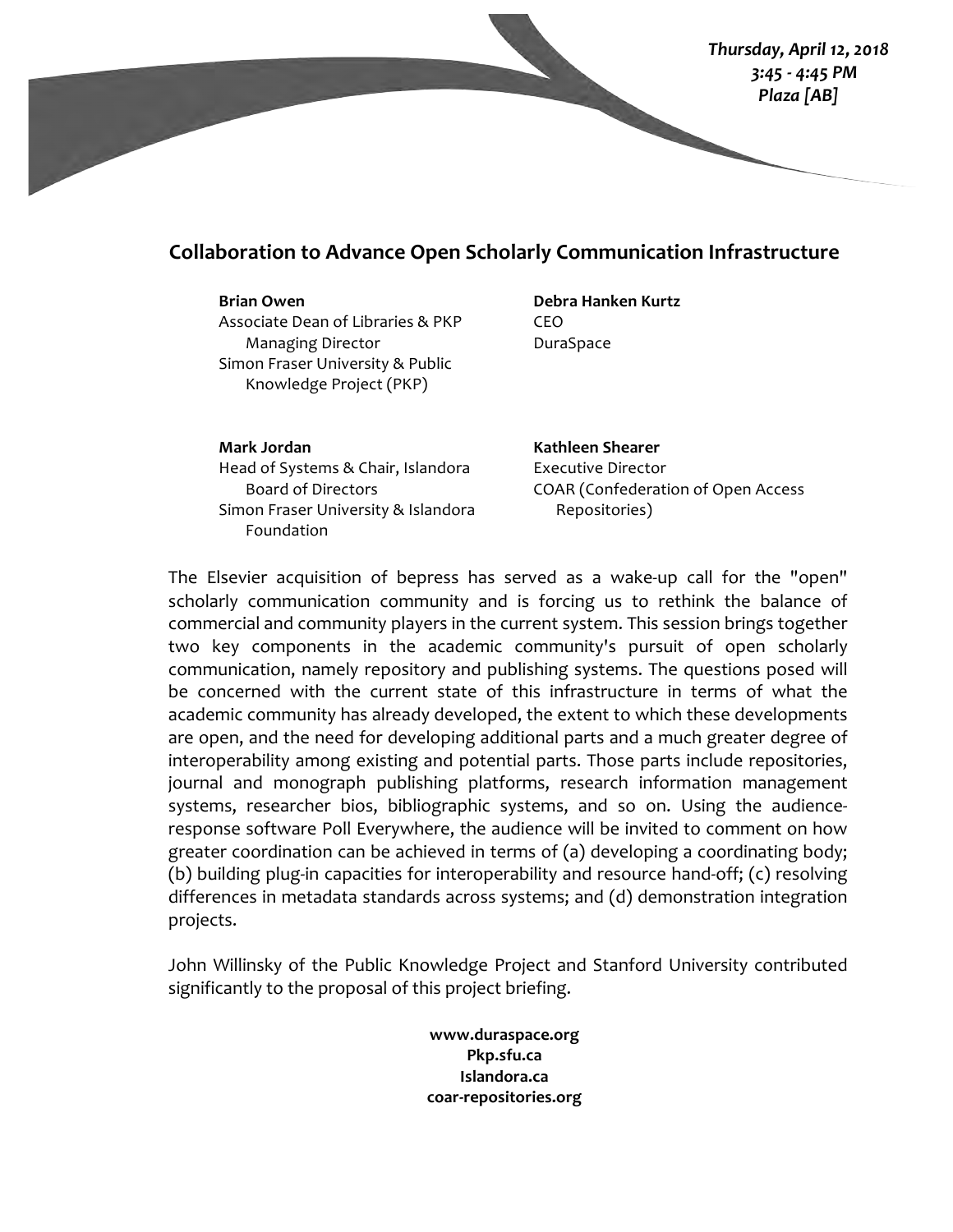

## **It Takes a Village: Open Source Software Models of Collaboration & Sustainability - Themes and Future Directions**

**Laurie Gemmill Arp** Director, Collections Services and Community Supported Software LYRASIS

**Michele Kimpton** Director of Business Development and Senior Strategist Digital Public Library of America

**John Herbert** Director, Technology Services

LYRASIS

Why do some programs seem more successful than others? Why do some live on grants while some achieve community sustainability? What can we learn from other programs? In 2017, the Institute of Museum and Library Services (IMLS) provided grant funding to enable LYRASIS to assess how open-source software programs serving cultural and scientific heritage organizations attain long-term sustainability. The project assumed that while there is no single approach to sustainability, there may be common threads among programs that would lead to common needs and strategies for meeting those needs. We developed a survey and conducted a two-day forum in Baltimore in the fall of 2017, during which representatives of over 25 OSS programs discussed project lifecycles, governance, financing, resources, community building, outreach and communications, and bumps in the road. The findings have been condensed into a guidebook to be shared with the larger community. This panel will provide an overview of the survey and forum, the overall themes that emerged, and gather feedback on potential next steps the community can take to further sustainability across open source programs.

**https://www.lyrasis.org/technology/Pages/IMLS-OSS.aspx**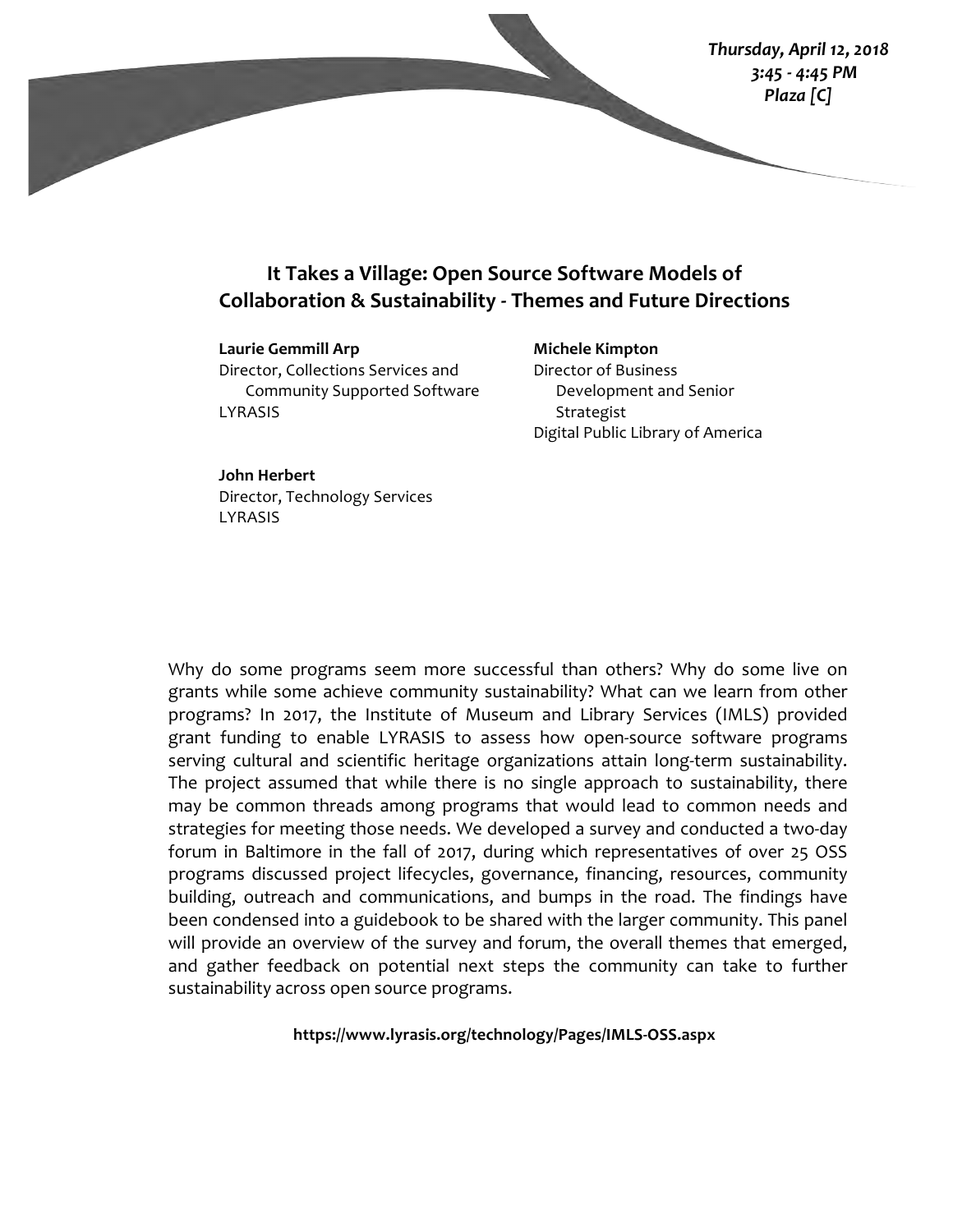*Thursday, April 12, 2018 3:45 - 4:45 PM Harbor Room [3rd floor]*

# **University Futures, Library Futures: Aligning Library Services for Technology-enhanced Teaching, Learning and Research**

#### **Constance Malpas**

Strategic Intelligence Manager and Research Scientist OCLC Research

**Jeff Steely** Dean of Libraries Georgia State University

## **Rona Stein** Researcher OCLC Research

Launched in March 2017, the University Futures, Library Futures project is examining how changes in the US higher education landscape are informing the organization and delivery of academic library services. As colleges and universities adapt to demographic change in undergraduate enrollment profiles, as well as evolving teaching, learning and research workflows, will academic libraries look increasingly similar or more diverse? How do shifts in institutional direction (e.g. an ambitious agenda to increase research productivity, dramatic growth in part-time enrollment, or a sharpened focus on improving retention and completion) impact the scope, scale and sourcing of library services? This session will present a research model, which is based on statistical indicators of US colleges and universities, and findings from focus groups with academic library leaders. The case of University Innovation Alliance (UIA) universities will be explored through the statistical research model, juxtaposing (1) the educational offer(s) that UIA universities lead with,  $(2)$  the mode(s) in which UIA universities provide their educational offer(s). Complementing this research perspective, a grounded view of how university futures shape library futures will be provided by Georgia State University (GSU). As a member of UIA, GSU has embarked on a bold strategy to increase retention and completion rates with a data-driven approach to maximizing student success. The University Library is an important partner in pioneering and scaling the educational enterprise at GSU, placing the student experience at the center of space and service planning.

The University Futures, Library Futures project is supported by The Andrew W. Mellon Foundation and is a collaboration between OCLC Research and Ithaka S+R.

### **oc.lc/libfutures**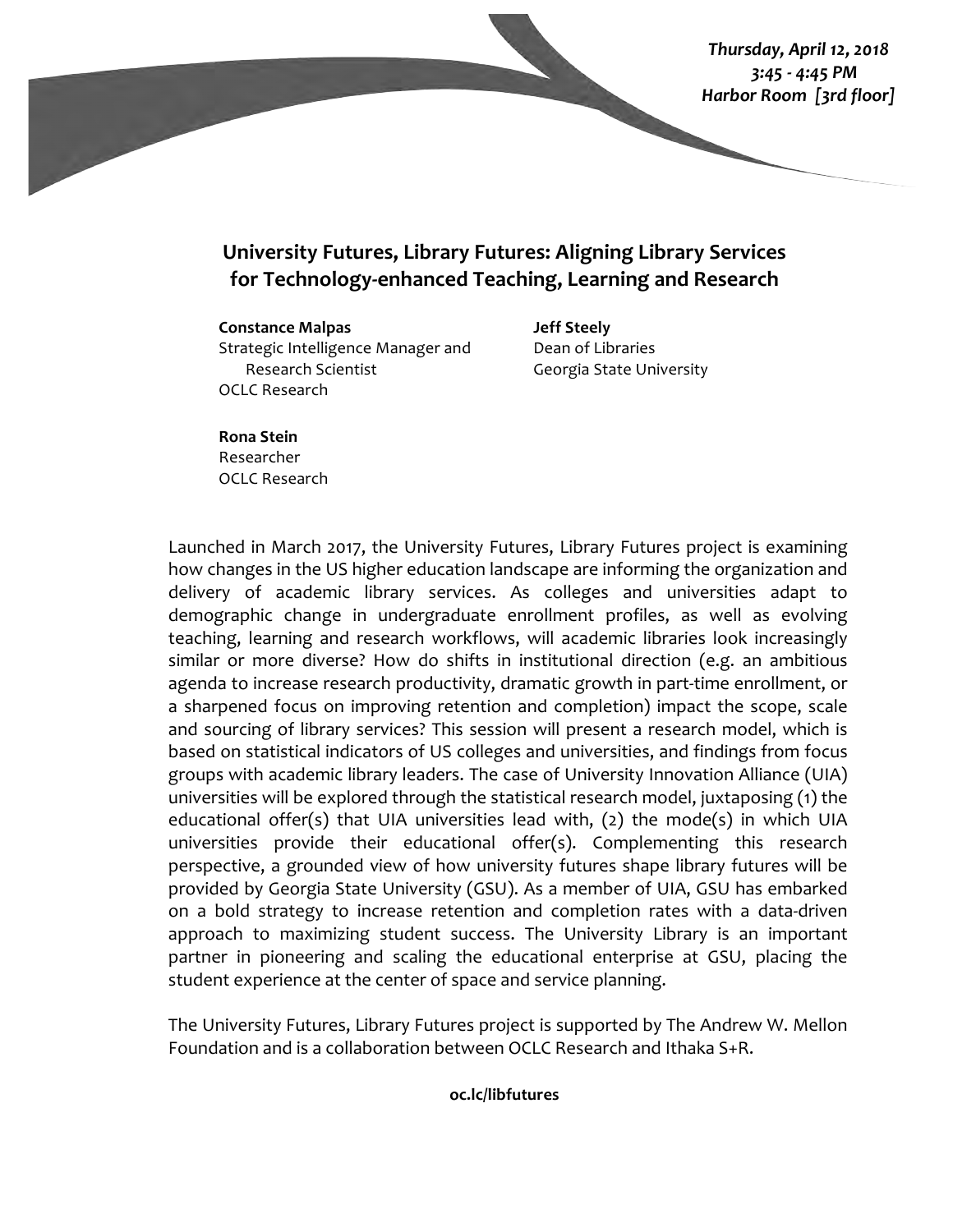

## **Email Archives: Issues, Tools, and Gaps**

**Chris Prom** Archivist University of Illinois at Urbana-Champaign

**Kate Murray** Digital Projects Coordinator Library of Congress

This session will report the work of the Task Force on Technical Approaches to Email Archives. With support from The Andrew W. Mellon Foundation and the Digital Preservation Coalition, the Task Force spent the 18 months assessing technical frameworks, tools, and gaps concerning email collections. These materials are of high interest to scholars, students, and members of the public working in many subject areas. This session will focus on practical steps that libraries and archives are taking to support the acquisition, preservation, and accessibility of email collections, while also reviewing recommendations for future work and opportunities for cross-institutional collaboration.

**http://emailarchivestaskforce.org**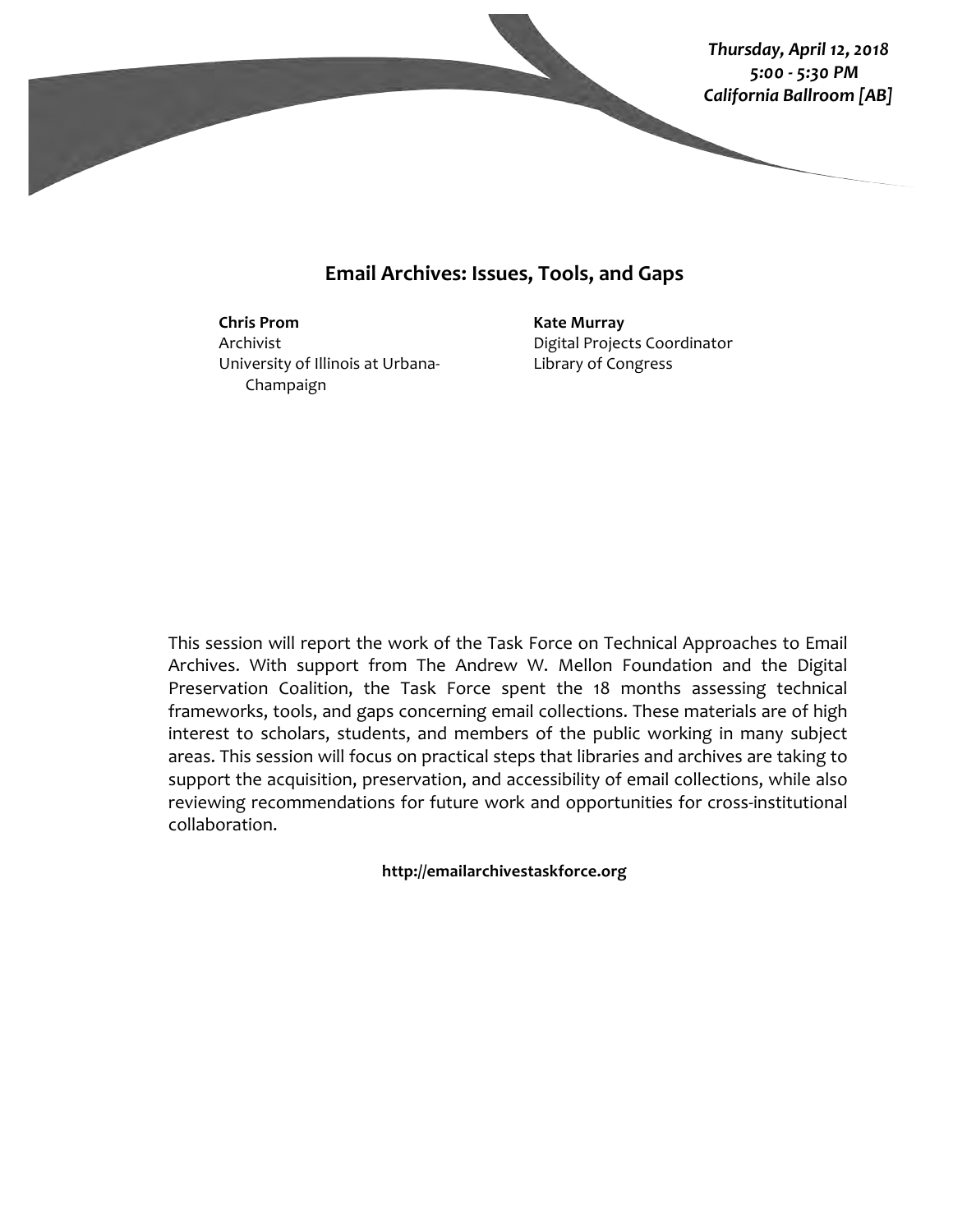

## **Neural Networks: Machine Vision for the Visual Archive**

**Peter Leonard** Director, Digital Humanities Lab Yale University

Although commonly used by commercial companies to process millions of images generated from smartphones, artificial neural networks have not yet seen wide adoption in the cultural heritage space. This talk examines how such "machine vision" techniques can be used to analyze and organize large visual collections with tens of thousands of images. The focus is on two practical use cases: Visual Similarity and Collection-Level Visualization. In addition, it explores the use of Generative Adversarial Networks in "forging" hitherto-unseen images from large digital collections, as well as this technique's possible role for artistic and interpretive purposes. All code shown is open-source and all examples are drawn from Yale libraries, museums, and galleries datasets.

> **https://github.com/yaleDHLab/pix-plot https://s3-us-west-2.amazonaws.com/lab-apps/pix-plot/index.html**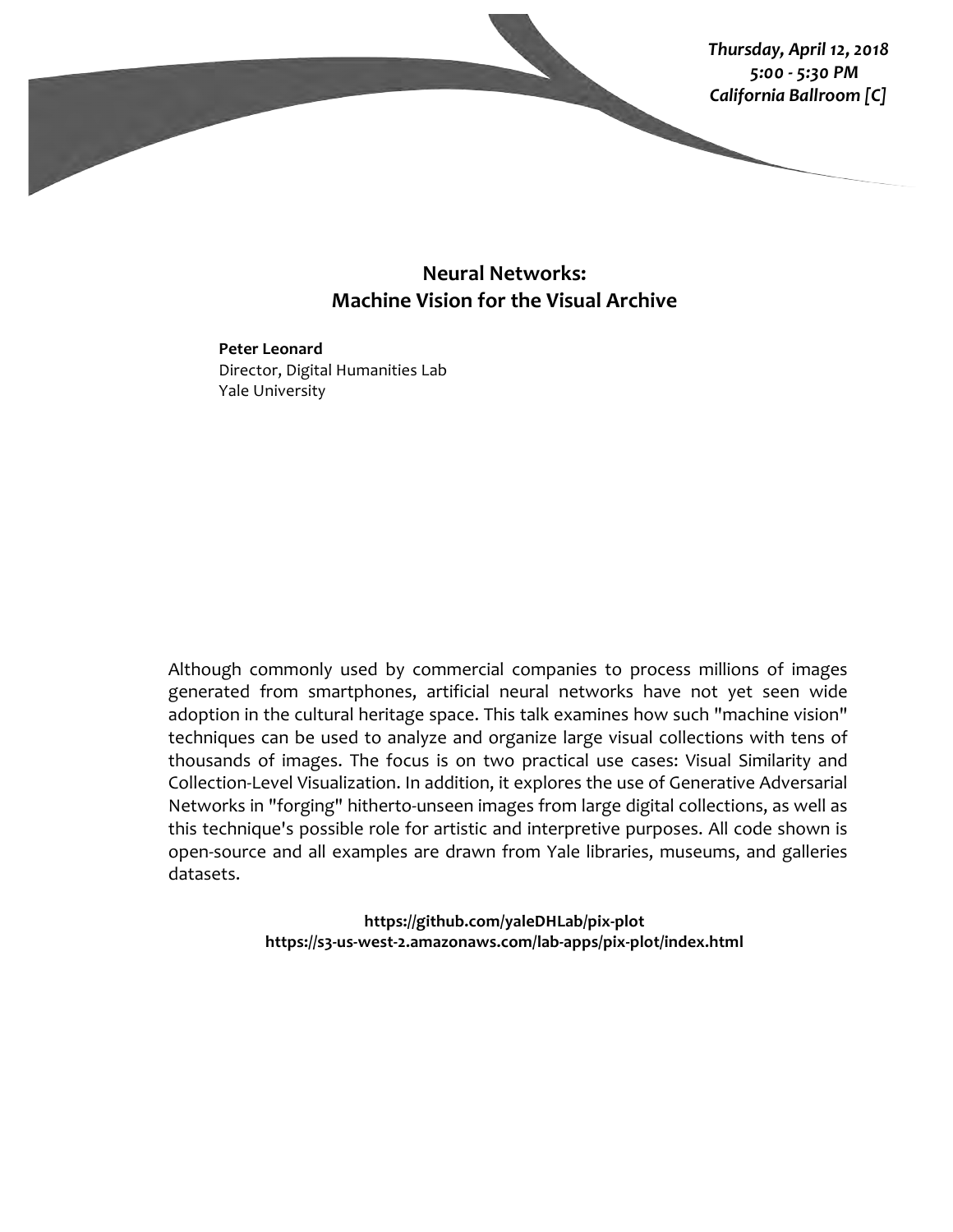

# **Sunsetting: Strategies for Portfolio Management and Decommissioning Projects**

**Jason Ronallo** Department Head, Digital Library Initiatives North Carolina State University

**Bret Davidson** Associate Head, Digital Library Initiatives North Carolina State University

Even successful projects and services result in maintenance needs that can take a significant amount of ongoing time and effort. How do we create time for new projects and initiatives? Shutting things down takes time and effort, but can allow you to go in new directions and meet current and emerging needs. As a community we talk about how to initiate successful projects and services, and we think now is a good time to talk more about these later stages of the project lifecycle: sunsetting and decommissioning. We will present strategies for decommissioning projects and greatly reducing this maintenance burden. We will share our approach to portfolio management for individuals and our department with an eye towards identifying candidate applications, initiatives, and services for sunsetting. Finally, we will discuss how these approaches have changed the way we approach new projects.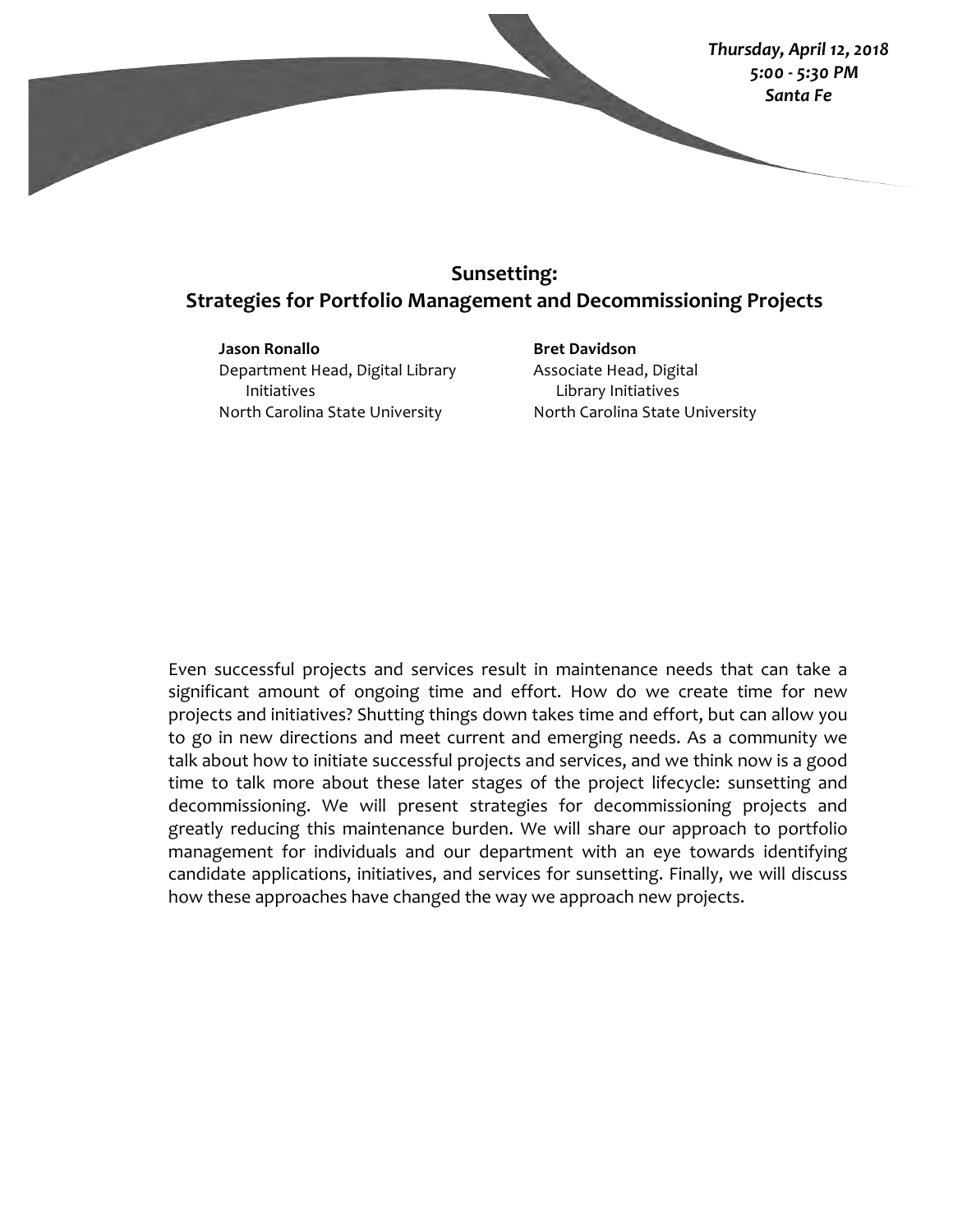

## **Dragging Researchers and their Data Into the Library**

**Tim Marconi** IT Operations Manager University of California, San Diego

Researchers are producing data at an unprecedented rate. Once they publish, that data often gets tossed, lost or stored on a server under their desk. How do you bridge the gap between becoming a dumping ground for unstructured raw data and the place where you can collaborate with a research group to curate and distribute their data in our digital asset management system? This session will cover how we set up a staging server with half a petabyte of capacity to capture research data and assist researchers and curators to collaborate on a shared platform. After working with over 20 different researchers and labs, it became perfectly clear that there isn't a one-sizefits-all solution. This session will discuss methods used to capture research data through an internet-based large file transfer service, to typical NFS/CIFS mounts, and the unexpected successes and challenges found therein.

> **https://lib.ucsd.edu/rdcp https://rdl-share.ucsd.edu http://research-it.ucsd.edu/**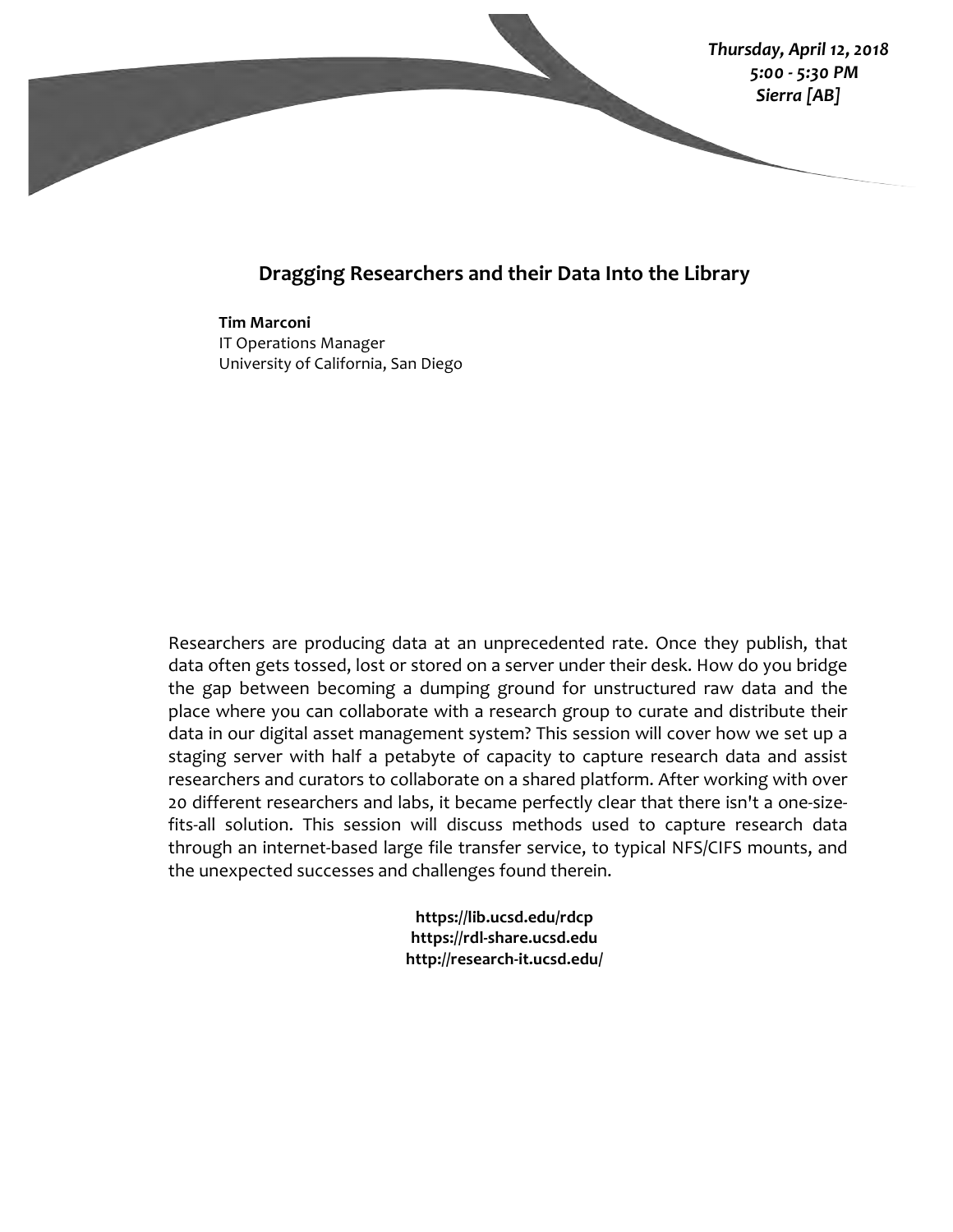

## Using Linked Data for Research Findings in the Archaeology of Reading

**Sayeed Choudhury** Associate Dean for Research Data Management Johns Hopkins University

**Jaap Geraerts** Research Associate, Centre for Editing Lives and Letters University College London

The Archaeology of Reading (AOR) enables the systematic analysis of historical reading practices through the creation of a fully-searchable dataset consisting of tens of thousands manuscript annotations, all available in a digital research environment. Conducting research within the AOR resource has been likened to "falling down the rabbit hole:" dynamic searches reveal new layers of information and enable scholars to traverse the AOR data in different ways. Through such scholarly activities, relationships are established between the various books in the overall AOR corpus and between the multiple annotations within these books. In order to retrace one's pathways through the data, the complex sequences of related findings need to be captured and stored. Moreover, our users should be able to export and publish their pathways, which are distinct research outputs in their own right. To achieve this ability, the Sheridan Libraries at Johns Hopkins University are using the RMap service to generate a set of linked data graphs ("DiSCOs"). For each research finding within AOR, defined as an ordered list of actions taken by the user which correspond to a viewer state, we are developing a capability for scholars to record their activities, view the research finding, minimally edit the finding, add metadata, and submit the finding to RMap for creation of relevant DiSCOs. This presentation represents the next stage of the Sheridan Libraries' ongoing work to develop digital humanities infrastructure.

> **https://bookwheel.org https://rmap-hub.org**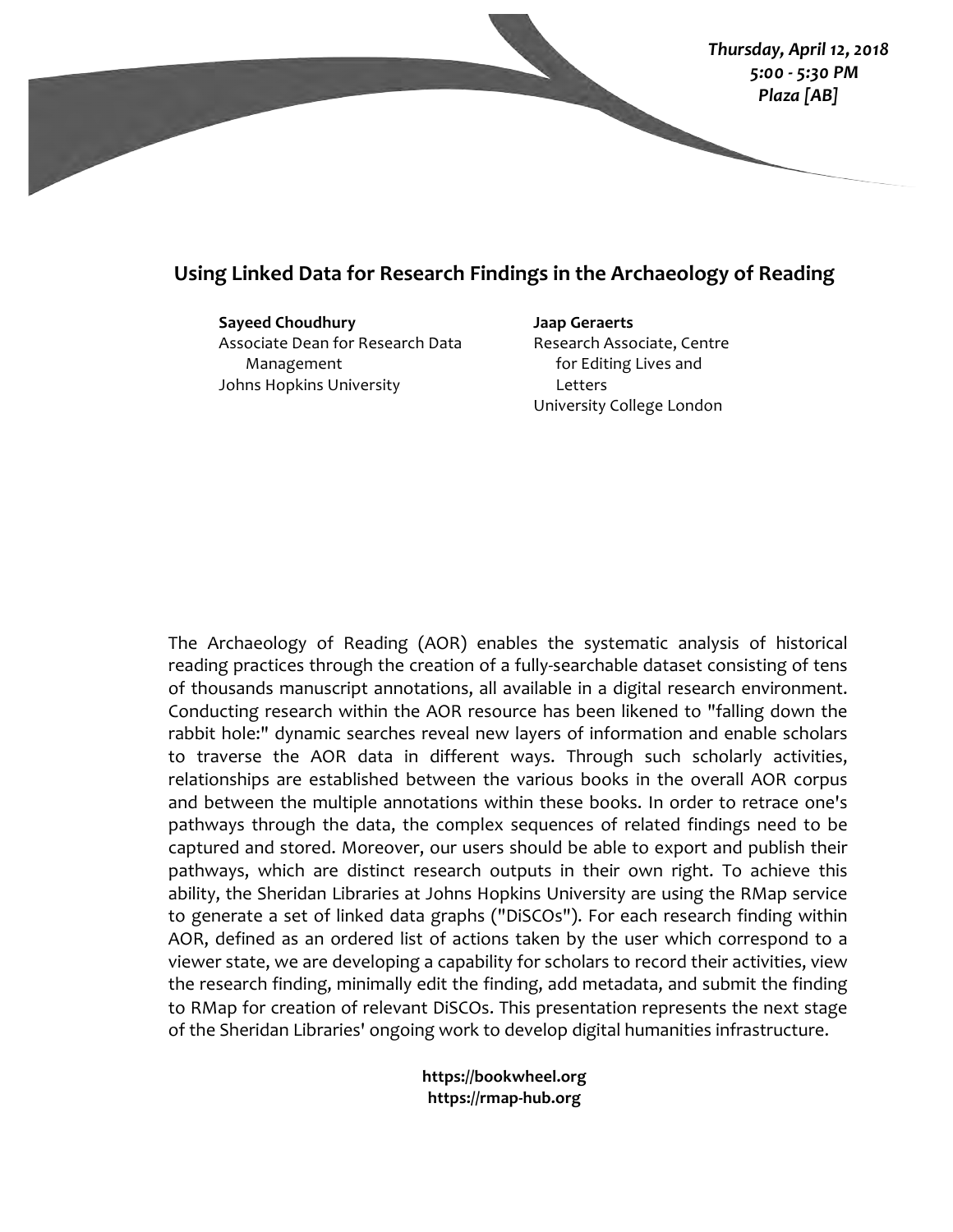

## English Hegemony and the Internet: **Google, Wikipedia, and Libraries**

**Laurie M. Bridges** Associate Librarian / Instruction and Outreach Librarian Oregon State University

This presentation will include discussion of the issue of linguistic diversity on the internet. The fact that most of the content is accessible in only the most frequently spoken languages in the world is obviously an obstacle to universal freedom of access to information, but also for freedom of expression. Indeed, an opinion expressed in English has a much larger audience, and therefore more weight, than an opinion expressed in an uncommon native language. What are the facts and figures regarding these issues today? How can libraries and other public institutions contribute to linguistic diversity online?

Slides from presentation given at the International Federation of Library Associations and Institutions (IFLA): https://docs.google.com/presentation/d/1LxfQdvOQMTTVxZjFvbz\_hssCkEk6tO-**29KiU-hsOh9E/edit?usp=sharing**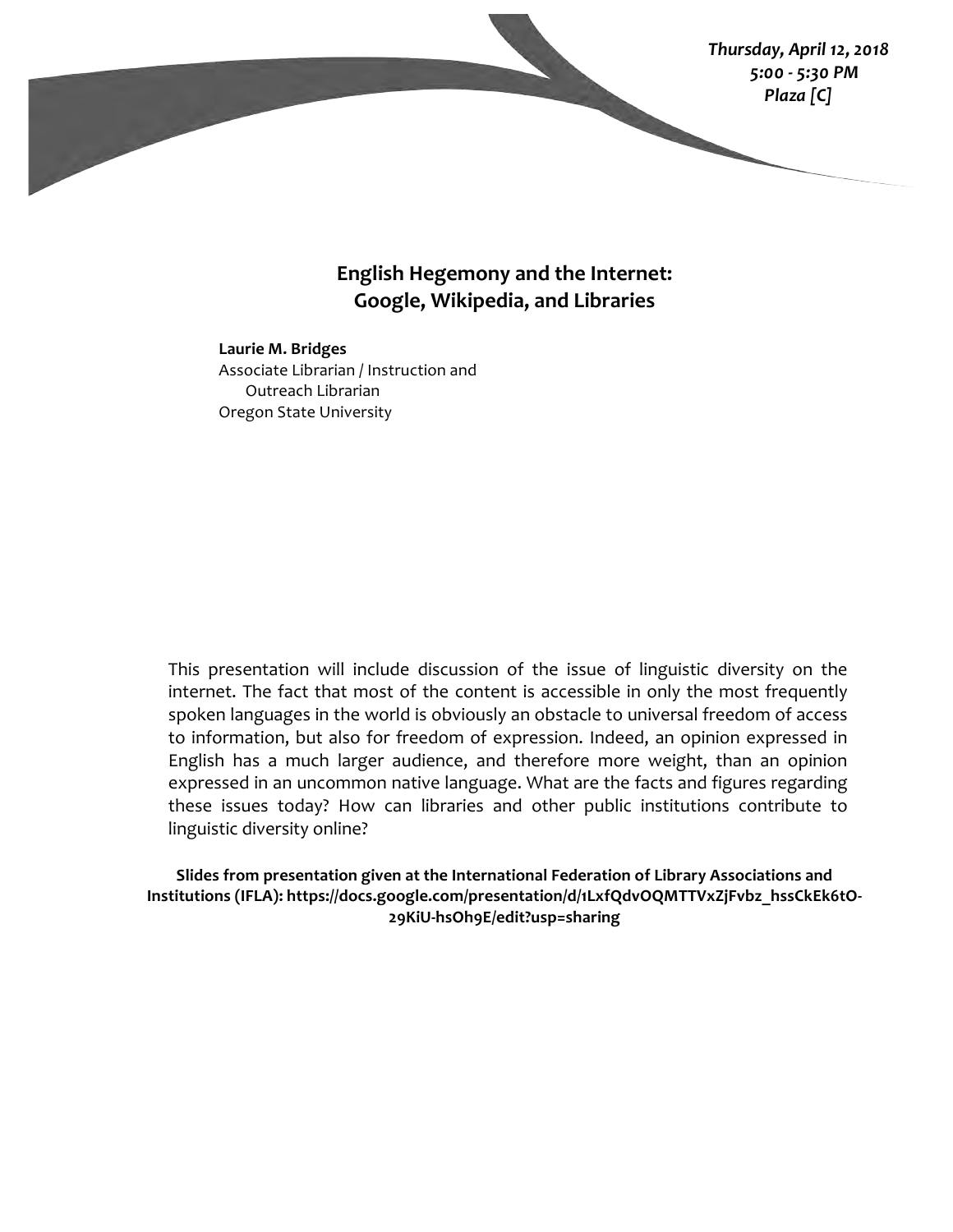

## **DH** at SDSU: Modeling Library-Faculty Partnerships

#### **Jessica Pressman**

Associate Professor, English & Comparative Literature and Director, Digital Humanities Initiative San Diego State University

**Pamela Jackson** Popular Culture Librarian San Diego State University

#### **Pamella Lach**

Digital Humanities Librarian San Diego State University

San Diego State University (SDSU) is home to a growing digital humanities (DH) Initiative. What began as a grass-roots, faculty-led effort to explore the impact of digital technologies in research and teaching has grown into a campus-wide initiative and strategic "Area of Excellence." As an Area of Excellence with a unique focus on global diversity, DH@SDSU was awarded a faculty cluster hire and provided with start-up funds. SDSU Library & Information Access has been a partner in this initiative, receiving one of the first cluster hires (a new Digital Humanities Librarian) and developing a new Digital Humanities Center, which officially opened its doors in January 2018. In this project briefing, we will discuss the evolution of the campus initiative and the unique relationship between the library and the teaching faculty to create a space and set of programs to foster a community of digitally-engaged and curious faculty, staff, and students.

> **http://dh.sdsu.edu/ https://library.sdsu.edu/digital-humanities-center**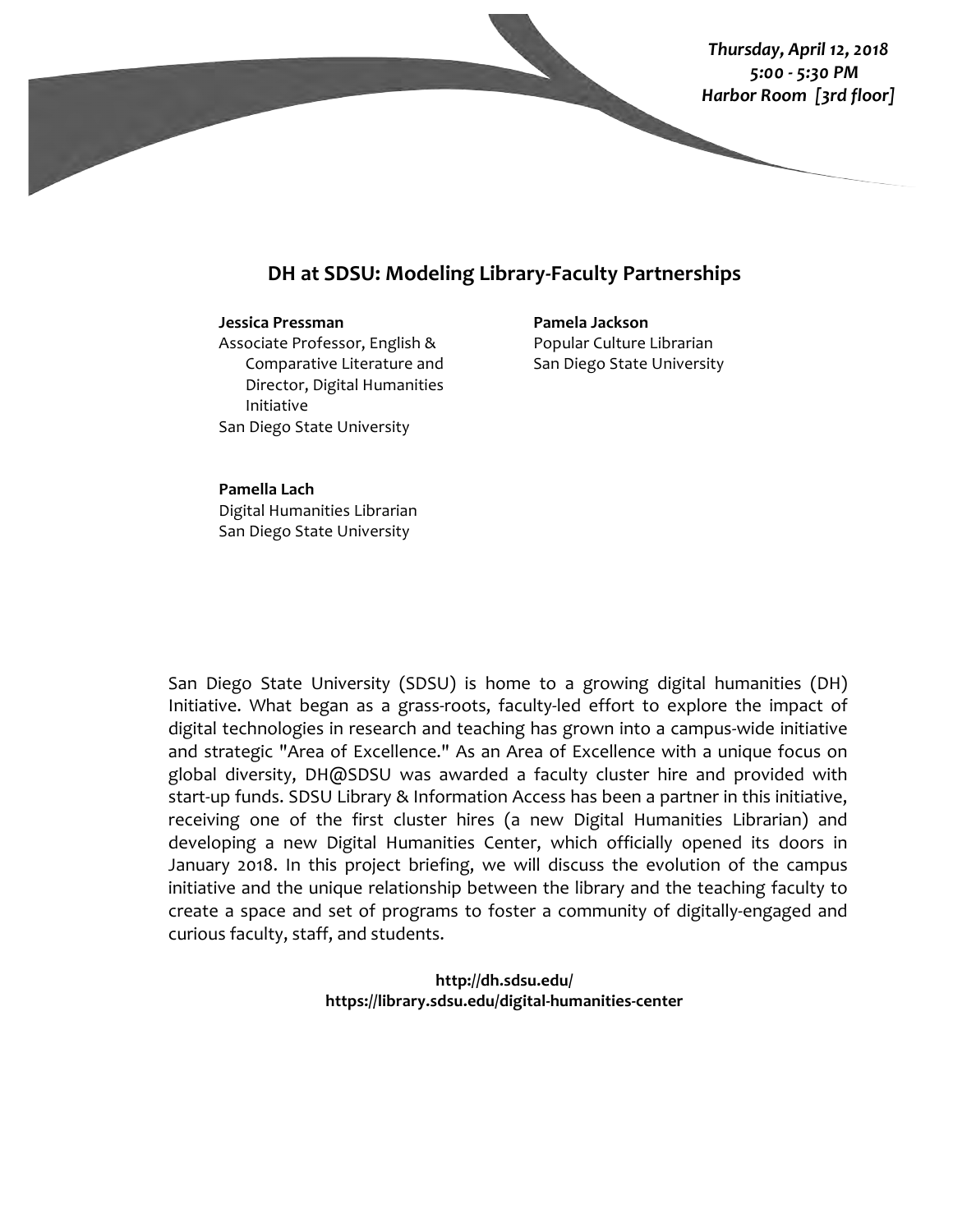

# **The UC Merced LibraryCAVE: Programming to Support Teaching and Research**

**Haipeng Li** University Librarian University of California, Merced **Jeffrey Weekley** Director of Cyberinfrustructure & Research Computing University of California, Merced

The University of California (UC) Merced LibraryCAVE (Cave Automated Virtual Environment) is a large-scale  $3D$  immersive environment designed expressly for engaging teaching, learning, and research to support the mission of UC Merced. As a part of the UC Catalyst Grant Project, the LibraryCAVE enables members of the community to experience at-risk cultural heritage first-hand. Since its inception, the UC Merced LibraryCAVE has integrated classroom teaching and student research using 3D technology, but it has also been used as a development tool, whereby demonstrations are used to attract potential donors. To support these activities, a Docent Guide Program has been established to teach undergraduate students how to operate the LibraryCAVE system and to support the Wide Area Visualization Environment (WAVE), a massive VR installation. These students will be trained to interpret cultural heritage, scientific, engineering and other content, so that they can speak authoritatively on the 2D and 3D content presented in the LibraryCAVE, as well as provide users and visitors with background on the technology and content creation process. The Docent Guide program provides undergraduates with a unique opportunity to learn about the research and scholarship associated with the installations, as well as hone their public presentation skills and have fun exploring the content. This presentation will discuss how the LibraryCAVE is used as a learning and research tool both inside and outside the classroom, and how it demonstrates the changing role of academic libraries.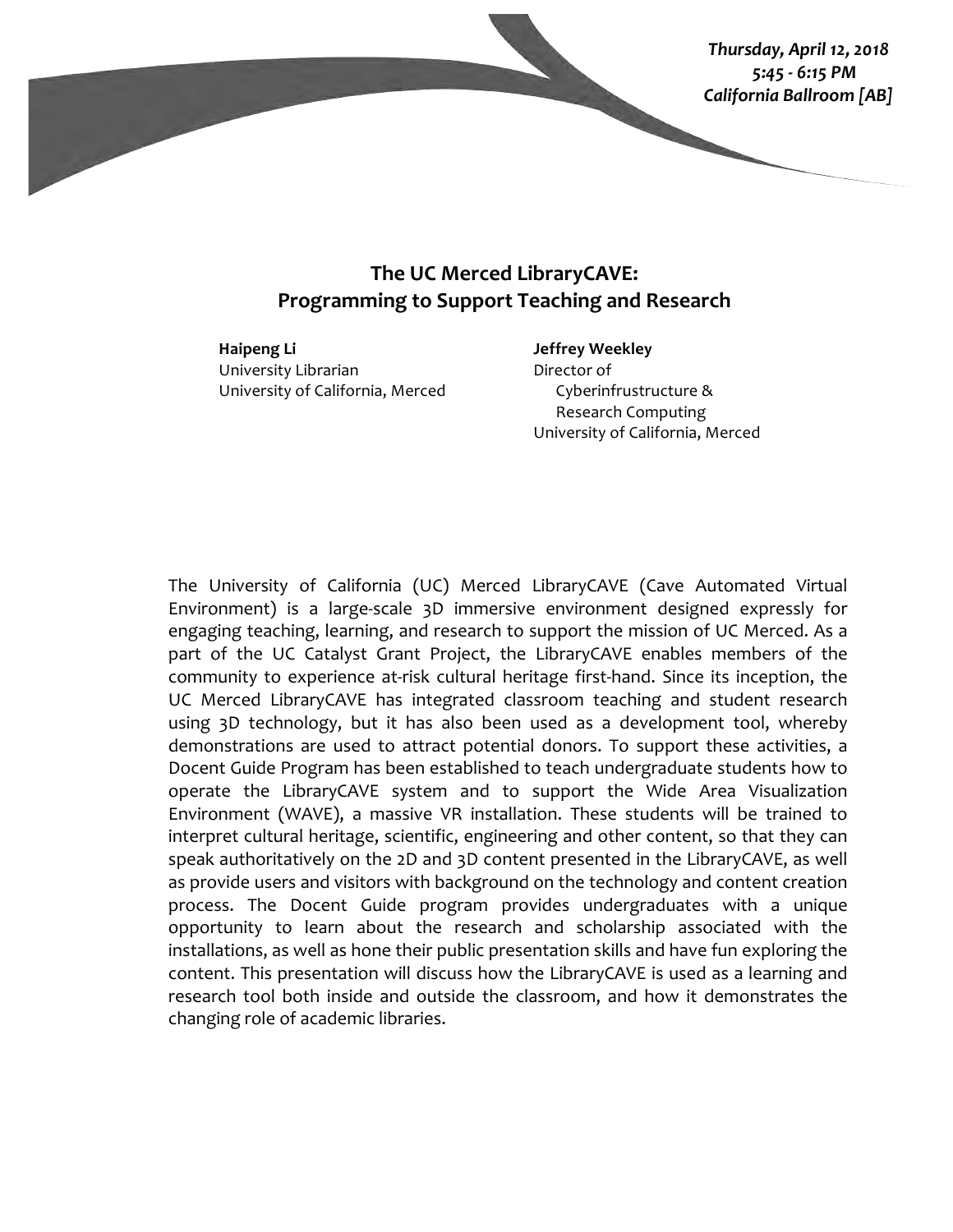

## **Making Library Contributions Visible: The "Grants Menu" at UVic Libraries**

## **Lisa Goddard** Associate University Librarian for Digital Scholarship and Strategy University of Victoria

The University of Victoria Libraries have developed a suite of services for grant funded projects in order to plainly articulate our competencies, assets, and constraints. This document acts as a "menu" of services from which researchers can select as they develop their grant applications. These include the use of our Fedora 4 digital asset management system, metadata expertise that extends to consultations around interoperability and linked data, web hosting and discovery, exhibit building software, copyright consultation, open access publishing, research data management, and digitization services. We include a break down of the in-kind value of each of these services, along with any costs that will be charged back, so that researchers can easily estimate the value of the institutional commitment. The grants "menu" is an appealing model for researchers, as it enables them to quickly understand the variety of services and in-kind contributions that the library can offer in order to strengthen a funding application. It underscores to administrators the library's value as a university research support. It helps to promote librarians as desirable co-applicants and collaborators on funding applications, and enables critical conversations about sustainability to happen during the grant writing process, rather than towards the end of funding cycles as has too often been the case in the past.

**https://www.uvic.ca/library/about/ul/UVicLibraries\_GrantServices\_Feb2017.pdf**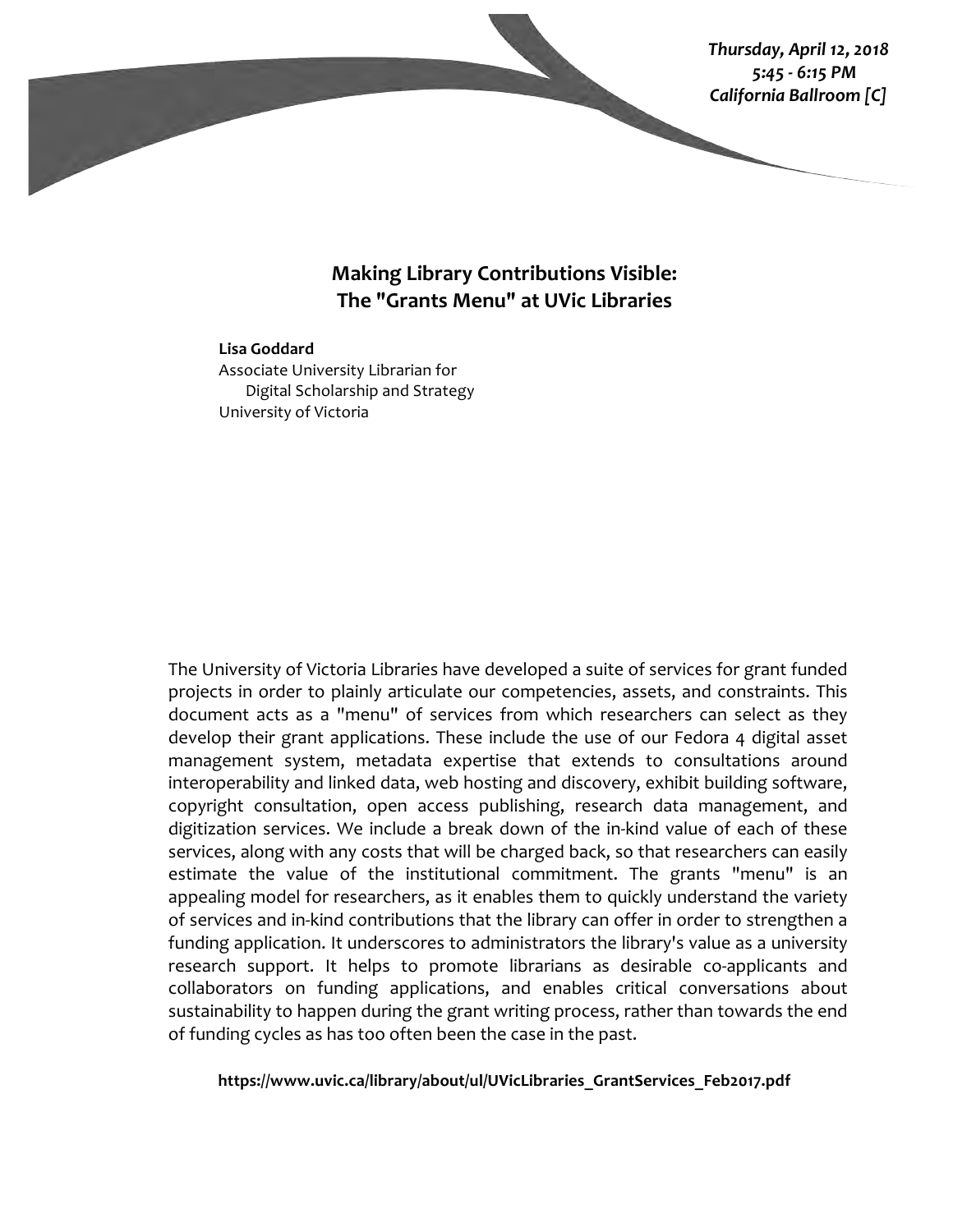

## **Privacy in Cross-border Preservation-based Partnerships**

**Erin Tripp** Business Development Manager DuraSpace

DuraSpace is pursuing an international partnership program to increase the geographic regions and languages where DuraCloud, an open source cloud storage and content preservation software, can be provided as a service and supported. In doing so, questions about information transfer, privacy, and legal jurisdiction of the partnership and preservation activities arose. It prompted legal research and consultation by DuraSpace related to international privacy legislation, namely the Canadian Freedom of Information and Protection of Privacy Act and European General Data Protection Regulation (GDPR), in relation to the U.S. Patriot Act and Mutual Legal Assistance Treaties (MLATs). This presentation will share the research and consultation outcomes as well as gauge participant's experiences and additional areas of interest.

**Duraspace.org**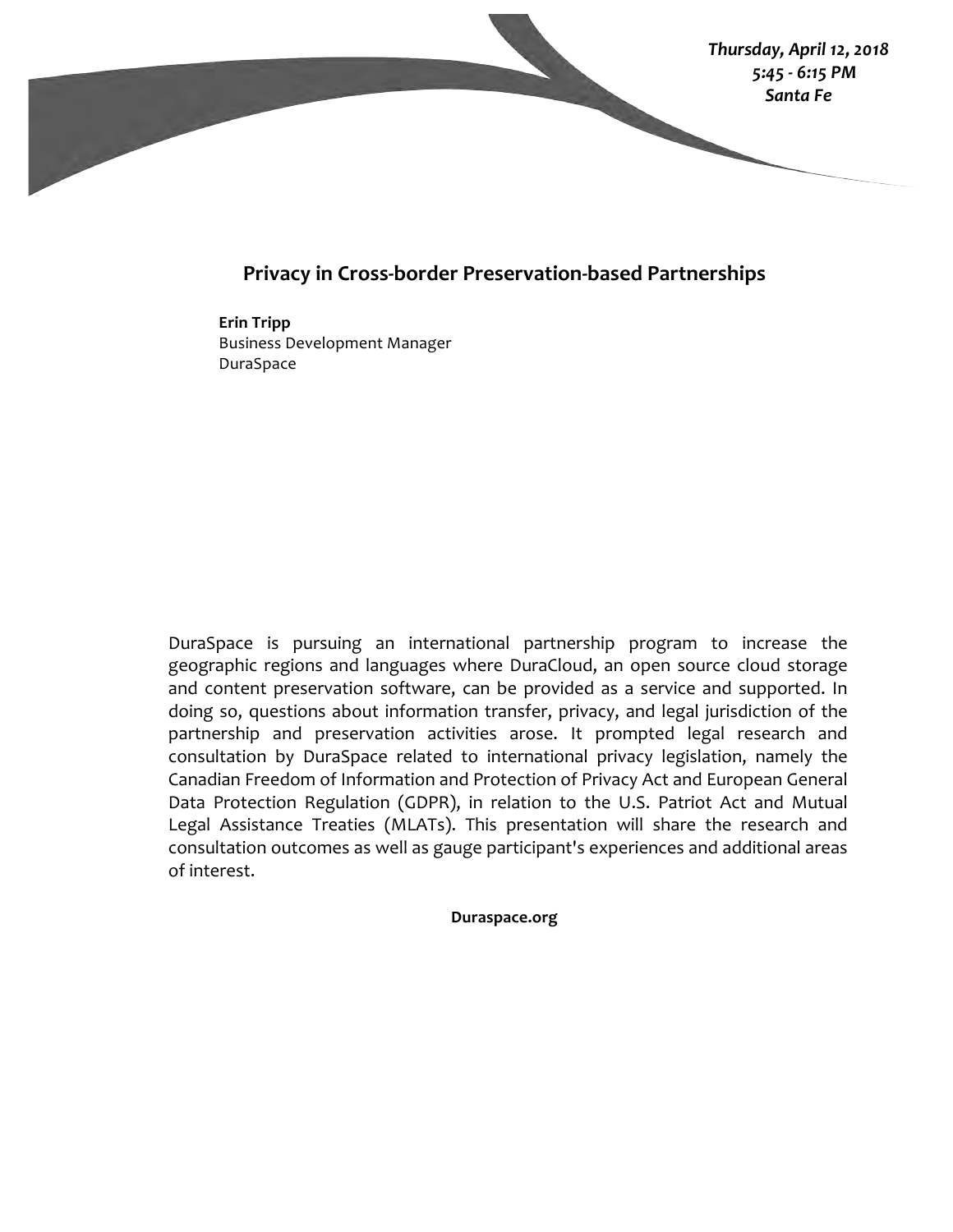

## **Fostering Communities of Practice in Data Management**

**Jonathan Wheeler** Data Curation Librarian University of New Mexico **Karl Benedict** Director of Research Data Services University of New Mexico

In the spring of 2017, Research Data Services (RDS) at the University of New Mexico (UNM) Libraries began a series of monthly workshops focused on integrating lifecycle data management concepts into common use cases for applications including Python, Pandoc, and the Unix shell. Originally developed as 'in-reach' to communicate corresponding RDS services to our library colleagues, the fall 2017 sessions were promoted to the broader UNM community with positive results. In particular, the sessions are well attended and an interdisciplinary community of practice has evolved among returning attendees. Sessions frequently surface specific data management needs of campus researchers in a relaxed setting which includes researchers, administrators, librarians, and research support personnel. Beyond the description and application of a handful of specific technologies, the Coffee and Code series has served to more strongly position the Libraries as a data management resource and has fostered departmental collaborations around the development of campus-wide services supporting data publishing and preservation, research information management, and compliance. In spring 2018 the series has expanded to include Coffee & Code presentations by UNM researchers outside of RDS and the library, along with a parallel set of workshops focused on more general conceptual issues including research data management, data management planning, workflow development, and documentation strategies. This project briefing will provide an overview of the drivers which motivated the series, the open source architecture of the workshops, and next steps for RDS and the Libraries as a whole.

**https://github.com/unmrds**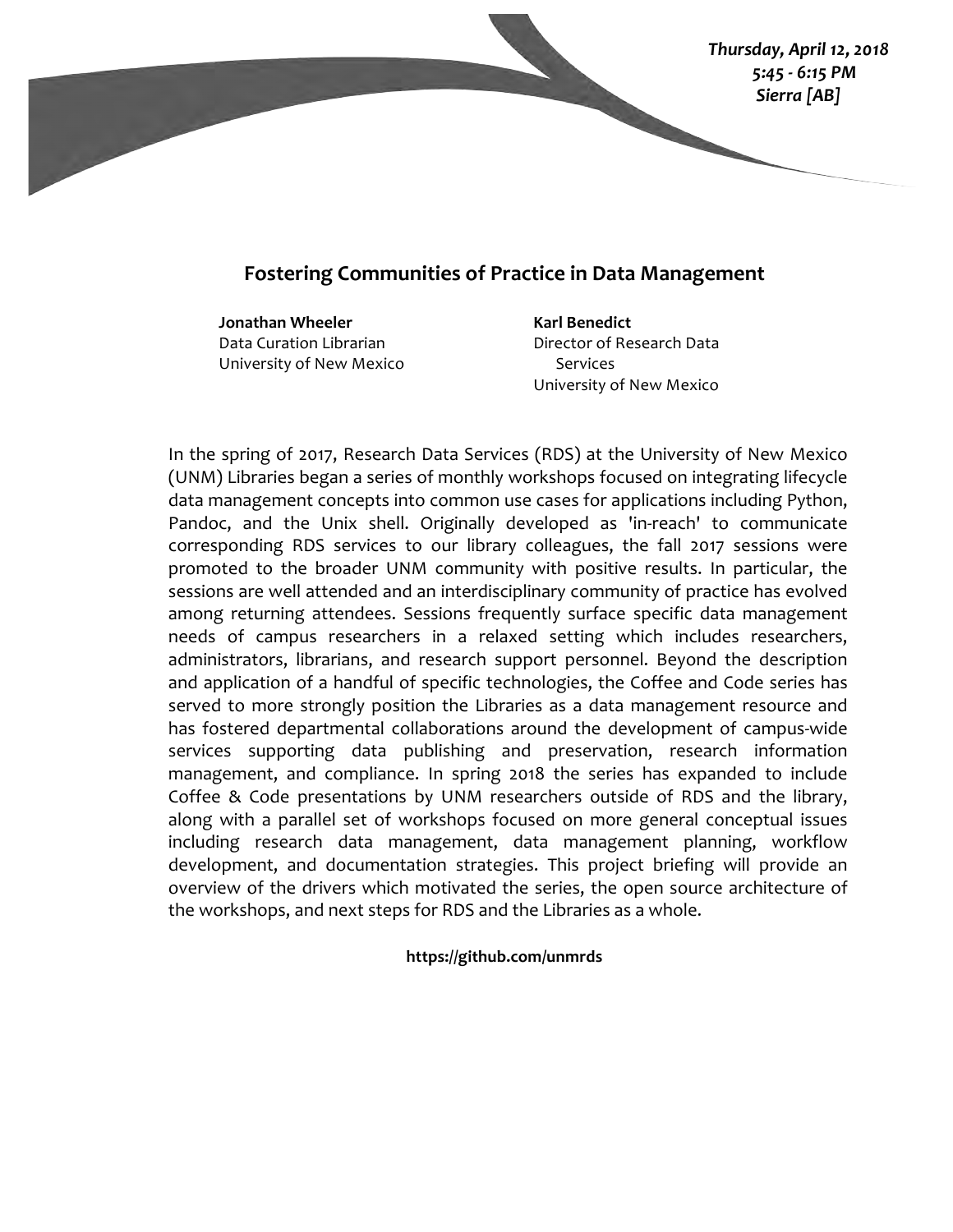*Thursday, April 12, 2018 5:45 - 6:15 PM Plaza [AB]*

**Turning Threads into Cloth:** The Library's Role in Unifying, Enhancing, **and Disseminating Research Information**

**Dale Askey** Associate University Librarian **McMaster University** 

**Jason Brodeur** Manager, Maps, Data, GIS **McMaster University** 

In 2017, the McMaster University Library initiated and led the implementation of VIVO software to represent the University's faculty members and their scholarship in an open and semantic web-enabled format. Operating in an environment where research information was predominantly decentralized and discordant, the project team faced significant challenges in harmonizing information and building institution-wide support for its centralization. By implementing a campus-wide Research Information Management System (RIMS), the project team (and therefore the Library) provided a means of compiling the institution's research information in a standardized format and then harvesting it for display in VIVO, as well as making it available for reuse by all interested campus groups. Through this work, the Library has established itself as a campus leader and authority in research information and identity management and has strengthened its relationships with groups across the institution. As the project transitions to a mature production phase, the team faces challenges associated with increasing adoption of its systems and scaling functionality in a sustainable manner to meet the requirements of various user groups. In this project briefing, we'll outline the implementation process, discuss the challenges that were identified and overcome, and provide recommendations for other libraries seeking to develop similar solutions.

**https://experts.mcmaster.ca/**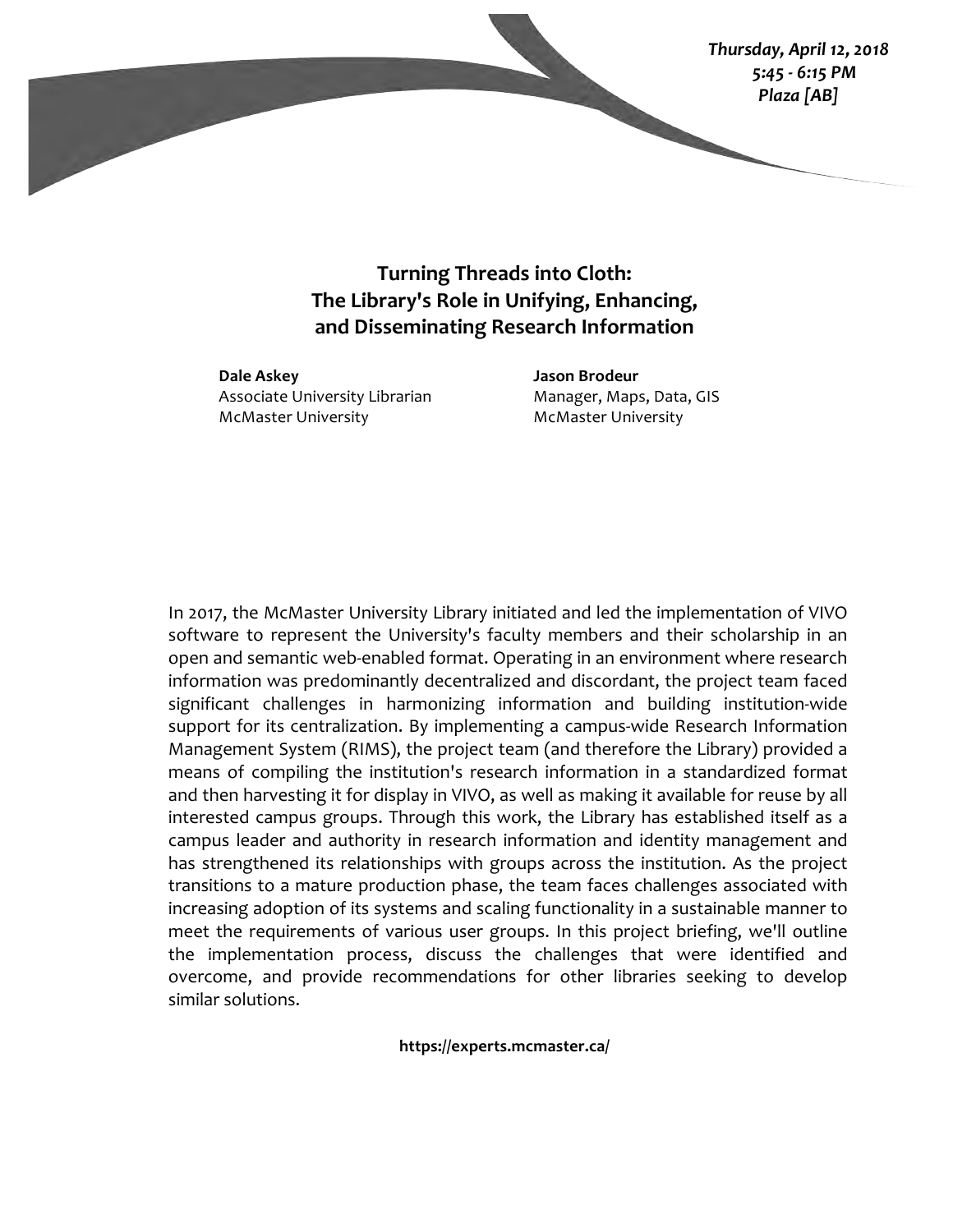

## **Open Data as a Service in Special Collections Libraries;** or, Let's Be Sure We're Better Than Data Brokers

**Scott Ziegler** Head of Digital Programs and Services Louisiana State University

Open data is a growing trend in archives and special collections. Now that the digitization of unique material is common, the reformatting of this material into data for computational analysis is gaining traction. This data allows new interactions with collection material, including mapping, text analysis, and a wide variety of visualizations. In addition to the new possibilities there are new risks. Using specific examples, this talk will explore the open data turn in special collections libraries, and will give special attention to concerns related to privacy and empathy.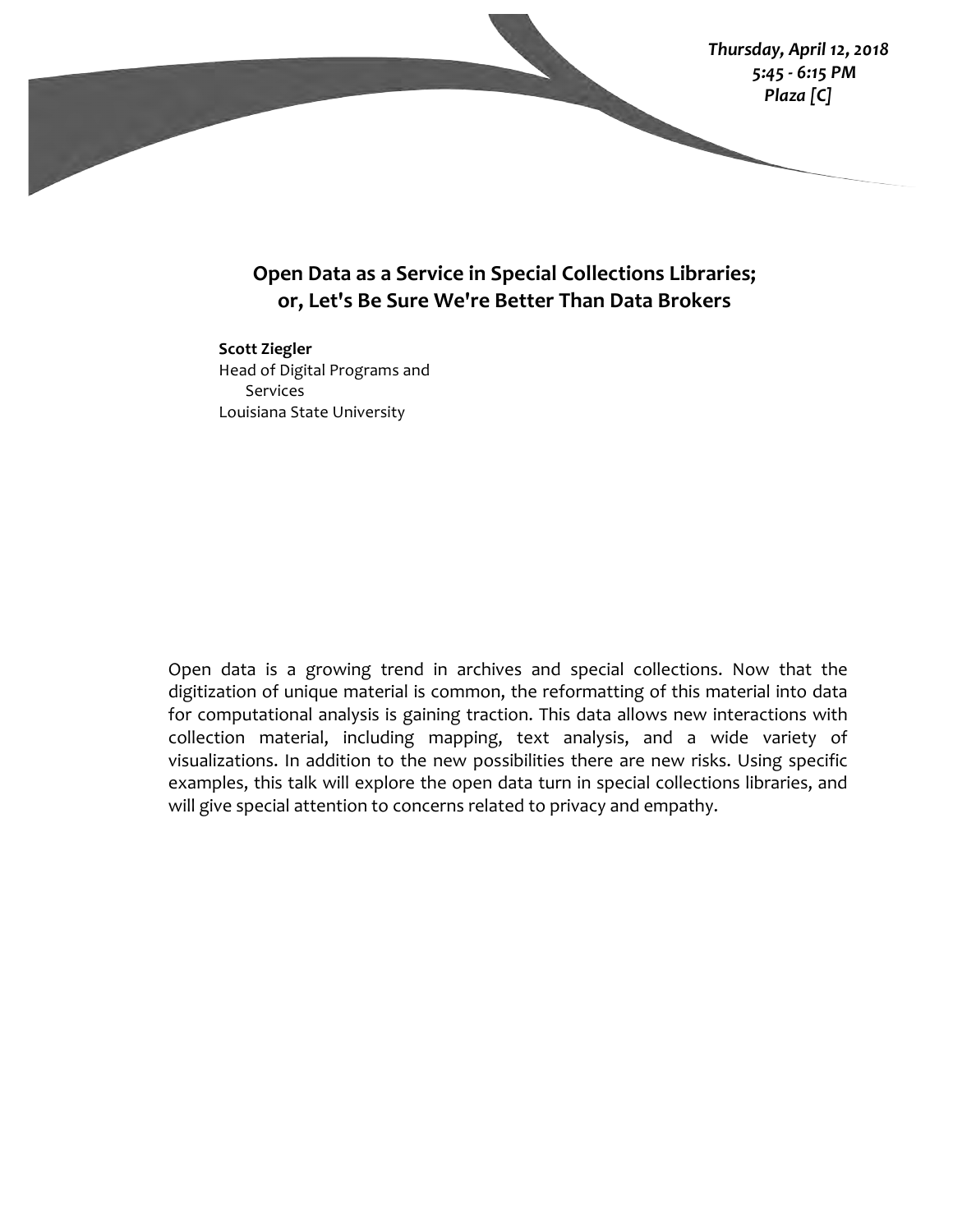

## **The Espy Project: Enabling New Access to Archival Materials**

**Gregory Wiedeman** University Archivist University at Albany, SUNY

UAlbany's M.E. Grenander Department of Special Collections & Archives is developing a digital repository for both archival description and digital content that will make its collections usable to a broad audience. This involves connecting implementations of major open source projects, such as ArchivesSpace and Samvera, over APIs to deliver archival material in ways that are now comfortable and familiar on the web. The impetus for the project is a CLIR Digitizing Hidden Collections grant to facilitate computational research on capital punishment with the M. Watt Espy Papers.

**http://library.albany.edu/archive/ http://library.albany.edu/archive/espyproject http://liblogs.albany.edu/grenander/2017/10/espy\_project\_fall\_update.html**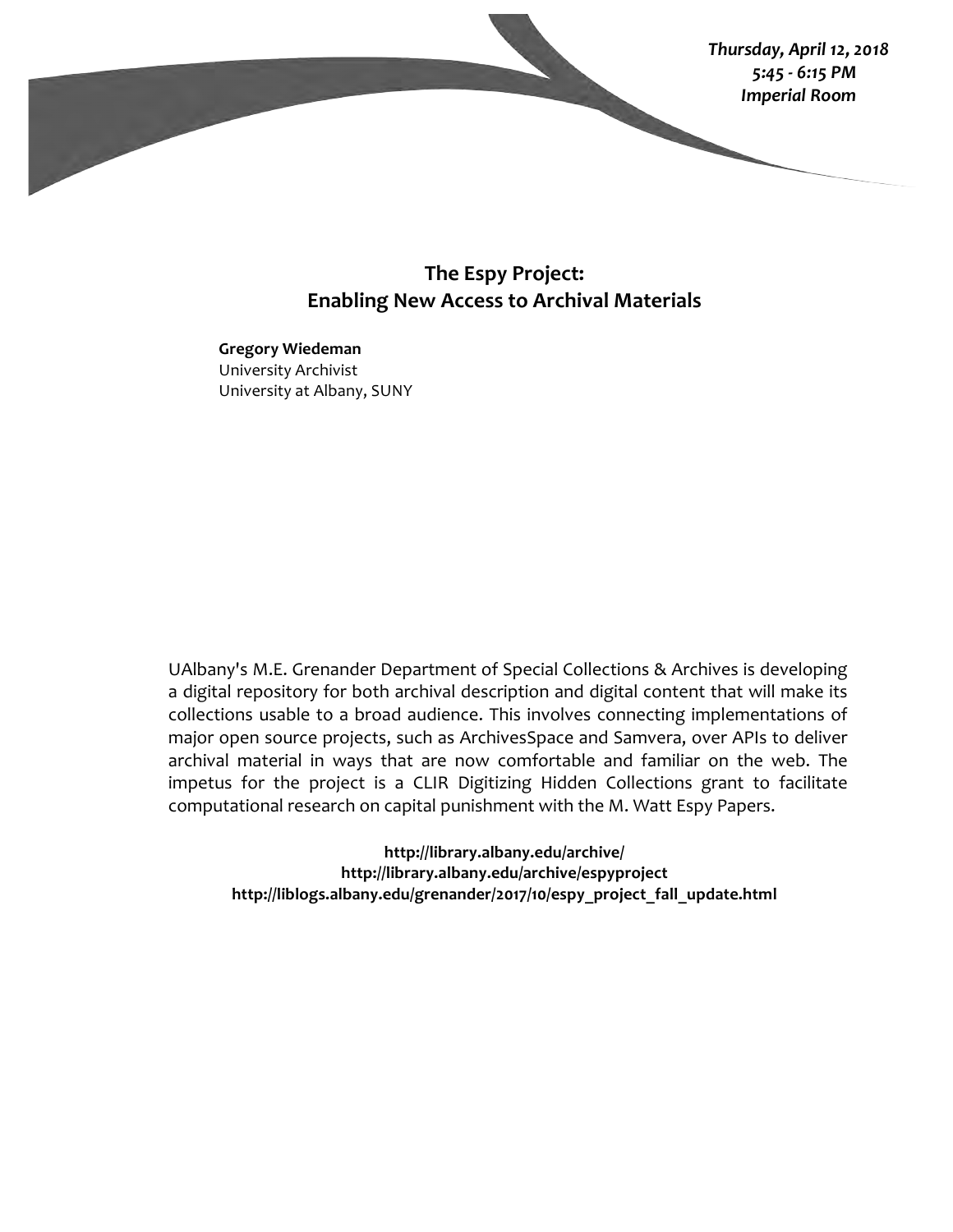

## **Supporting 3D/VR Technologies in Academic Libraries: Curation and Preservation Challenges**

## **Zack Lischer-Katz** CLIR Postdoctoral Fellow in Data Curation University of Oklahoma

This presentation discusses work being conducted at University of Oklahoma (OU) Libraries to develop strategies and best practices for supporting  $3D/VR$  (virtual reality) technologies in research and instruction. Since January 2016, OU Libraries has deployed a network of VR workstations across campus and successfully integrated 3D/VR tools into courses and research applications in diverse fields such as architecture, structural biology, anthropology, and medical imaging. These successes demonstrate the potential for VR to enhance spatial thinking, visual literacy, and embodied information acquisition in a variety of contexts. Along with these new academic potentials of 3D/VR emerge new challenges, including how to properly document and manage 3D data throughout the research lifecycle and how to support complex configurations of hardware and software as they change over time. This presentation will draw on real-world experiences of deploying 3D/VR in research and teaching to suggest some strategies and future directions for 3D/VR implementation. It will also discuss initial findings drawn from a colloquium on the topic of 3D/VR curation held at OU Libraries in March 2018.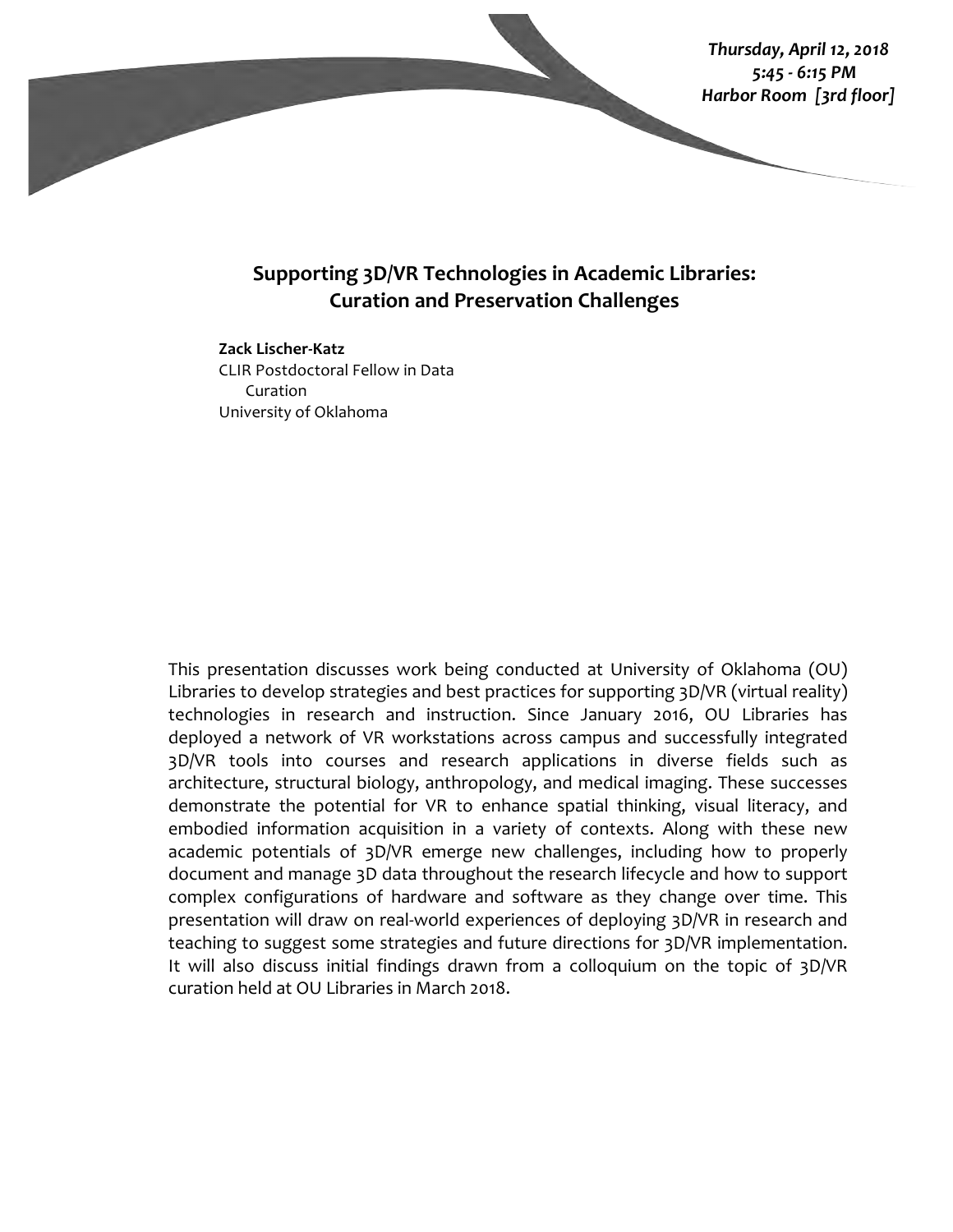

## **Developing and Scaling Research Data Management and Curation**

**Timothy M. McGeary** Associate University Librarian for Digital Strategies and Technology Duke University

**Claire Stewart** Associate University Librarian for Research and Learning University of Minnesota

**Sophia Lafferty-Hess** Research Data Management Consultant Duke University

**Jennifer Darragh** Research Data Management Consultant Duke University

Academic libraries have been expanding their research data services in response to growing expectations that research data should be well managed, openly available, reproducible, and FAIR (Findable, Accessible, Interoperable, and Reusable). This presentation will provide an overview of how the Duke University Libraries and the University of Minnesota Libraries have scaled up research data management and curation services to better serve our communities. Background on the foundations of Duke's initiative through engagement with the Provost and faculty, funding and staffing models, current curation workflows, and lessons learned will be discussed. Next steps will also be presented including Duke's plans to join the Data Curation Network (DCN), which enables academic libraries to collectively, and more effectively, curate a wider variety of data types (e.g., discipline, file format, etc.) that expands beyond what any single institution might offer alone. Minnesota's research data services program initiation and growth will be discussed, along with an overview of the Data Curation Network's genesis, goals, and first year activities. Supported by a planning grant from the Arthur P. Sloan foundation, the DCN conducted researcher engagement activities at each of the six original partner institutions and iteratively developed a model for distributed data curation. DCN members are University of Minnesota (lead), Cornell University, Duke University, Dryad, Johns Hopkins University, Penn State University, University of Illinois at Urbana-Champaign, University of Michigan, and Washington University-St. Louis.

> **https://sites.google.com/site/datacurationnetwork/ https://library.duke.edu/data/data-management https://www.lib.umn.edu/datamanagement**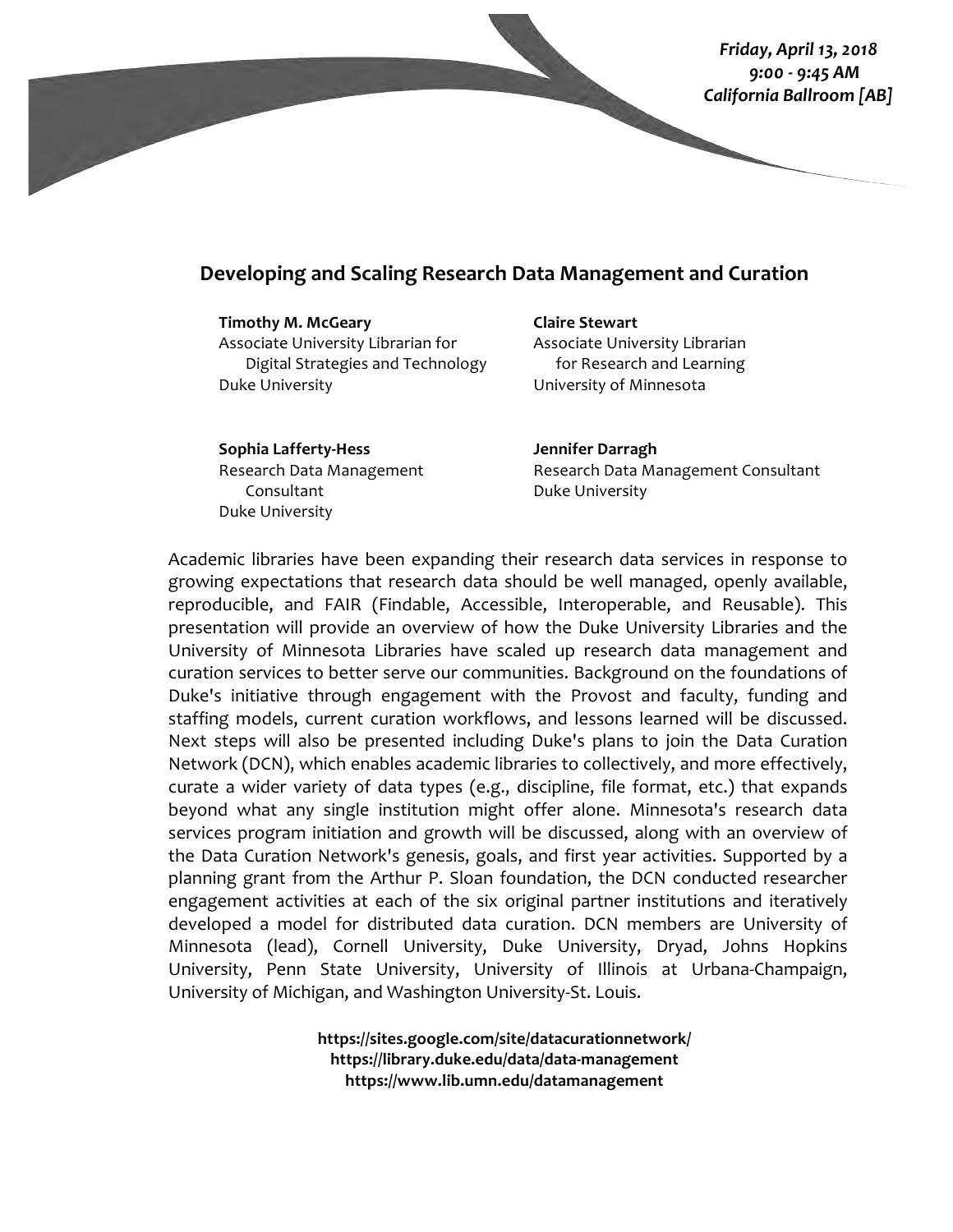

## **The Digital Library of Medieval Manuscripts: New Directions in Scholarship**

**Tamsyn Mahoney-Steel** Digital Scholarship Specialist Johns Hopkins University

In this presentation, we will examine how the technological developments of the Digital Library of Medieval Manuscripts (DLMM) are encouraging new kinds of research into the literature, art, and history of 14th and 15th-century France. Designed and implemented by the Sheridan Libraries at Johns Hopkins University, the DLMM incorporates digitized images and research materials related to some of the most important literary figures of medieval Europe. Further to our demonstration of the technology behind the DLMM, at the December 2017 CNI meeting, this presentation will focus on the scholarly outcomes enabled by that technology, showing how we have bridged between programming and research considerations to further the aims of our user community. Drawing on feedback and accounts from our network of stakeholders, we will show how the incorporation of a IIIF viewer has engendered different ways of posing scholarly questions, potentially leading us to a deeper understanding of the culture of that era.

> **http://dlmm.library.jhu.edu/en/digital-library-of-medieval-manuscripts/ http://dlmm.library.jhu.edu/viewer/**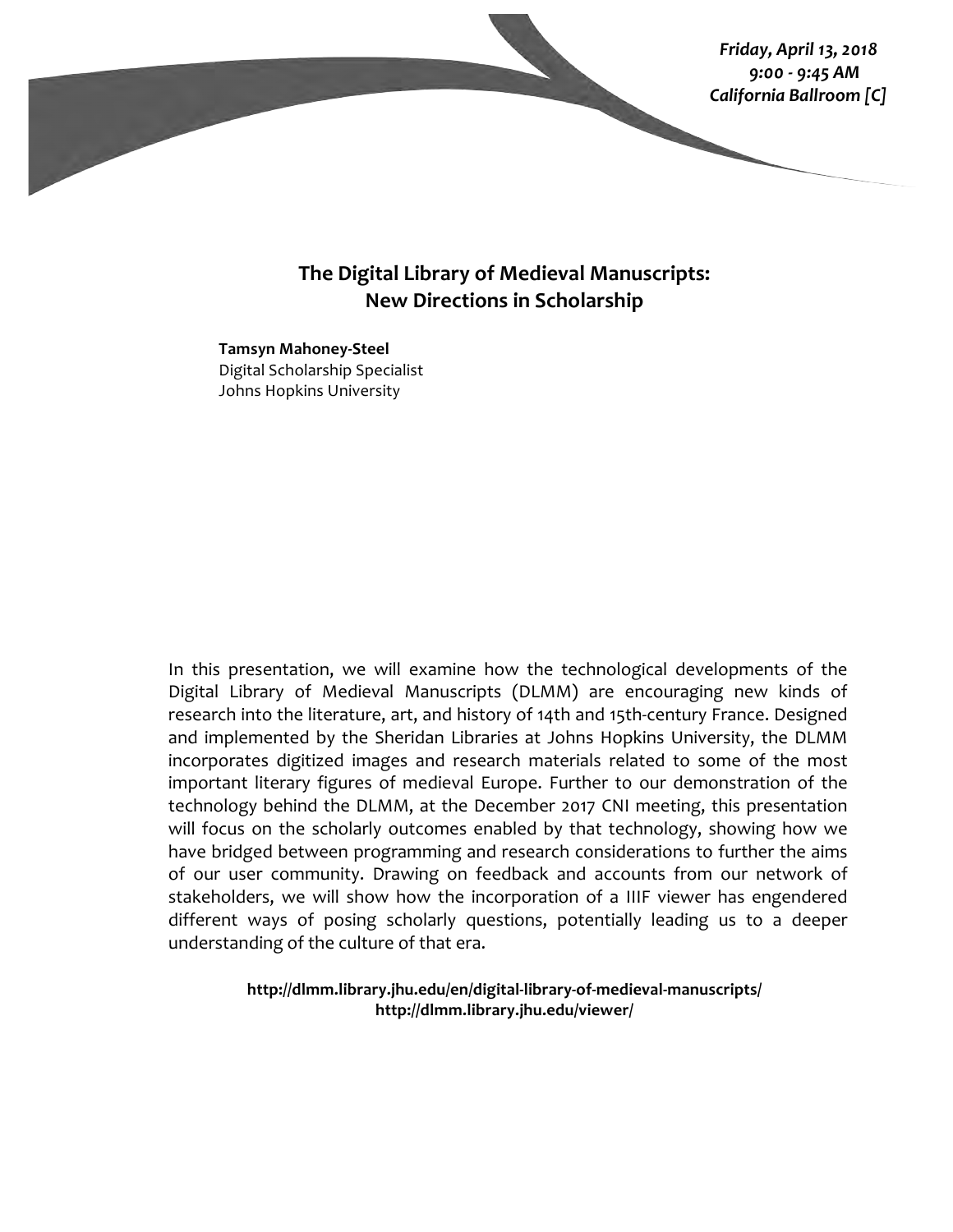

## **Preservation: An Opinionated Approach**

#### **Tom Hutchinson**

Web Developer Tri-College Libraries: Bryn Mawr, Haverford, and Swarthmore Colleges

Institutions are faced with several choices when making technology decisions related to the dove-tailing issues of preservation, storage, and repositories: cloud vs. local, off-the-shelf vs. DIY (do-it-yourself), complete systems vs. individual components. Constantly bombarded with slick sales pitches, "expert" recommendations, echoes from pre-digital practices, and field-wide fashions, executive-level decision makers as well as on-the-ground practitioners struggle to be properly informed when making technology decisions. This talk will present a series of guiding principles and a list of recommendations that, taken together, form a coherent strategy for informed decision making when it comes to selecting digital asset management and preservation solutions. Topics discussed include: Should preservation be a part of storage? Should preservation be a part of repositories? How do professional standards both help and hinder preservation efforts? And: Can we address all of our needs with one single product?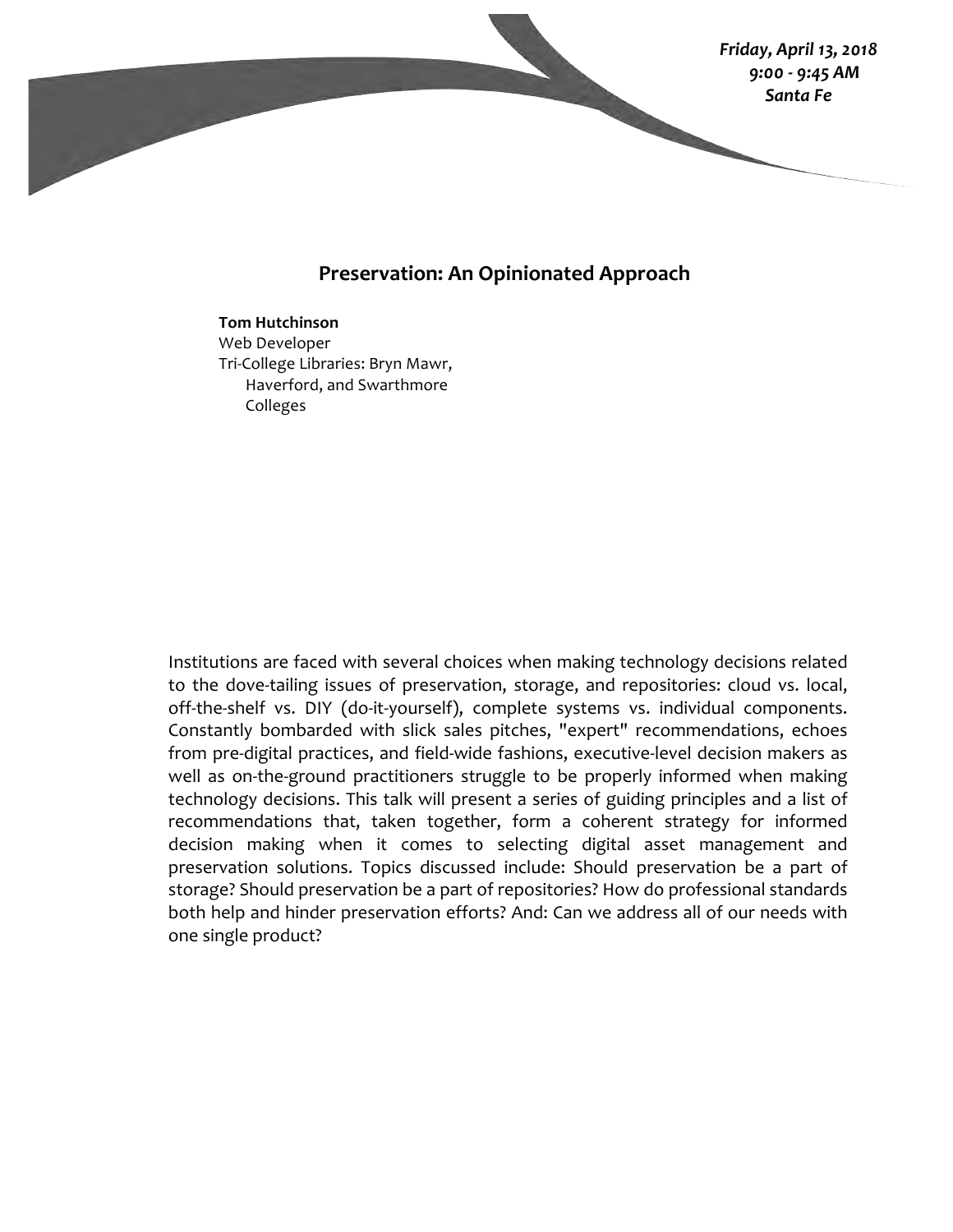

## Assessing the Impact of the Library in the Research Ecosystem

**Christine Madsen** Chief Innovation Officer Athenaeum21

**Sue Baughman** Deputy Executive Director Association of Research Libraries

**Megan Hurst** Chief Experience Officer Athenaeum21

Libraries play an increasingly comprehensive role in the research lifecycle, yet metrics and measures (both qualitative and quantitative) that illustrate the fundamental role and impact of the library in research still need to be developed. Research libraries need first to define the values by which they want to be measured, rather than trying to manifest those values from the data that they have traditionally collected. To this end, the Association of Research Libraries (ARL) underwent a visioning process for its assessment program between February and October 2017. The goal of this project was to develop a forward-looking program that advances the organizational outcomes of the 21st century research library. One result of the visioning process was a clearly elaborated need for research libraries to demonstrate their function in advancing and collaborating in the research enterprise. Rather than trying to define "impact" and "value" independently, the new ARL assessment program will set the context for understanding and communicating the stories of the research library to external stakeholders and provide the tools for members to tell this story locally. At the heart of this work is a framework that aims to draw a map of the landscape of services and functions provided across all research libraries. The comprehensive framework, and proposed new data points, will help research libraries translate their values into measures. The presenters will demonstrate how this collaboratively developed (and evolving) framework paints a map of the research library assessment landscape and how it will be used to understand and measure the role of the library in supporting institutional missions.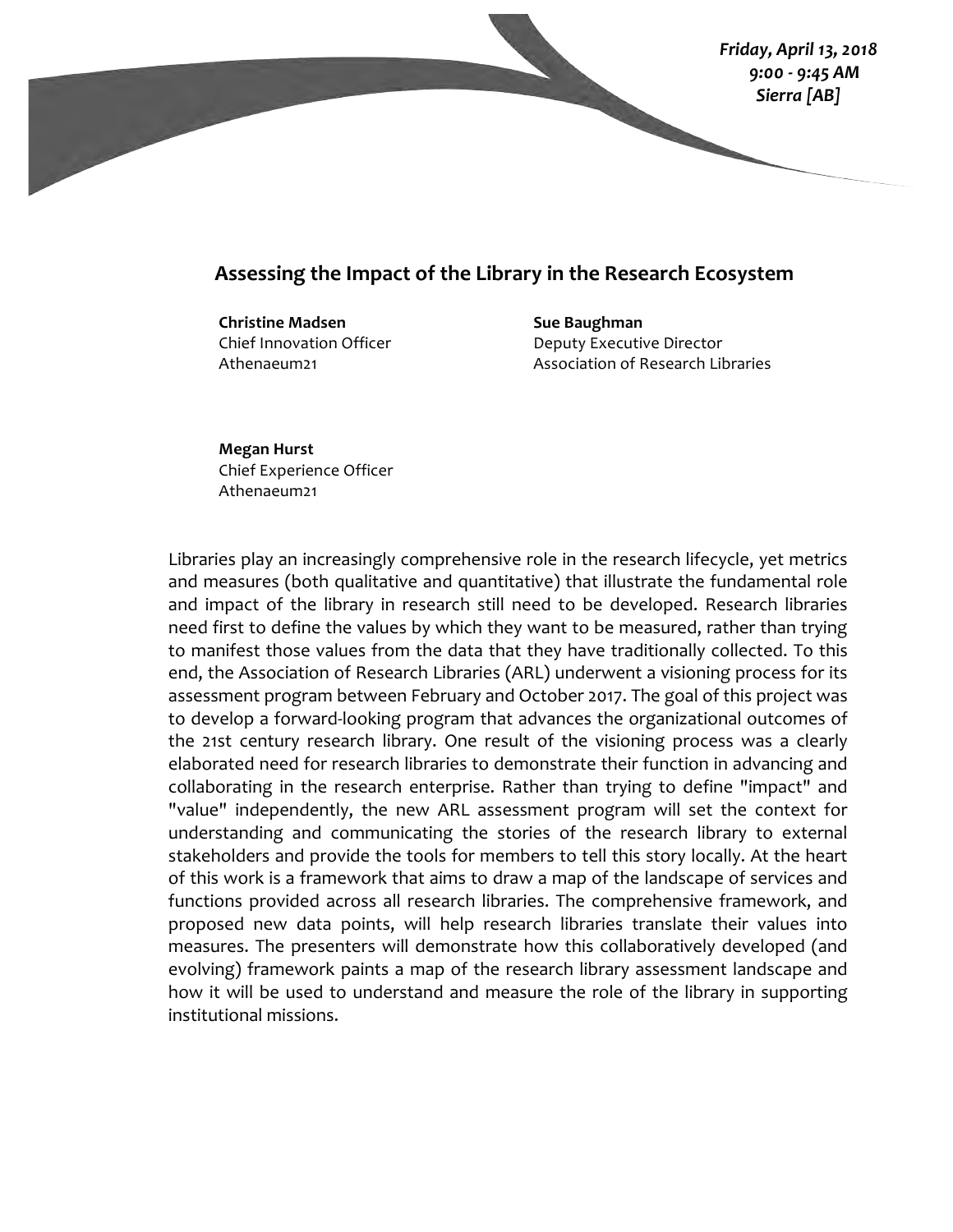

## **Limitations on Access: The Independent Scholar and Lifelong Learner**

**Cecilia Preston** Researcher

**Sarah Hare** Scholarly Communication Librarian Indiana University Bloomington

**Roger Schonfeld** Director, Library and Scholarly Communication Program Ithaka S+R

The vast majority of university students are at peak lifetime access to scholarly resources. After graduation, despite some alumni provisions and public library efforts, their access to indices, databases, and content platforms shrinks substantially. In past generations, before the digital transformation, the differences were less dramatic. Many university libraries would offer walk-in access to users, with all the wealth of their print collections and catalogs available for use. Today, we expect point-of-need access to information resources, not to have to schedule time to visit a library. And, perhaps more importantly, even when going to a welcoming library, many resources are locked behind computers or wifi that require a login. Is this a crisis for the independent scholar and lifelong learner?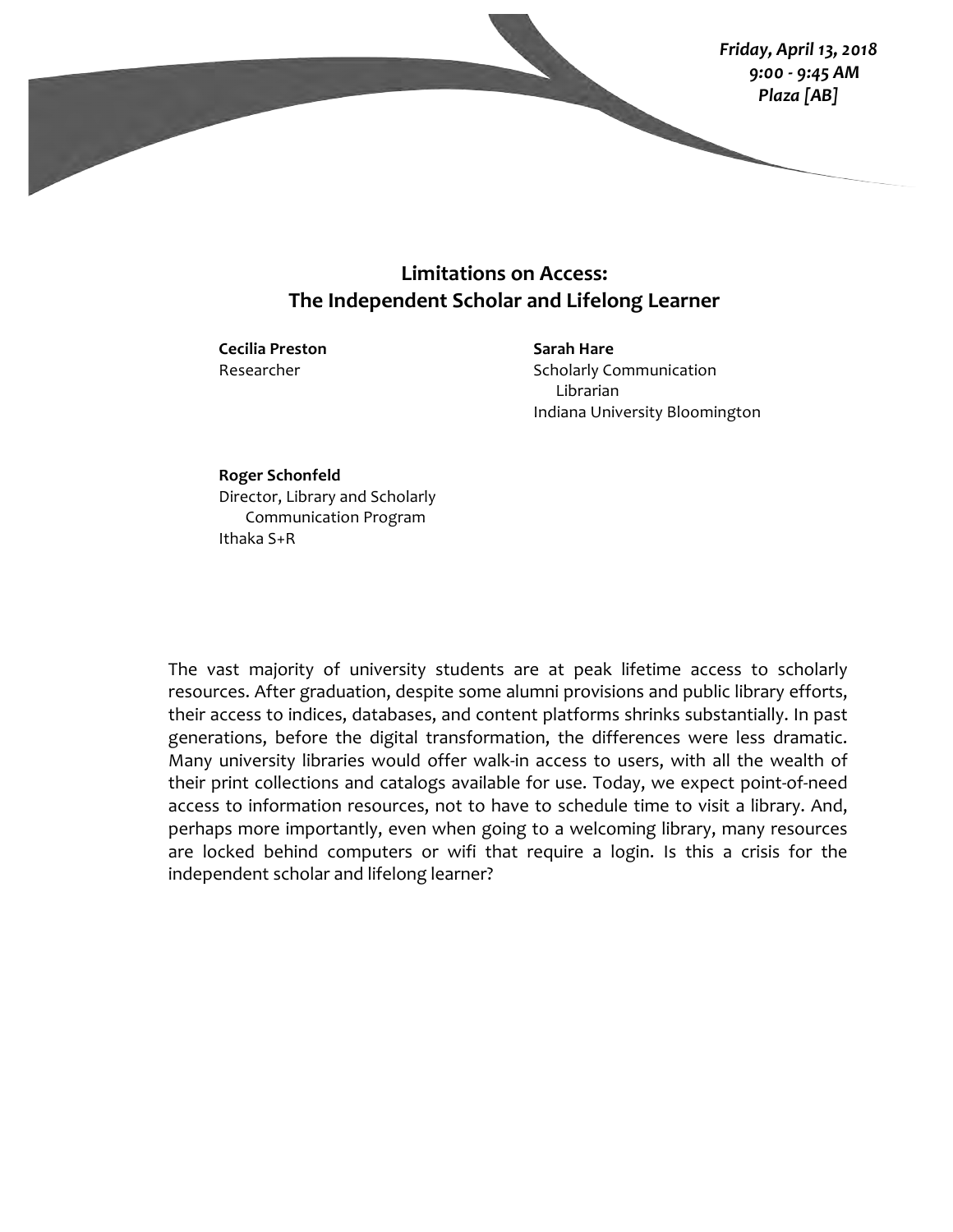*Friday, April 13, 2018 9:00 - 9:45 AM Plaza [C]*

## **Enhancing the Institutional Repository: Increasing Access to Academic** Articles and Manuscripts through Integration of Publisher APIs

**Todd Digby** Chair, Library Information Technology University of Florida

This project briefing will provide an update to our institutional repository (IR) pilot project with Elsevier to maximize visibility, impact, and dissemination of articles by University of Florida (UF) researchers who have published in Elsevier journals. The briefing will include a brief overview of our earlier phases of the pilot projects that included working with Elsevier APIs to embed and deliver published versions of UFauthored articles to IR@UF users. The pilot further implemented full-text searching of these articles with links to both open access and subscription articles for users from both within and from outside of the UF academic community. This pilot aims to aid in discoverability and to facilitating compliance with US policies on public access to federally funded research. Through this integration, access to the full text of these articles is available for all IR users that are affiliated with a ScienceDirect subscribing institution. We are currently in the final phase of this pilot, which includes embedding metadata and links to accepted manuscripts available on ScienceDirect into the  $IR@UF.$  These accepted manuscripts are then available to users without subscription access to the final published articles. This briefing will conclude by reviewing the challenges we faced in adapting our institutional repository's user interface to incorporate publisher provided content.

**http://ufdc.ufl.edu/ielsevier**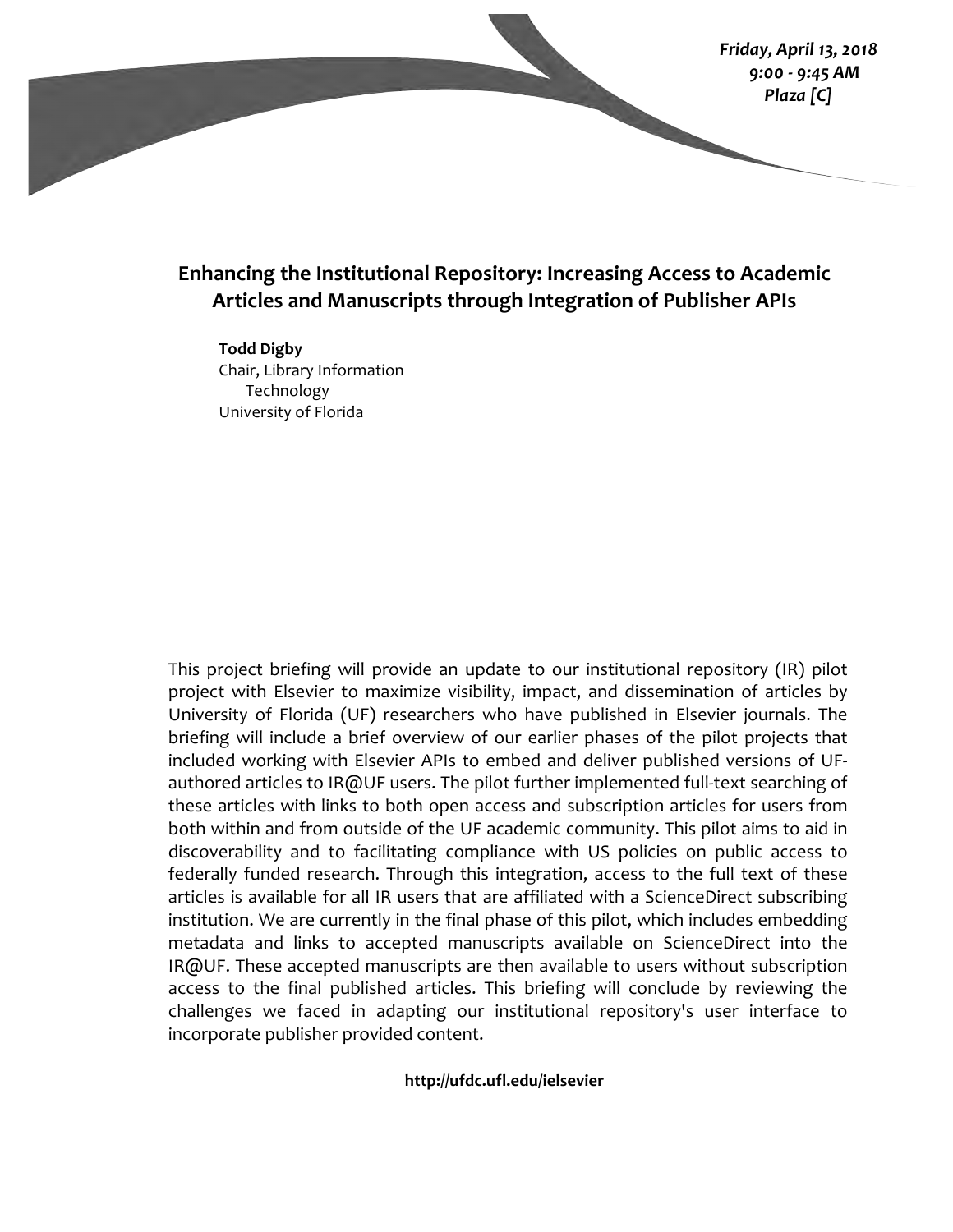

## **AMP: An Audiovisual Metadata Platform to Support Mass Description**

**Jon W. Dunn** Assistant Dean for Library **Technologies** Indiana University

**Chris Lacinak** President AVP

In recent years, concern over the longevity of physical audio and video (AV) formats due to media degradation and obsolescence, combined with decreasing cost of digital storage, have led libraries and archives to embark on projects to digitize recordings for purposes of long-term preservation and improved access. Beyond digitization, in order to facilitate discovery and research use, AV materials must also be described, but many items and collections lack sufficient metadata. In 2015, with the support of consulting firm AVP, the Indiana University Libraries conducted a planning project to research, analyze, and report on technologies, workflows, staffing, timeline and budgets to address the challenge of quickly and efficiently creating large quantities of metadata for mass-digitized AV collections. One of the outcomes of this planning project was identification of a need for a technology platform to support the incremental application of both automated and human-based processes to create and augment metadata. With support from a Mellon Foundation planning grant, Indiana University has partnered with experts from the University of Texas at Austin School of Information and AVP to explore the design of a software platform to support the incremental application of automated and human-based processes to create and augment metadata at large scales for AV collections. In this session, we will describe the proposed technical architecture for this system, dubbed the Audiovisual Metadata Platform (or AMP), discuss the use cases and technical considerations that informed its design, and discuss next steps toward implementation and pilot testing.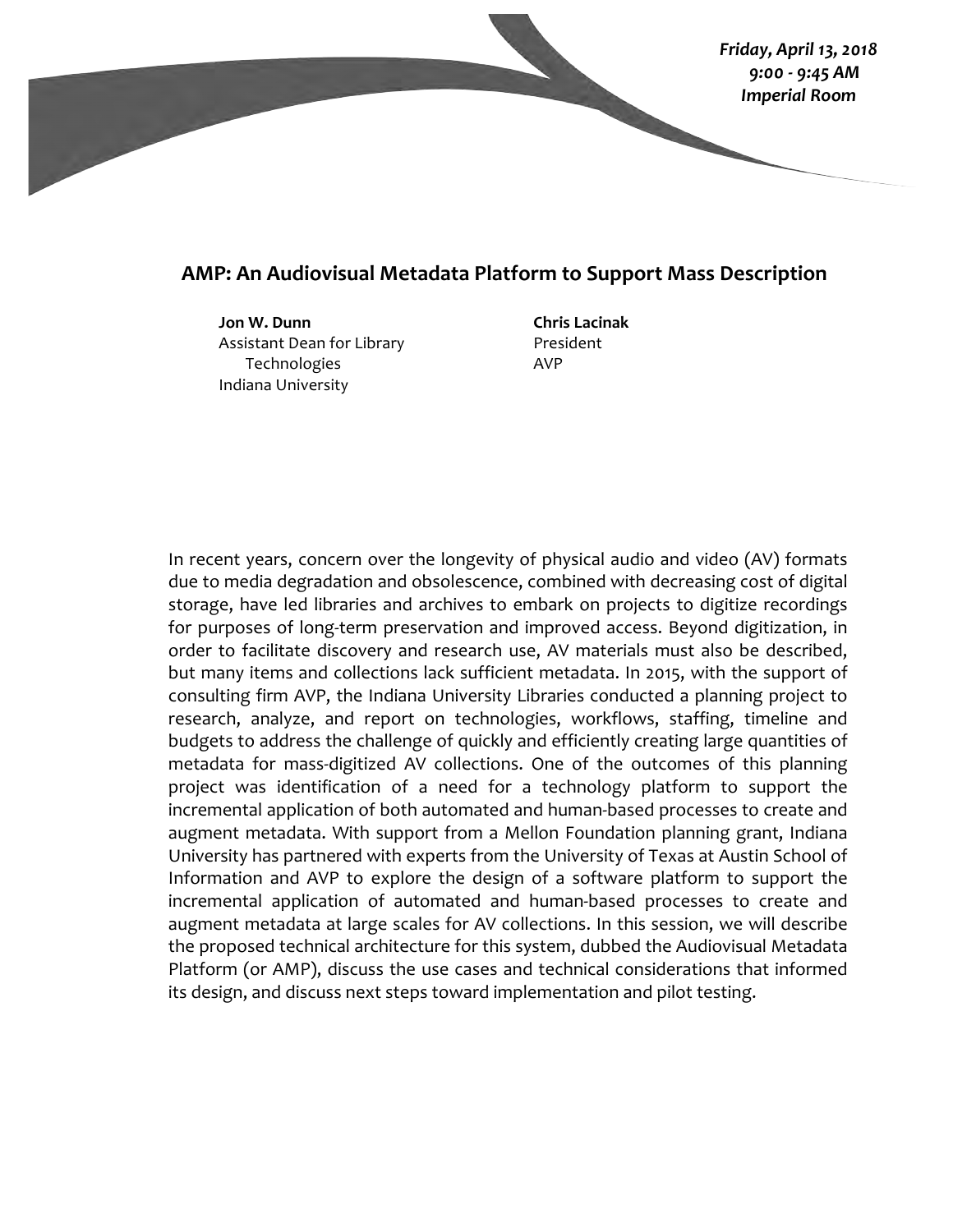

## **Prototyping a Linked Data Platform for Production Cataloging Workflows**

**Jason Kovari**

Director, Cataloging and Metadata Services Cornell University

**Andrew K. Pace** Executive Director, Technical Research OCLC

Cornell University, the University of California, Davis, and the Montana State Library have joined OCLC in joint research project prototyping a new suite of linked data services. This unique project uses the out-of-the-box services from WikiBase and a high-quality set of name entities available from FAST, VIAF, and Wikidata to prototype services to 1) reconcile names for people, organizations, concepts, places, and events against an index based on entities, returning language-tagged headings and persistent identifiers; and 2) create, edit, and share and edit entity descriptions while also allowing for the contribution of additional contextual relationships between entities, beyond those that can be found by mining structured data in bibliographic and authority data. This briefing will cover: the implementation and scalability of the Wikibase technology, as well as insights into the partnership with the Wikibase community; analysis of the improved reconciliation of legacy bibliographic data to linked data entities; discussion of the efficacy and efficiency of introducing linked data tools in metadata management workflows; use cases driving development and potential production implementation of the tools.

**http://oc.lc/linkeddatasummary**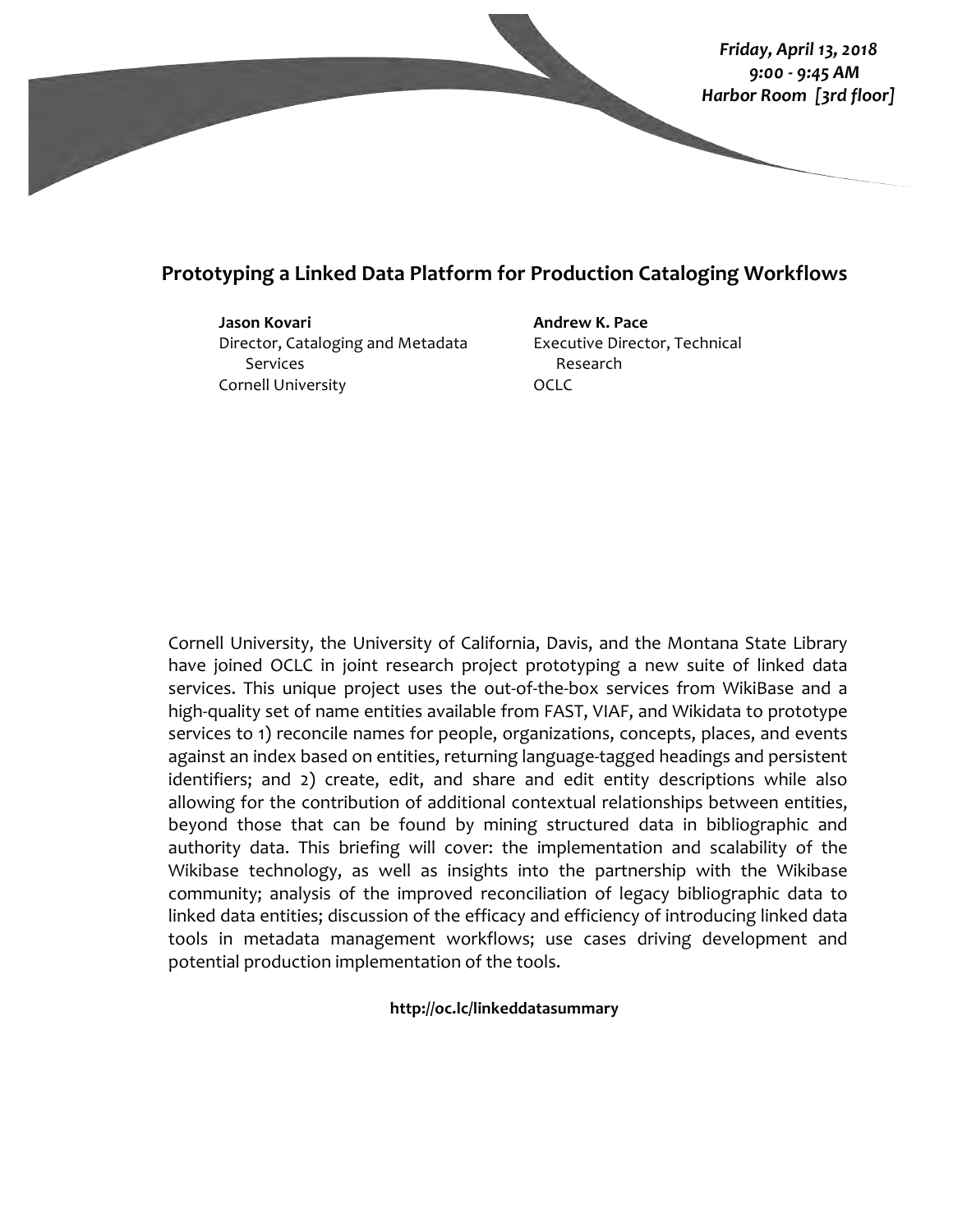

## **PRESQT: Assessing Researcher and Library Needs for Research Data & Software Preservation Quality Tools**

**Rick Johnson** Program Director of Digital Initiatives and Scholarship University of Notre Dame

**Natalie Meyers** E-Research Librarian University of Notre Dame

**John Wang** Associate University Librarian University of Notre Dame

Information gathered during the past year's PRESQT workshops and needs assessment survey will be presented in this session. With planning grant funding from the Institute of Museum and Library Services, the University of Notre Dame's Hesburgh Libraries and Center for Research Computing coordinated a year-long outreach effort with dedicated participation from the Center of Open Science (COS) and collaboration from many other academic, publishing, and software development stakeholders to address gaps in these communities towards consistently preserving research data and software. The planning process explored how to better represent digital workflow methodologies, improve data and software provenance, automatically enhance metadata, perform schema validation, improve file format recognition, interoperability, data integrity and ultimately facilitate reproducibility. Tool needs and development priorities identified through the needs assessment will be presented and will be of interest to library and information system stakeholders, user communities and tool providers.

> **https://presqt.crc.nd.edu https://osf.io/d3jx7/**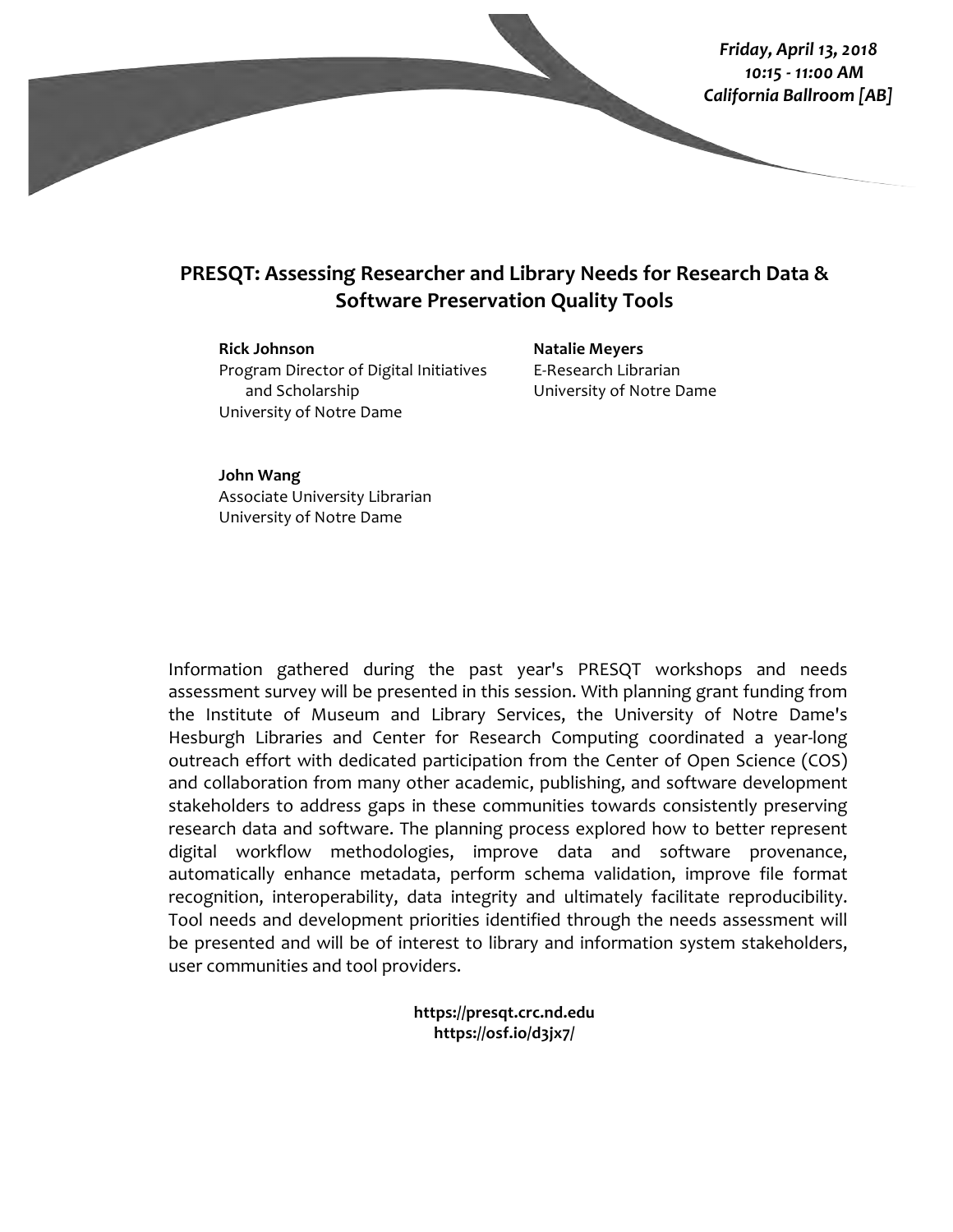

## **NCSU Libraries Digital and Data Science Skills Workshops: Building Capacity and Meeting Campus Needs**

#### **Jennifer Garrett**

Head of Digital Research Education & **Training** North Carolina State University

Over the past two years, the North Carolina State University (NCSU) Libraries has significantly expanded the number and nature of workshops it provides the university community, from 55 sessions to over 400, reaching more than 6,000 users. These workshops address an unmet need for instruction around emerging technical skills including data science, visualization, virtual reality, digital media production, fabrication, and the research enterprise. While this programming is still new, our data show that the demand extends across campus, drawing participants from over 80 campus units. This presentation will describe how this programming was developed to address the goals of bolstering student success, supporting career readiness, and incubating creative pedagogy. We will include a discussion of specific workshop content, including the implementation of the highly successful Data Visualization Workshop series. In addition, we will describe our efforts in scaling up our workshop offerings through the Peer Scholars Program, which gives graduate students and postdoctoral scholars the opportunity to share their expertise and teach advanced research skills to the NC State community.

> **http://www.lib.ncsu.edu/workshops/upcoming https://ncsu-libraries.github.io/data-viz-workshops/ http://www.lib.ncsu.edu/events/peer-scholars**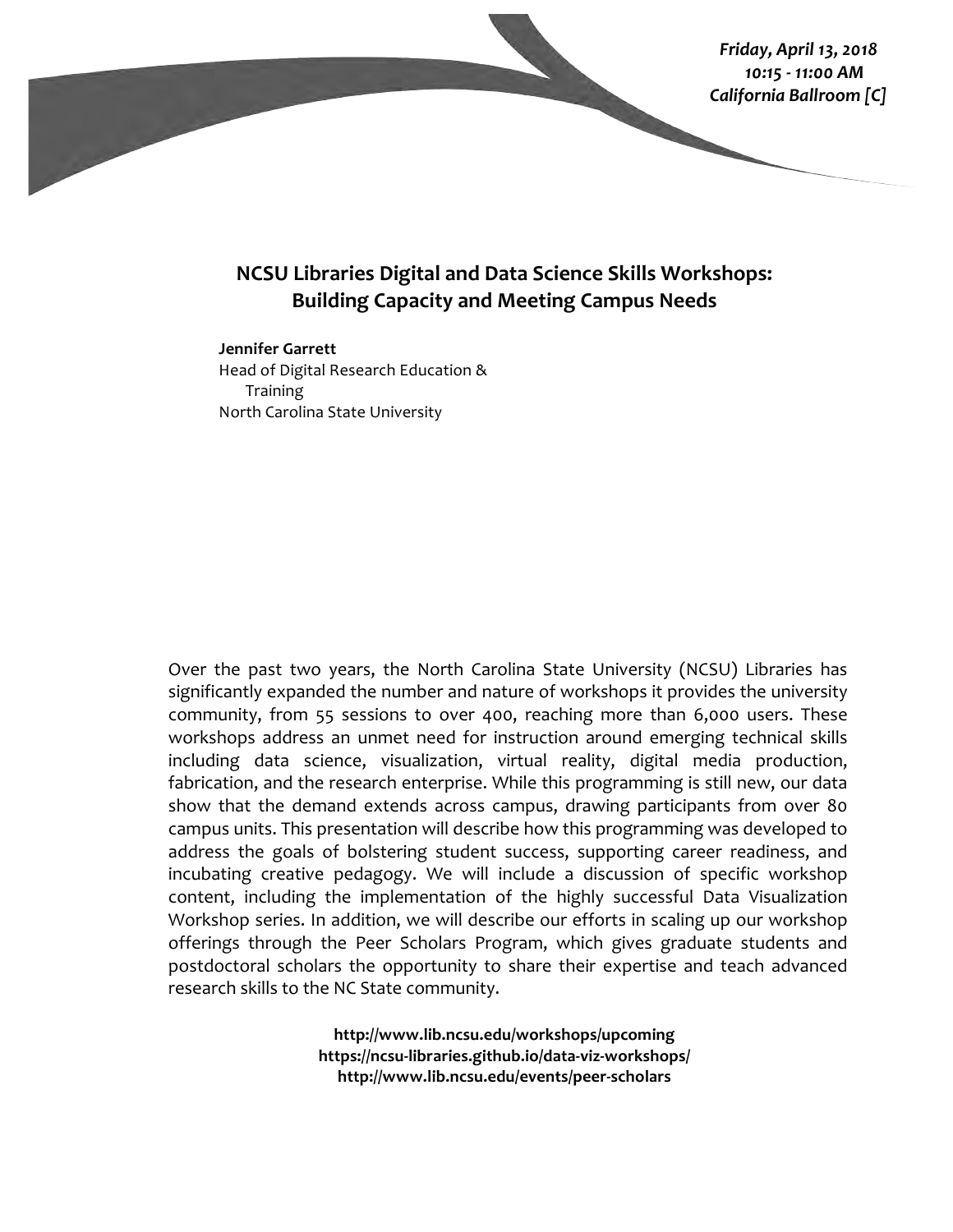

# **Heard of DevOps? Find Out How this Methodology Can Accelerate Your Ability** to Launch New and More Engaging Library/Museum Exhibitions

#### **Carl Grant**

Associate Dean, Knowledge Services & Chief Technology Officer University of Oklahoma

**Twila Camp** Director of Web Services University of Oklahoma

The DevOps methodology is a term that was initially coined 10 years ago to describe a culture that brings together software development and operations and results in code releases that are highly scalable, very reliable and totally reusable. The methodology can also be used in managing the content that is displayed as part of the exhibition. As a result, this methodology is gaining increasing usage in support of library/museum based exhibitions which tend to have very defined lifespans, need to spin up and down quickly, and evolve throughout their lifespan. In addition, library/museum based exhibitions are growing in number and represent a unique opportunity to leverage artifacts and collections of the organizations and, when coupled with the latest technology, create engaging exhibitions that are comprised of both analog and stateof-the-art digital components.

This presentation looks at how the University of Oklahoma has begun utilizing the DevOps methodology and will compare two exhibitions, one which used DevOps and one which did not, in order to show the difference this methodology can make. Lessons learned will be shared so that you can optimize your ability to collaborate on, and rapidly launch, shared and engaging exhibitions.

> **https://poeticsofinvention.ou.edu https://galileo.ou.edu**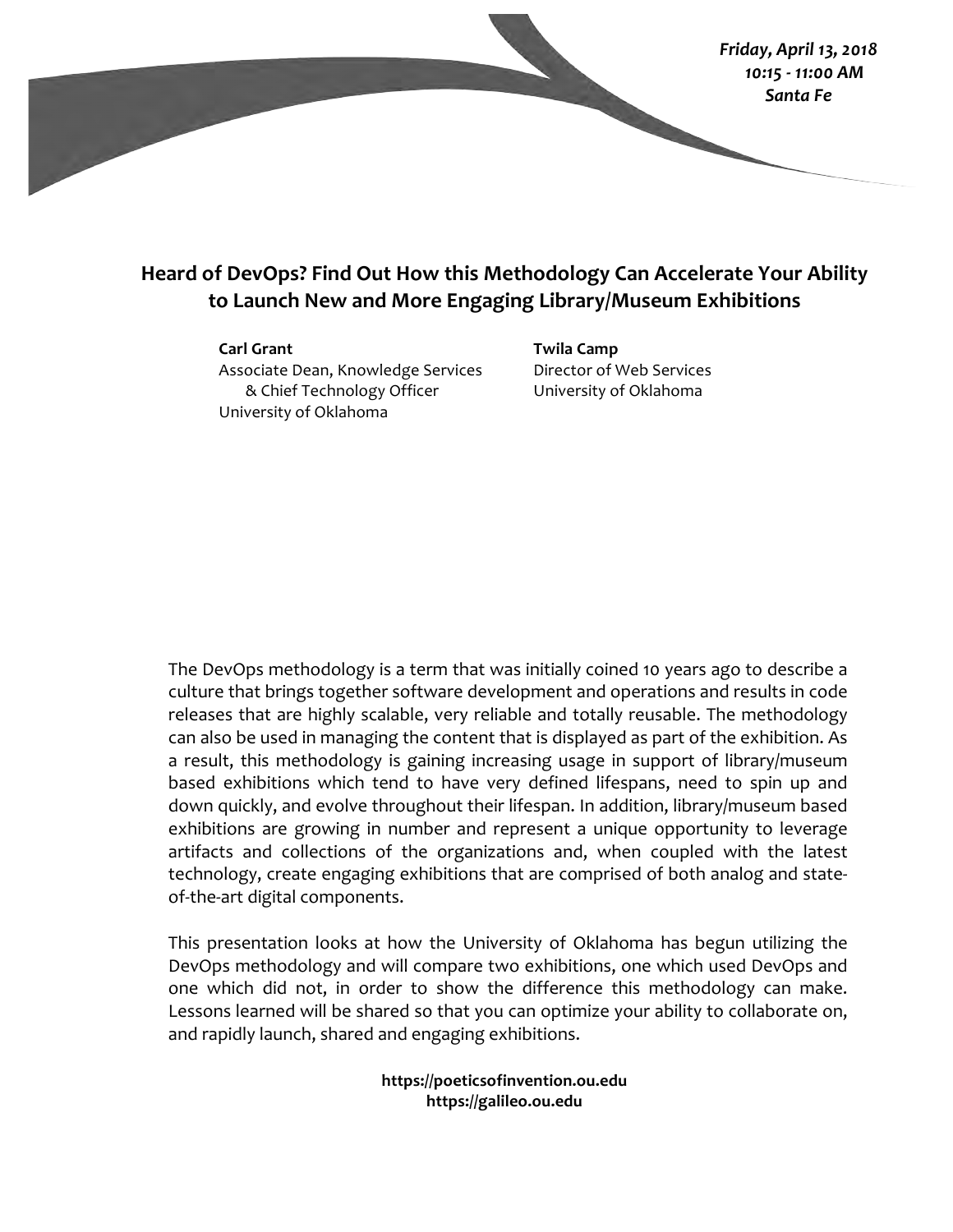

## **Creating a FOLIO-based Integrated Library System**

**Dean B. Krafft** Chief Technology Strategist Cornell University

**Sebastian Hammer** President Index Data

Since 2016, the FOLIO community of librarians, designers, developers, service providers, and vendors, led by EBSCO, the OLE Partners, and Index Data, has been working together to develop a new open source library services platform (LSP). The first major application of that platform will be a new integrated library system (ILS), currently being created through the work of over 60 application/UX developers and over 100 library functional experts. Release of a fully functional FOLIO-based ILS is scheduled for the second half of 2018, with initial beta-partner implementations planned by the end of this year. Four OLE Partners, Cornell, Lehigh, Texas A&M, and University of Chicago, are planning to implement in July 2019. In this project briefing, we will provide an overview of the full FOLIO partnership; a status report and timeline for the implementation of the ILS modules; a brief walk-through of the look and feel of the system; a look under the hood at how the platform serves to coordinate all the elements of the ILS and integrate with external services; and a brief exploration of how community members are already stretching the platform beyond the traditional boundaries of an ILS. We will also describe how interested libraries, service providers, and vendors can join the FOLIO community, and the resources that will be available to enable them to implement or integrate with FOLIO and the new ILS.

> **https://www.folio.org/ https://www.openlibraryenvironment.org/ http://dev.folio.org/**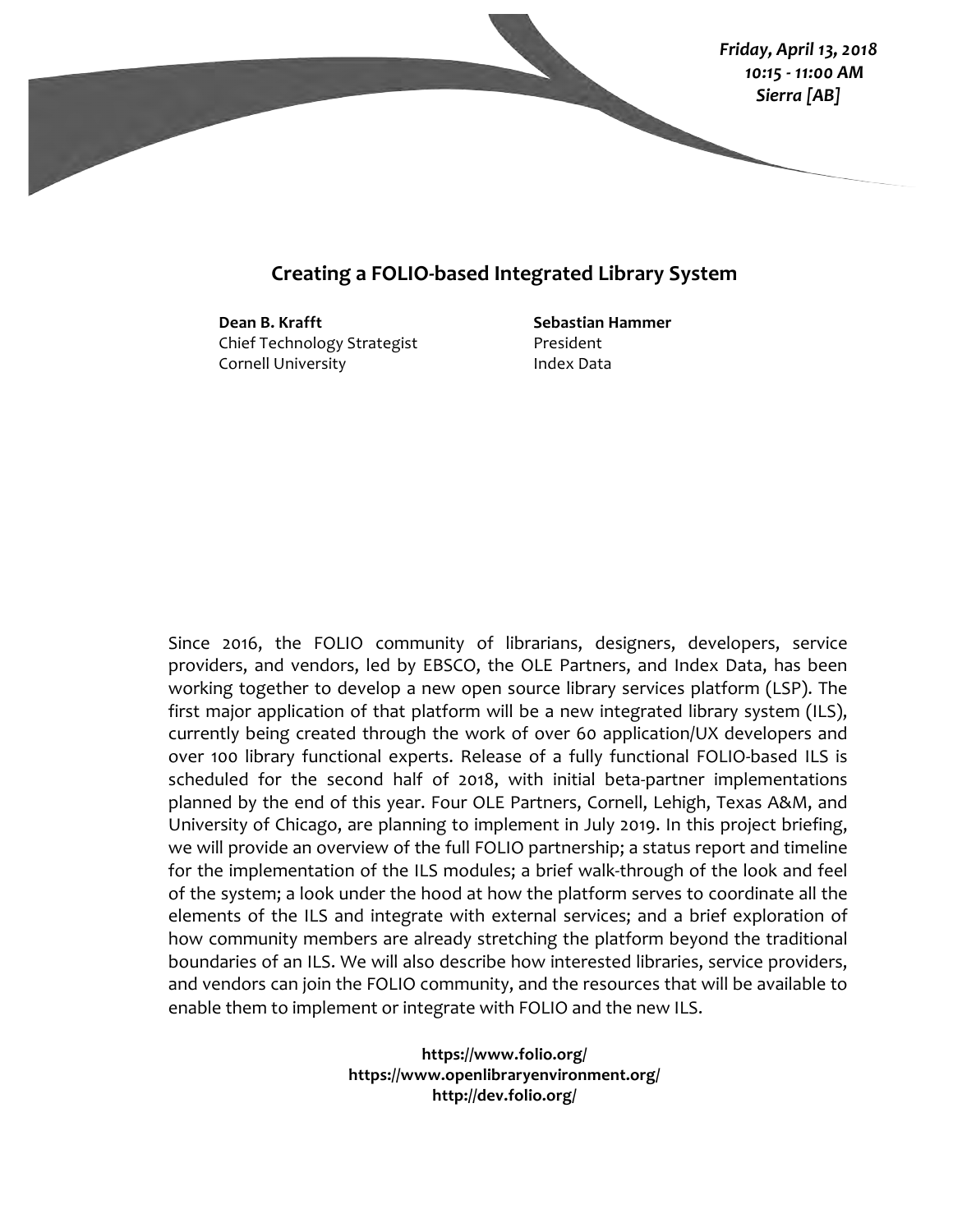## *Friday, April 13, 2018 10:15 - 11:00 AM Plaza [AB]*

## **A Data Sharing Model for Decentralized Research Data Management**

**Nassib Nassar** Project Manager/Senior Software Engineer Index Data

Research data management (RDM) has primarily focused on software infrastructure in the form of repositories or other relatively centralized data platforms. However, research workflows around data are very dynamic, reflecting the continuously evolving needs of researchers, and it is difficult for conventional platforms to engage fully with the varied range of workflows. Researchers often do not make extensive use of data repositories which they could otherwise benefit from. In essence, there is a conceptual and technical "gap" between research and RDM infrastructures. This talk proposes an alternative approach, beginning from the perspective of researcher needs for data sharing, considered in a broad sense, and relating them to data sharing in the RDM context. This is expressed in a new model which combines communication, curation, and integration of data into a single lightweight service. The main purpose of the model is to unify different levels of data management and promote flexible collaboration around open data. The approach also focuses on how to achieve simplicity of deployment and integration of the model with researcher tools, which are already integrated into research workflows, as well as with repositories. This amounts to an interoperability layer for data sharing and other decentralized RDM functions. Compared to conventional platforms, the decentralized approach is more flexible and has a number of benefits. It can be deployed in situ where data are stored, extending the reach of RDM to data outside of repositories. Integration with existing researcher tools, and the data integration function that is provided, together promote the use of data curation very early in the lifecycle, when knowledge about data is most readily accessible. An open source reference implementation has been developed, and it is demonstrated with examples based on environmental sensor data. These examples show how the proposed model simplifies data sharing, its benefits and effectiveness, and how it can help to support a more engaging and fruitful partnership between research and library communities.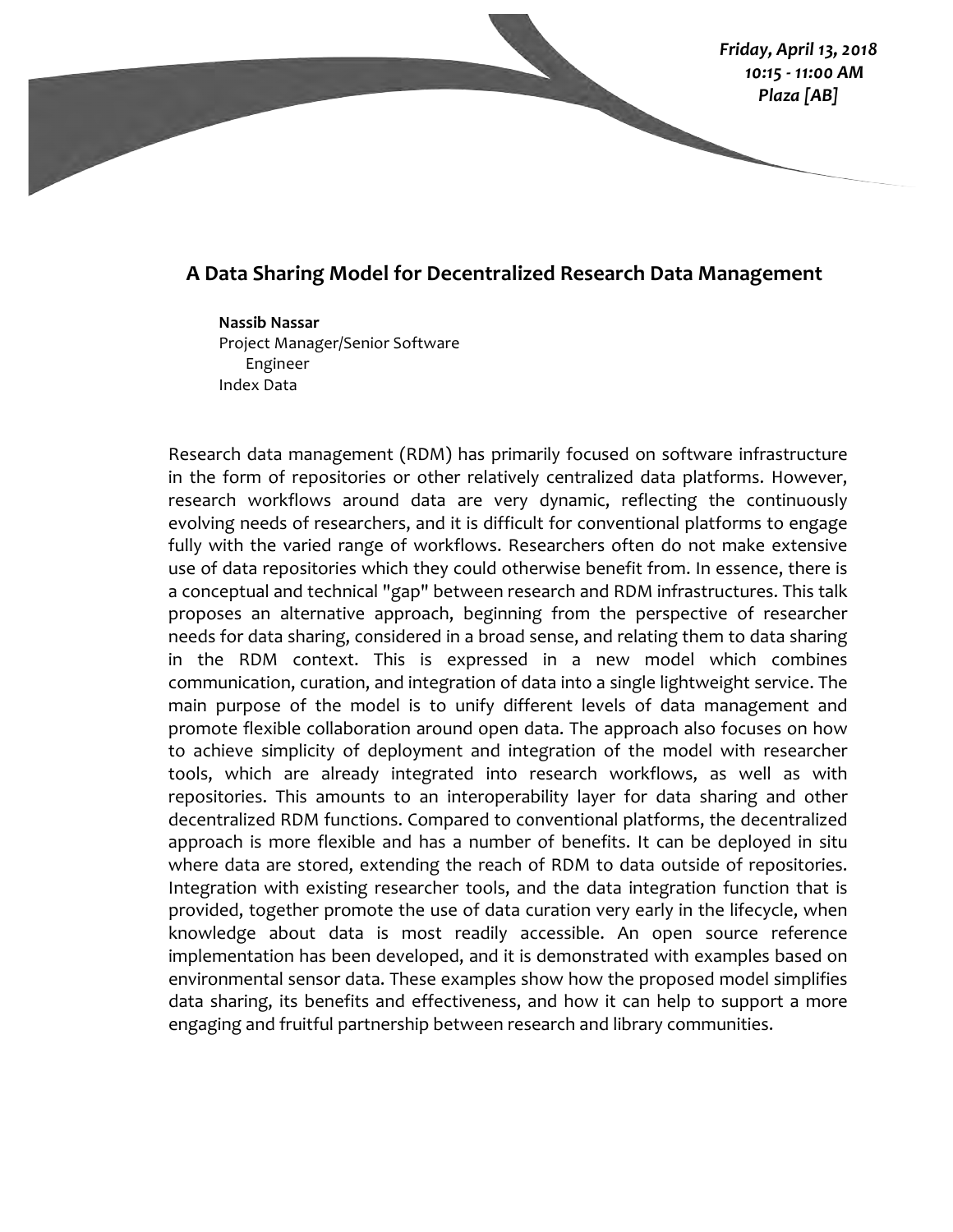

## **A Data Architecture Framework for Library Collections**

**Greg Colati** Associate University Librarian, Archives, Special Collections and Digital Curation University of Connecticut

**Patrick L. Carr** Associate University Librarian for Collections & Discovery University of Connecticut

At the 2017 CNI Spring Meeting, Clifford Lynch summarized the struggle of academic institutions "...trying to disentangle a set of demands for various types of digital collection management of platforms from things we traditionally think of as repositories." Lynch discussed how this struggle leads to the key question of "whether an institution should try to have one platform that they use for all digital collections or whether they use separate ones for different types of content."

At the University of Connecticut (UConn), we took this question and stood it on its heads. Instead of starting with a consideration of technology platforms, we examined the preservation, management, and access characteristics and requirements of the digital content in our collections and built a data architecture framework that is informing the re-development of our digital content management landscape. This landscape includes all digital content the library collects, from reformatted and borndigital cultural heritage to scholarly output and data sets, licensed resources, and locally and remotely controlled information resources. In this session, we will present UConn's data architecture framework and illustrate how we are using it to examine our collections and our technology systems.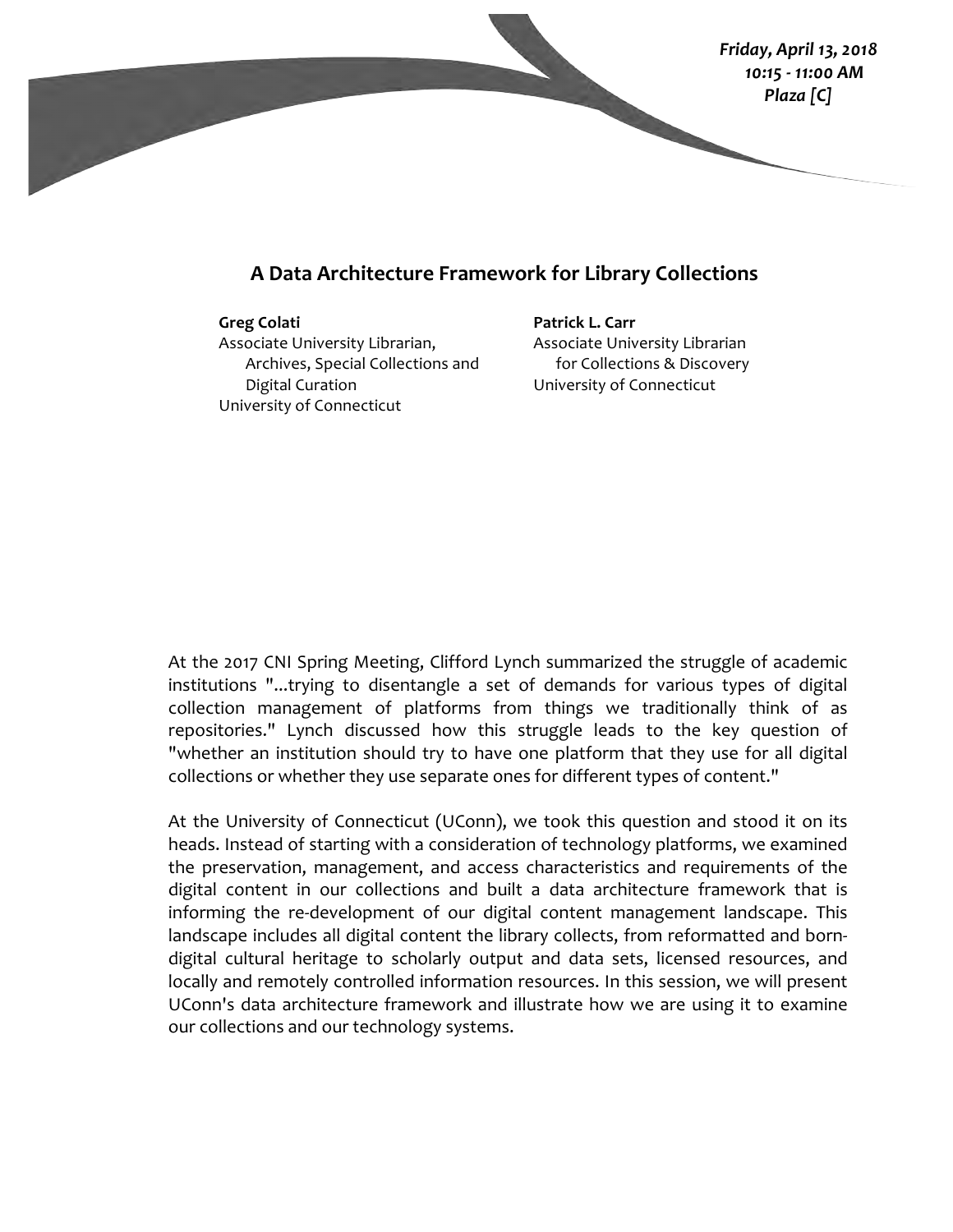

# **PLACE: Exposing Cultural Heritage Collections through Geospatial Search**

**Eleta Exline** Head of Technology, Scholarship, and Publishing Division University of New Hampshire

The University of New Hampshire Library and Earth Systems Research Center built PLACE (the Position-based Location Archive Coordinate Explorer), a project to link the Library's Fedora digital collections repository with an open source geospatial search interface. Adding geographic coordinate metadata to digital objects increases the range of discovery options available for this content, including integration with geospatial search tools, and exposes this content to new audiences. Through PLACE, via a click or delineation of a search polygon on a web map, users can zoom to a region to locate digital collections texts and images whose geographic extents intersect. This presentation will provide an overview of the project and the resources created by it. PLACE was funded in part by the Institute of Museum and Library Services, Grant Award Number: LG-05-13-0350-13.

> **https://place.sr.unh.edu/ http://docs.place.sr.unh.edu/ https://github.com/unhplace**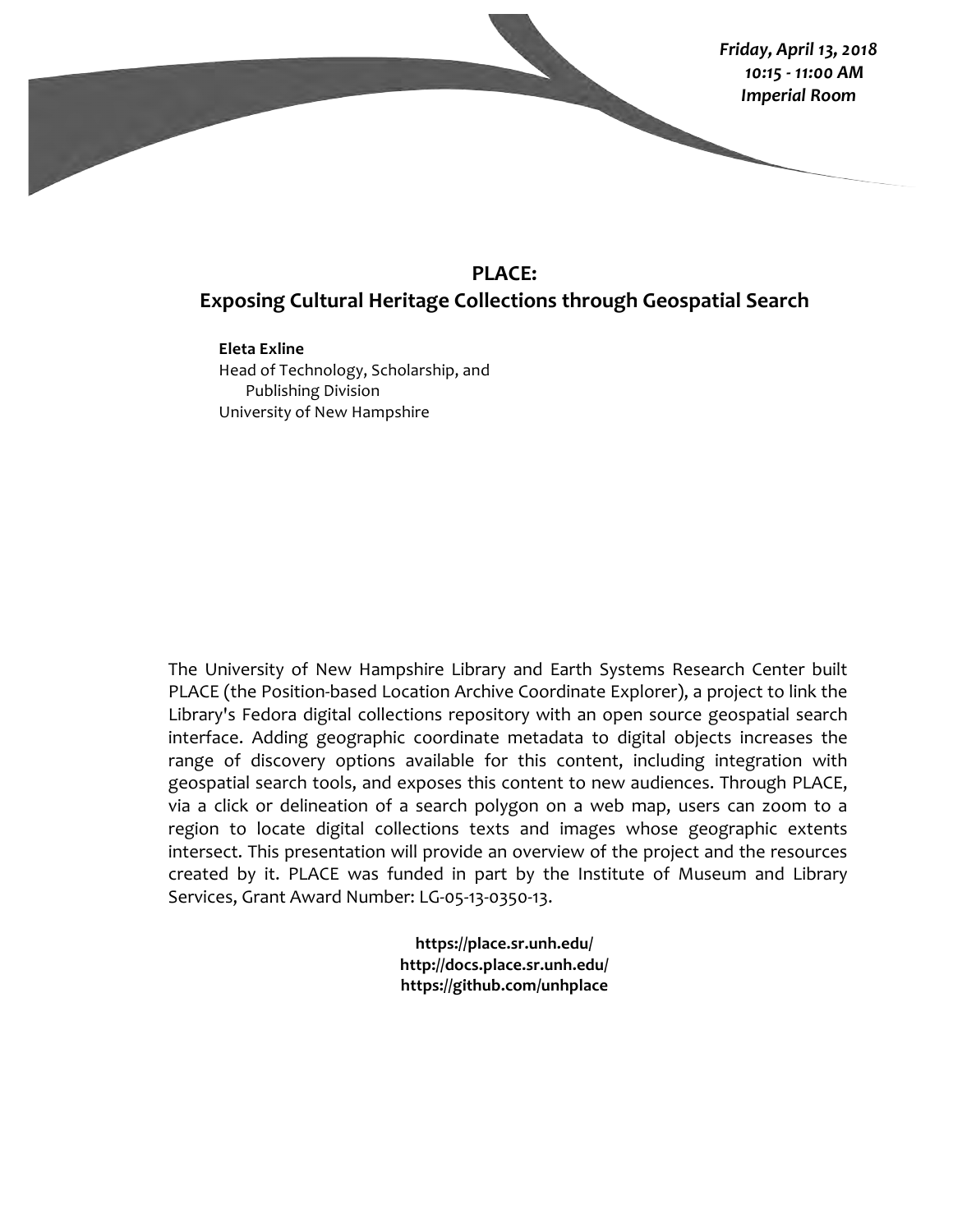*Friday, April 13, 2018 10:15 - 11:00 AM Harbor Room [3rd floor]*

# **Encouraging Convergence in the Libraries: Intersections of Data Science and Digital Humanities through Grassroots Collaboration**

**Erin O'Meara** Digital Preservation Services Manager Artefactual Systems

**Jennifer Nichols** Digital Scholarship Librarian University of Arizona

### **Jeff Oliver**

Data Science Specialist University of Arizona

As scholars embark on new modes of scholarship, they are driving a demand for new skills and services. These new skills are increasingly digital, requiring expertise in areas not "traditionally" considered in the library wheelhouse, like data mining, textual analysis, spatial analysis, visualization, or 3D modeling. At the University of Arizona Libraries, we are hiring experts and partnering with campus units to develop services and position the libraries as the natural hub for digital scholarship and data science. In marrying these traditionally separate domains, we are enabling outreach and support across all disciplines, and facilitating training based on skills and tools to reach broad audiences. For example, we provide workshops and drop-in assistance with R programming, geospatial data, virtual reality content development, data management, and multimodal publishing, seeking to continually iterate on the content provided. This presentation will discuss how we work with faculty across STEM, humanities, and social sciences to integrate digital scholarship support into the curriculum, and our collaboration with CyVerse on Software and Data Carpentry workshops. We will also discuss the organizational development and cultural adjustment necessary to provide these services as a unified portfolio.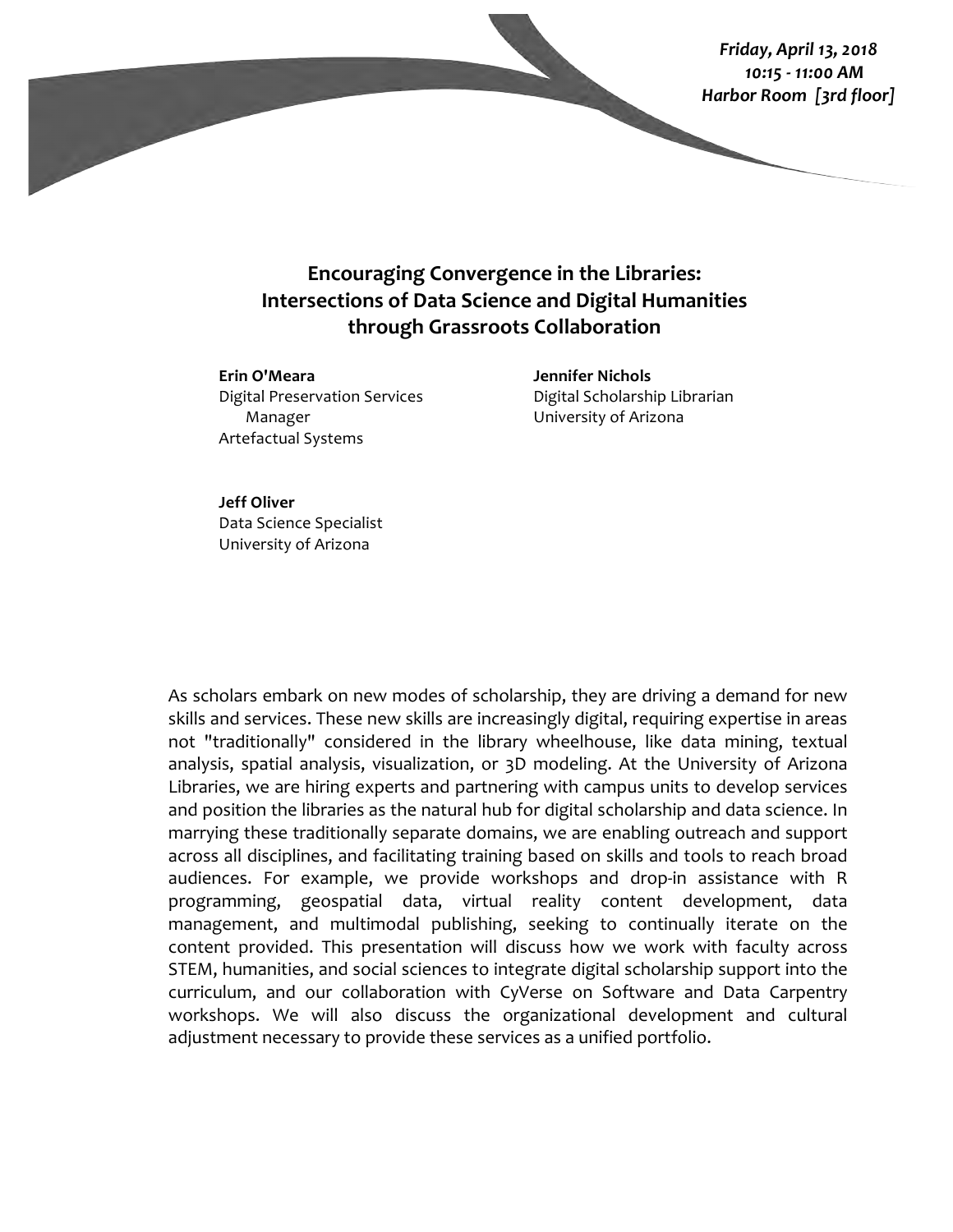

# **Discuss Data: Open Platform for the Interactive Discussion of Research Data Quality (on the Example of Area Studies on the Post-Soviet Region)**

#### **Jan Brase**

Head of Research & Development Göttingen State and University Library

## **Wolfram Horstmann** Director Göttingen State and University Library

With Discuss Data the Research Centre for East European Studies at the University of Bremen and the Göttingen State and University Library are currently creating an interactive online platform for the discussion of research data and their quality assessment. The aim is to create a place of academic communication for the community-specific curation, annotation and discussion of research data. Discuss Data will serve as a layer between distributed repositories and scholars. For data storage and digital long-term preservation, it will be connected to the DARIAH-DE repository and, prospectively, the Humanities Data Centre services. Through cross-linkage with various external data sources, knowledge and debates regarding research data shall be collected interactively and made accessible to both the academic community and the interested public. The VRE (virtual research environment) will thereby contribute to the creation of a project-independent, transregional and sustainable information infrastructure. The novelty of the project lies in the approach to enable active discussions on research data as a collective procedure in an accessible web-based infrastructure.

#### **discuss-data.net**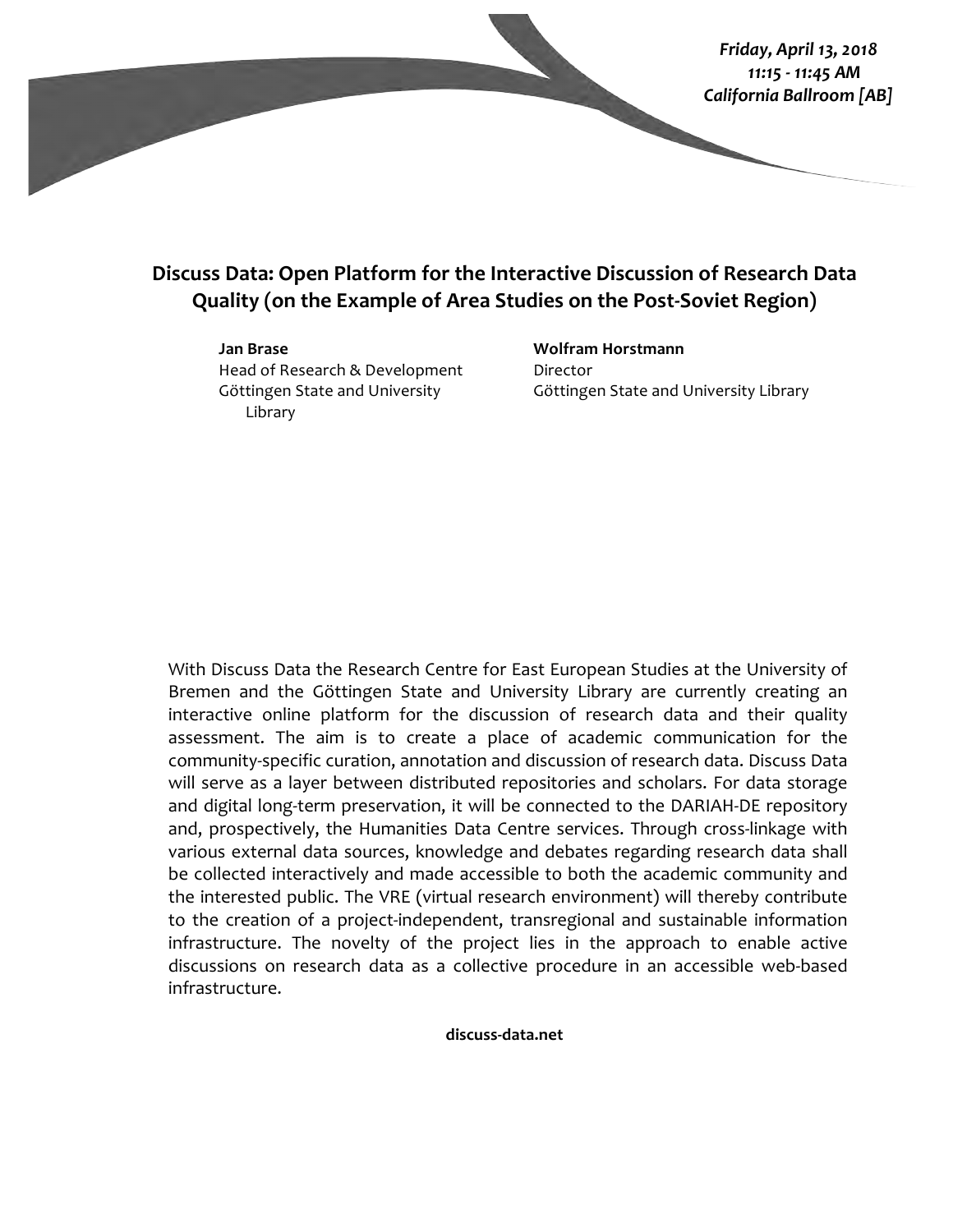

## **Launching the Digital Research Commons at the University of Houston Libraries**

**Santi Thompson** Head, Digital Research Services University of Houston

**Claude Willan** Director, Digital Research Commons University of Houston

Over at least the last decade, scholarship has predominantly originated in digital formats. Scholars, researchers, and students are therefore increasingly in need of skills related to digital tools and methodologies (particularly in the digital humanities), data literacy and manipulation, data management, and data archiving and preservation. Libraries, traditionally well suited to assisting users with many of these topics in analog formats, are now playing larger, more active roles in the digital environment. One growing approach is the provision of digital scholarship services and centers. This project briefing outlines the planning and early implementation of one such center at the University of Houston Libraries. In this project briefing, presenters will: (a) address the methodologies used to formulate two core strategies for the establishment of the Digital Research Commons (DRC), a digital scholarship roadmap for the Libraries and an implementation plan for the DRC; (b) describe the development of the physical facility;  $(c)$  outline expertise and initial programming and services offered in the DRC; and (d) discuss the early lessons learned when implementing the DRC, particularly when key planning activities took place before the hiring of a DRC director. The presentation will conclude by reflecting on the opportunities and challenges of developing the DRC concurrently with the creation and implementation of the Libraries' strategic plan.

**http://libraries.uh.edu/spaces/drc/**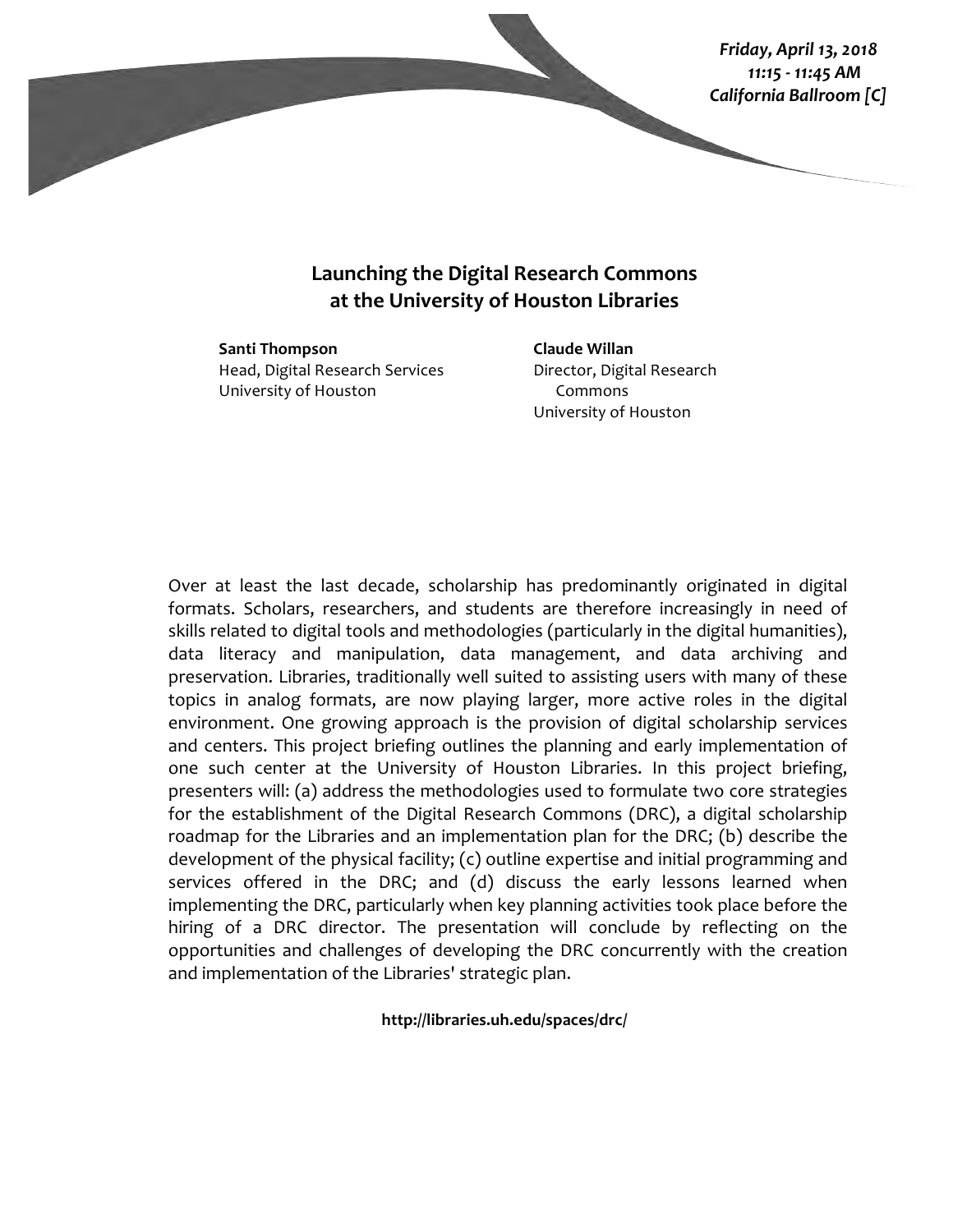## *Friday, April 13, 2018 11:15 - 11:45 AM Santa Fe*

# Text Data Mining (TDM) Research Using Copyrighted and Use-Limited Text Data Sets: Developing an Agenda to Support Scholarly Use

**Beth Sandore Namachchivaya** University Librarian University of Waterloo

Digital text corpora and text data mining (TDM) tools are enabling new discoveries through computational analytics. A high percentage of the texts, however, are protected by copyright, or subject to license agreements that limit access and use. These restrictions can complicate a researcher's efforts to access texts and perform computational analysis, as well as to communicate the output and related methods to a broader audience. Increasingly, libraries are getting engaged as intermediaries between content providers and scholars to facilitate access to text datasets. Still, the process of interpreting or obtaining rights to perform computational analysis is arduous, and the results of the research often cannot be adequately documented to support reproducibility in a scholarly climate focused on evidence. The perceived high barrier to entry for TDM can lead to one of two outcomes: a scholar abandons the research project or moves ahead using unsanctioned approaches, such as screenscraping, to assemble and mine the corpus. This project briefing provides an update on research funded by the Institute of Museum and Library Services to hold a national forum with key stakeholders to develop a research and implementation agenda for libraries that work with scholars and content providers to enable streamlined access to copyrighted and licensed texts for data mining research. In particular, we focus on the perspectives and the SWOT (Strengths, Weaknesses, Opportunities, and Threats) analyses provided by the National Forum attendees.

Project team:

Bertram Ludäscher, PI, School of Information Sciences, University of Illinois at Urbana-Champaign

Beth Sandore Namachchivaya, co-PI, University Library, University of Waterloo Megan Senseney, co-PI, School of Information Sciences, University of Illinois at Urbana-Champaign

Eleanor Dickson, University Library, University of Illinois at Urbana-Champaign

**http://publish.illinois.edu/limitedaccess-tdm/about-the-project**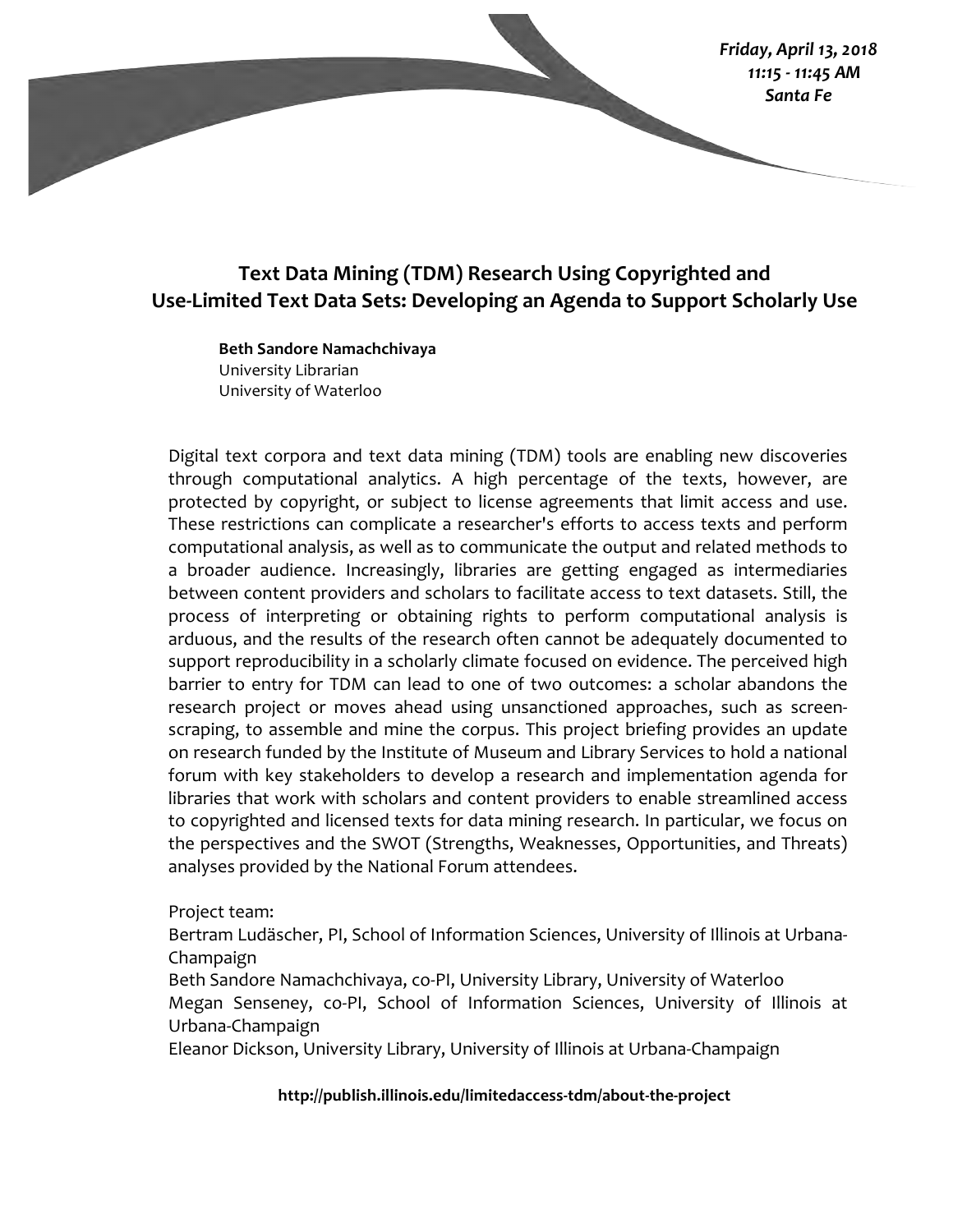

## **Preserving and Using Email of Historical or Cultural Value with ePADD**

**Glynn Edwards Assistant Director Special Collections** Stanford University

ePADD is a free and open source software, funded by the Institute of Museum and Library Services (IMLS), that enables institutions to collect email of potential historical or cultural value, screen it for sensitive, confidential, or legally-restricted information, and make it discoverable and accessible by scholars. The software primarily accomplishes this goal by incorporating techniques from computer science, including natural language processing and named entity recognition. Glynn Edwards, Assistant Director for Special Collections and Director of the ePADD project, will discuss ePADD in the context of providing access to the email of important historical figures. ePADD allows account holders to review their email before depositing it in a repository, archivists to "process" it for restricted and sensitive data, and complicated searches by researchers.

> **http://library.stanford.edu/projects/epadd https://github.com/ePADD/epadd http://epadd.stanford.edu/epadd/collections**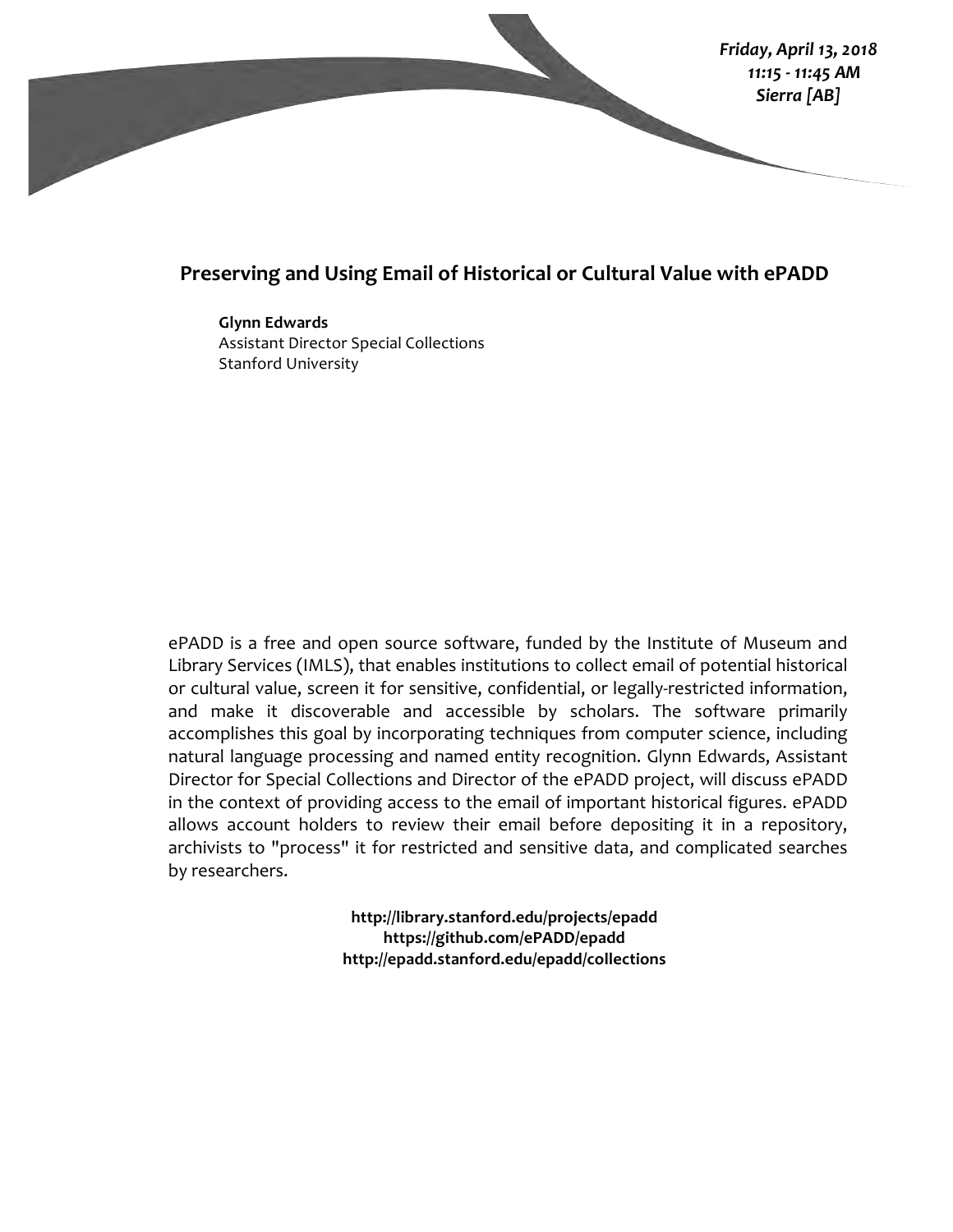# From Platform to Services: Extending UC's Research Hub and Aggregating Utilities that Support the Research Lifecycle

**Josette Riep** Associate Director Information Technology University of Cincinnati

**Keloni Parks** Reference Librarian The Public Library of Cincinnati and Hamilton County

### **May Chang**

Library Chief Technology Officer University of Cincinnati

In 2015, the University of Cincinnati (UC) shared its experiences at CNI on the implementation of an ecosystem focused on research, scholarship, knowledge management and administration (Research Hub  $\omega$  UC). Two key components, UC's Research Directory and Scholar@UC, were designed to support researchers, faculty, administrators and institutional partners by providing a platform and set of services that streamline processes, automate data collection and management procedures, facilitate collaboration initiatives and provide rich data for analysis and forecasting. This year, we are integrating the two environments as well as releasing a new ecosystem (CORE) that aggregates multiple services for faculty and administrators and potential partners. CORE provides enhanced visualizations and dynamically driven utilities that support multiple aspects of the research lifecycle from ideation to creation. One use case is enhancing collection development and liaison services based on harvesting and analyzing faculty profiles. Collection development librarians rely heavily on their relationships with faculty and understanding of necessary materials in their subject areas to guide their collection practices, but this process can be time consuming and challenging especially with staff reductions and increasing responsibilities. To make the process more effective and efficient, we created an API to harvest faculty research interest and publication history in the Research Directory. The UC Research Scholarship ecosystem continues to evolve as needs grow at all levels. Leveraging the strong partnership between UC Libraries, UCIT and Research, we will continue to expand integrations, micro-services and macro subsystems. This presentation is an update on UC's Research Scholarship ecosystem and highlights latest developments in the suite of services.

> **https://researchdirectory.uc.edu https://scholar.uc.edu**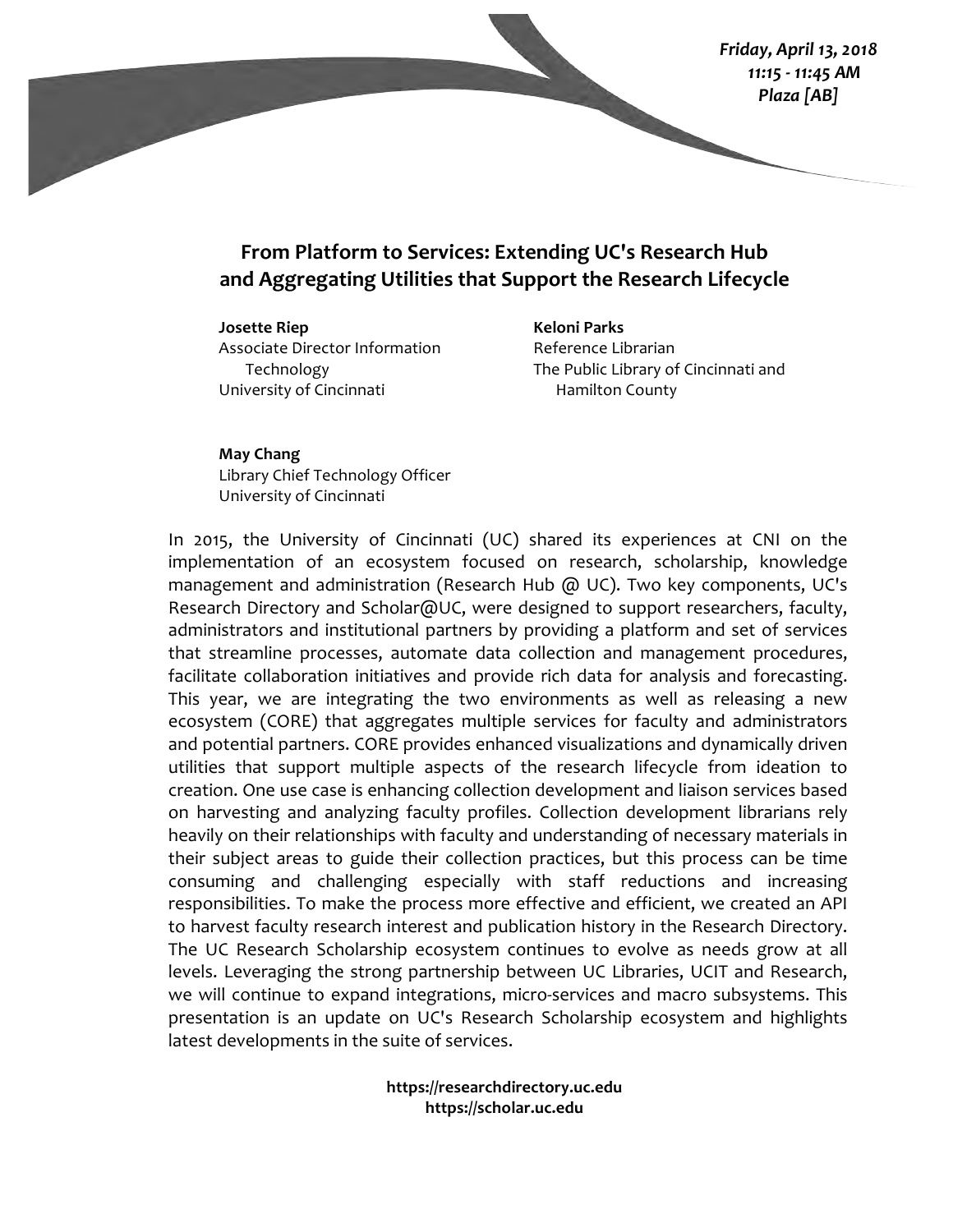

## **Research Data Repositories: Developing and Implementing Infrastructures for Institutional and Consortial Environments**

**Ray Uzwyshyn** Director, Collections and Digital Services Texas State University

In Fall 2017, Texas State University Libraries launched the Texas State Research Data Repository as part of the Texas Digital Library statewide consortial Data Repository. This presentation overviews development, implementation and infrastructure considerations for any institution or consortia thinking about venturing down online research data repository paths and open access research data. The Texas Data repository innovatively leverages and customizes Harvard's Dataverse for a consortial university environment. This presentation overviews research data repositories, technology considerations and how institutions can pragmatically think about implementing a data repository from working model perspectives. The session will survey the current landscape including types of repositories, needed external partnerships, human resources, and future synergies with other academic library technology infrastructures. This presentation will also provide a framework for overviewing possible service models, repository architectures and wider perspectives, possibilities, and challenges with regards to data repositories through the pragmatic example of the Texas State University Data repository.

**https://data.tdl.org/ https://dataverse.tdl.org/dataverse/root https://dataverse.tdl.org/dataverse/txstate http://www.infotoday.com/cilmag/apr16/Uzwyshyn--Research-Data-Repositories.shtml**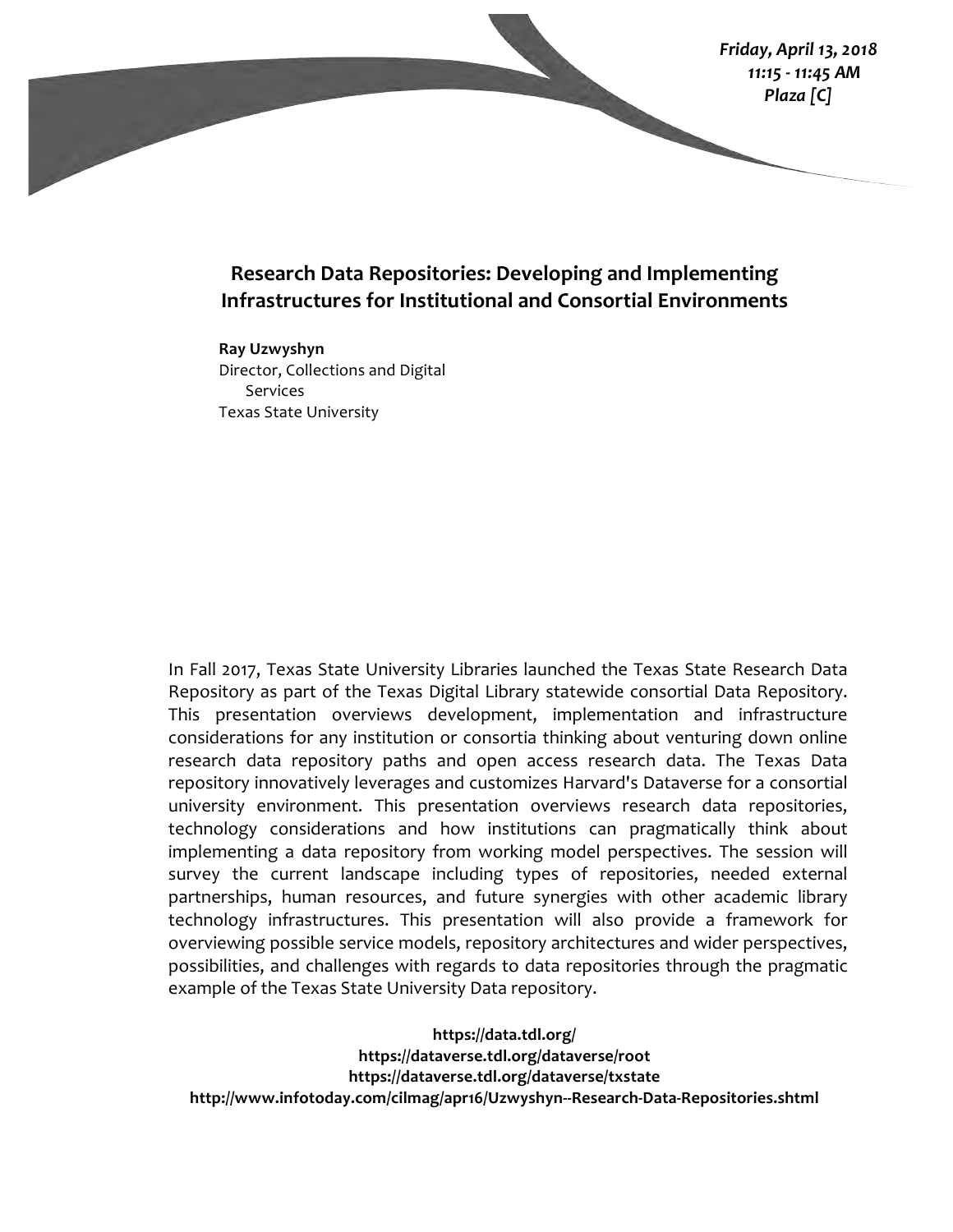

## **Parker on the Web 2.0: Digital Library Infrastructure for Medieval Manuscripts**

#### **Benjamin Albritton**

Digital Manuscripts Program Manager, Digital Library Systems and Services Stanford University

When it launched in 2009, the Parker on the Web digital library was among the first full-library digitization projects for medieval materials. Within a short period of time, it became apparent that building portal silos for manuscripts failed to serve the expressed needs of scholarly users while also proving to be a challenge for long-term institutional support and sustainability. Since 2009, the library technology landscape has changed significantly. With the introduction of the International Image Interoperability Framework (IIIF) and shared software like Spotlight (the Blacklightbased exhibits platform) and Mirador (the viewing platform designed for image comparison and interoperability), a component ecosystem has emerged that affords the opportunity to reimagine the manuscript delivery portal as one of many facets for experiencing images of medieval content. Parker on the Web 2.0, the first major rewrite of the site since its initial launch, takes advantage of all of these technologies to provide a rich user experience on a maintainable software platform. The site invites users to engage in cross-repository comparison, reuse and annotation, and serves as a model for the next generation of digital manuscript sites. This presentation will walk through the design and technology choices for the project, user engagement during its development, and future enhancements that make Parker on the Web a dynamic digital collection that can grow with curatorial and scholarly input without putting a strain on the library infrastructure that hosts it.

**https://parker.stanford.edu**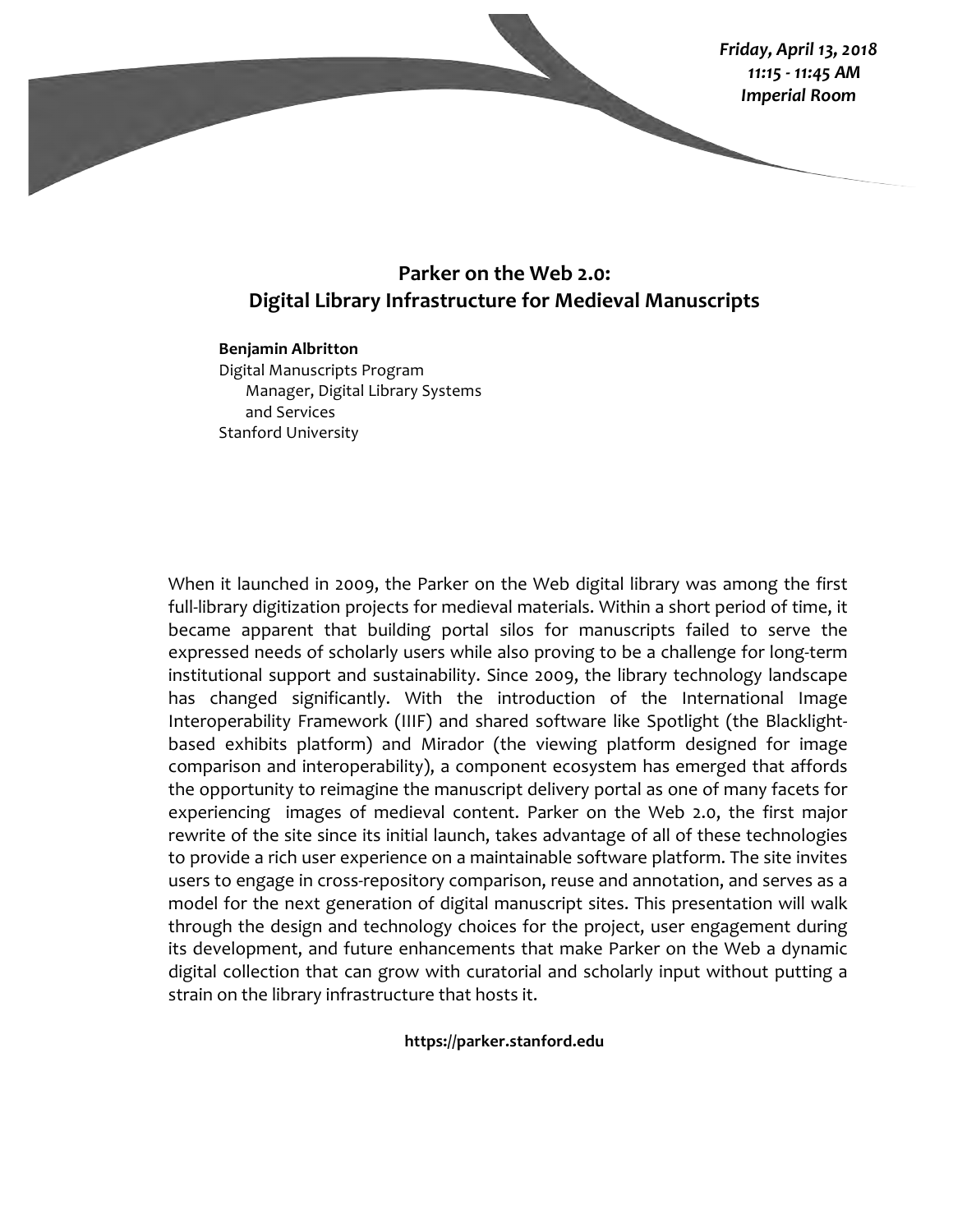

# **Preserving Digital Content at Scale: Meeting the Challenges of AV and Big Data**

**Mary Molinaro** Executive Direcor Digital Preservation Network

**Sam Gustman** Chief Technology Officer and Associate Dean University of Southern California

Since 2013 the Digital Preservation Network (DPN) has been working on developing solutions to enable the preservation of digital content for the next generation of scholars and beyond. DPN members are working together to solve the most difficult and persistent problems facing the community. Audio and moving image content present significant challenges when it comes to long-term preservation. These include scale, cost, and file transfer problems to name a few. DPN has partnered with the University of Southern California and LibNova to develop a preservation node for audio and moving image content (and for other very large data collections) that addresses the most significant challenges. This session will demonstrate the features of this new solution and will discuss how this fits into the broader DPN vision for the long-term preservation of digital content.

**http://dpn.org**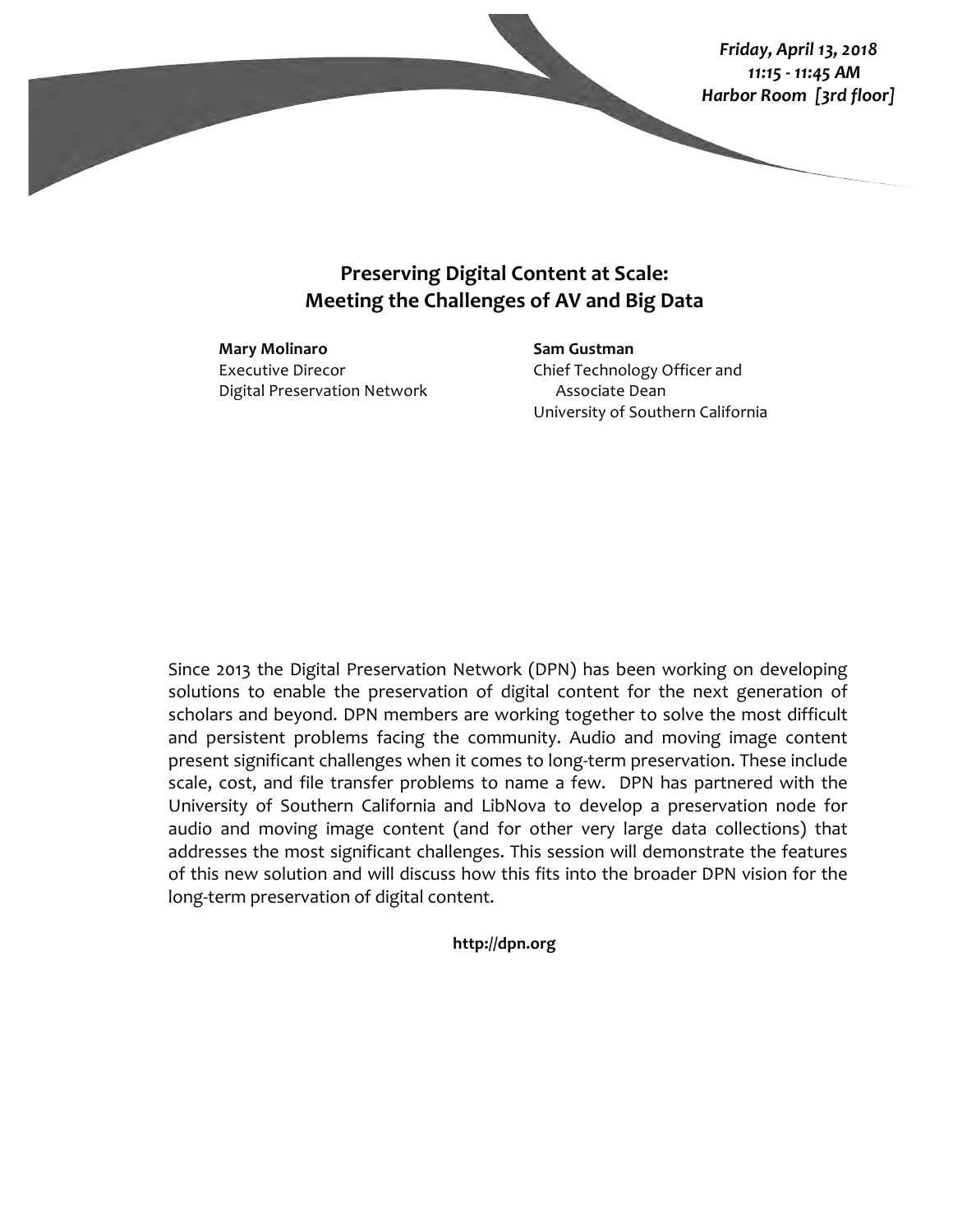*Friday, April 13, 2018 1:00 - 2:00 PM California Ballroom [C]*

## **Makerspaces in the Academic Library**

**Jenny Wong-Welch** STEM Librarian San Diego State University

### **Keven Jeffery**

Digital Technologies Librarian San Diego State University

**Jean Ferguson** Learning and Research Communities Librarian University of California, Berkeley

**Owen McGrath** Associate Director, Teaching and Learning Spaces and Operations University of California, Berkeley

The ROI of Sustaining an Academic Library Makerspace (Wong-Welch, Jeffery)

Most interest in library makerspaces has focused on the implementation stage of such spaces by highlighting the aspects of funding and space setup. With its makerspace entering its fourth year of existence, the San Diego State University Library has turned to investigating the return on investment, and sustainability, of its program. This presentation will address how to leverage data and lessons learned to demonstrate the opportunities afforded by a library makerspace that are directly beneficial for students, librarians, and the library. It will highlight the various ways a makerspace community impacts student success with regard to academics, social relationships, and career-readiness. It will define how the makerspace has helped evolve the liaison relationship to a more meaningful connection between librarians and students. Finally, it will share how the makerspace has transformed the context of the library for many, doing so in a sustainable manner that can be maintained with only nominal support.

Makerspace Creation through Student-led Collaboration (Ferguson, McGrath)

In response to the rise of arts and design curricula on campus, four organizations at the University of California, Berkeley joined forces to create a makerspace program. Educational Technology Services, the University Library, and Student Affairs Information Technology partnered with b.makerspace, a collective of design-oriented student clubs, to form an experimental, student-led, discovery lab. Our niche, in the ecosystem of campus makerspaces, is as a point of entry for students interested in learning the basics of 3D printing, virtual reality, basic electronics, and an evolving set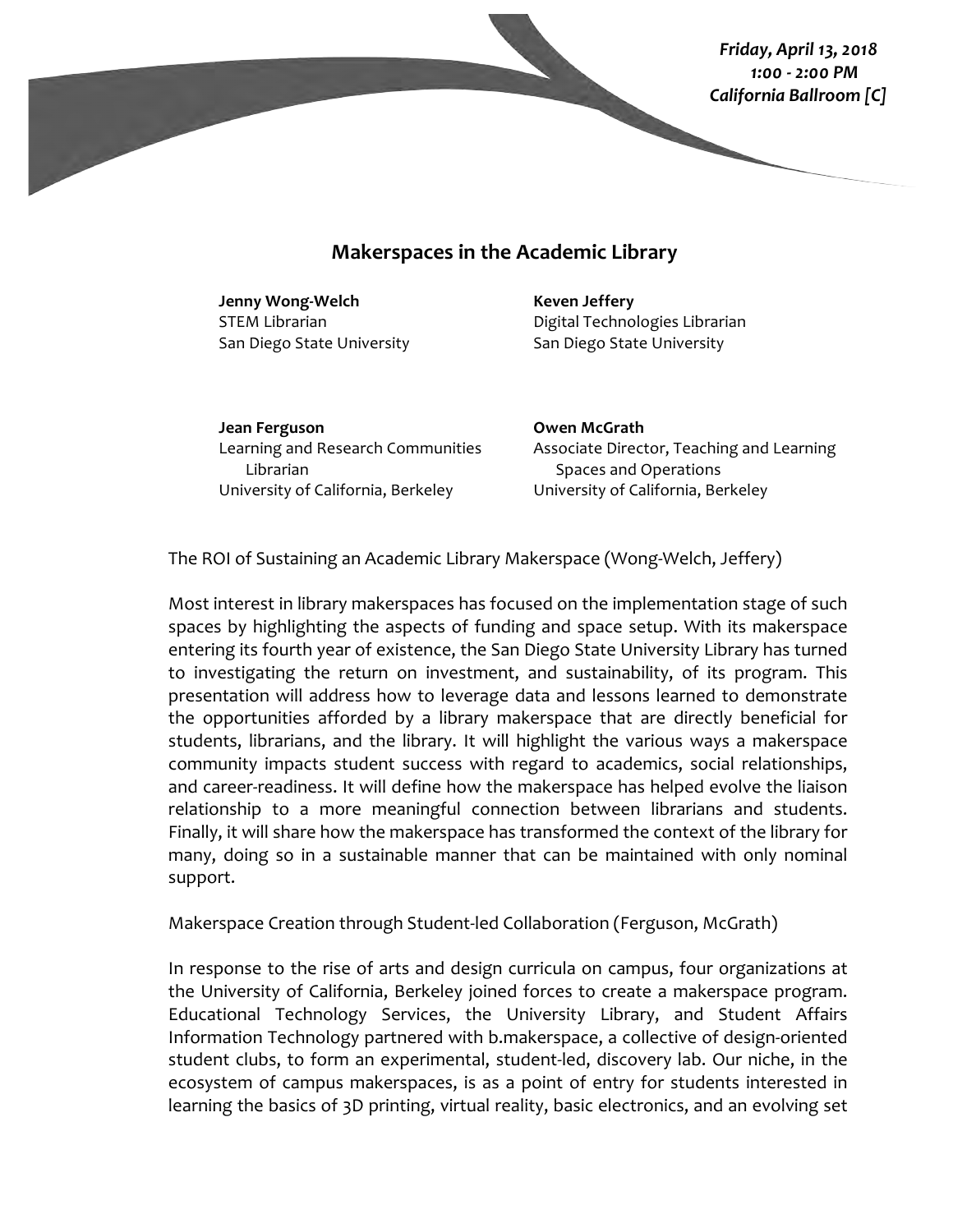of design methods and technologies. The result has been a successful cooperative with staff creating an operational structure to support student creativity and innovation.

**http://buildit.sdsu.edu/ https://library.sdsu.edu/**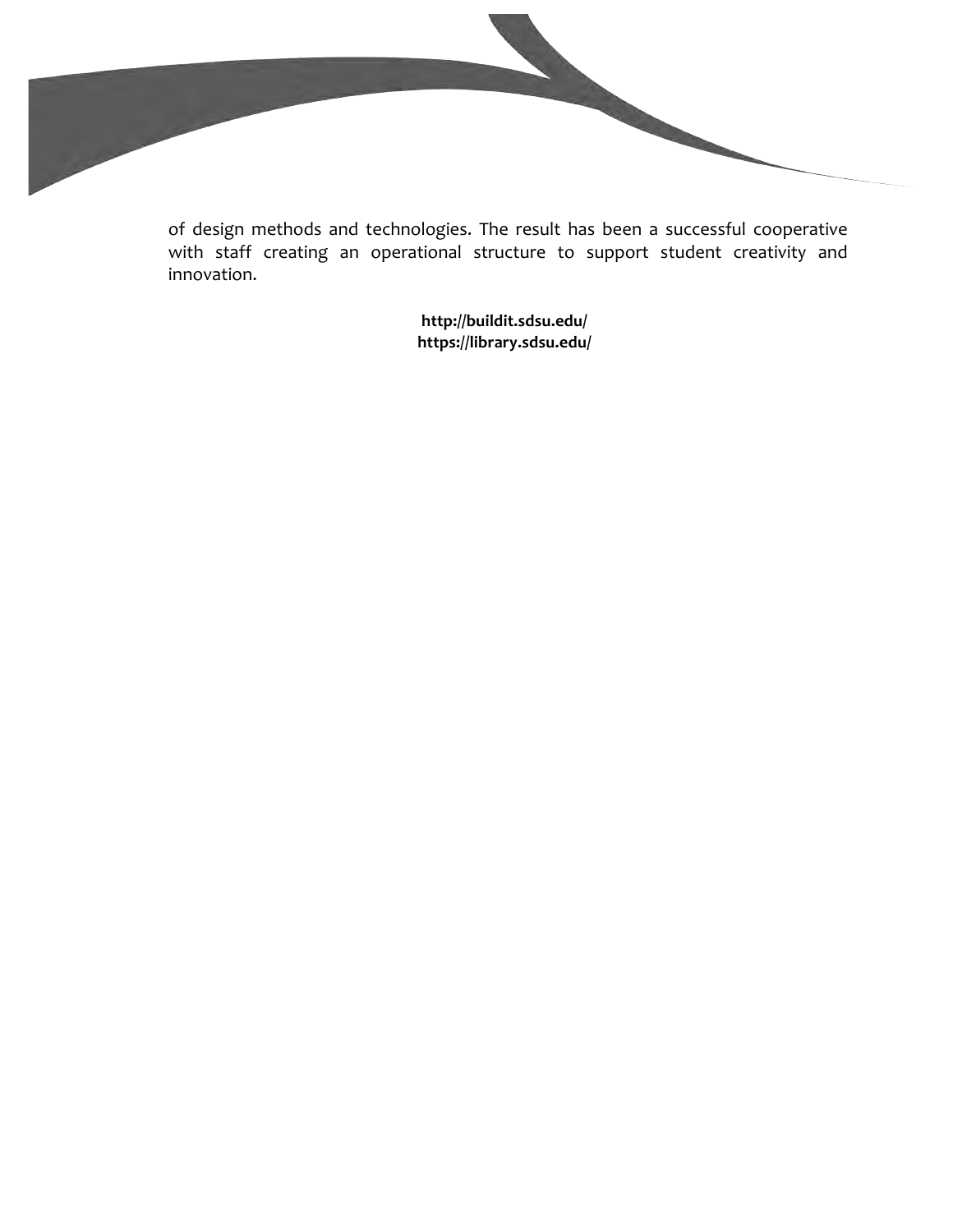*Friday, April 13, 2018 1:00 - 2:00 PM Santa Fe*

# **The Privileged Link: Open Access, Version of Record, or Let the User Decide?**

**Lisa Janicke Hinchliffe** Professor/Librarian University of Illinois at Urbana-Champaign

**Maria Aghazarian** Digital Resources and Scholarly Communications Specialist Swarthmore College

**Aaron Tay** Library Analytics Manager Singapore Management University

**Johan Tilstra**  Chief Executive Officer LeanLibrary

As the availability of open access (OA) copies continues to grow, platforms and libraries are increasingly facing the possibility of linking users to version of record copies as well as to OA but non-version of record copies of the same article. Some advocate prioritizing linking to OA copies while others argue that the version of record should be prioritized. In many cases, this is a question of whether to link to a copy that the library has licensed over the copies that are freely available; however, the same conundrum can occur with respect to publisher-hosted OA content vs. copies available in institutional repositories and on preprint servers. Several other recommended approaches exist as well.

This issue-oriented session will explore the implications of these choices and how they might align with different strategic priorities for libraries and platforms. Questions include: What principles can be helpful as a library explores these decisions? How can a library engage its user community in these decisions? What are the impacts on other library services (e.g., instruction and interlibrary loan) of the different approaches? If desired, how can a library integrate OA and version of record linking in the same discovery/access system? What staff training and user education programs do the different approaches demand? Should the way articles are cited be changed to privilege OA copies? If OA is easily linked or if users choose OA copies over the version of record, could libraries cancel subscriptions and reallocate funds? Do users really need the version of record?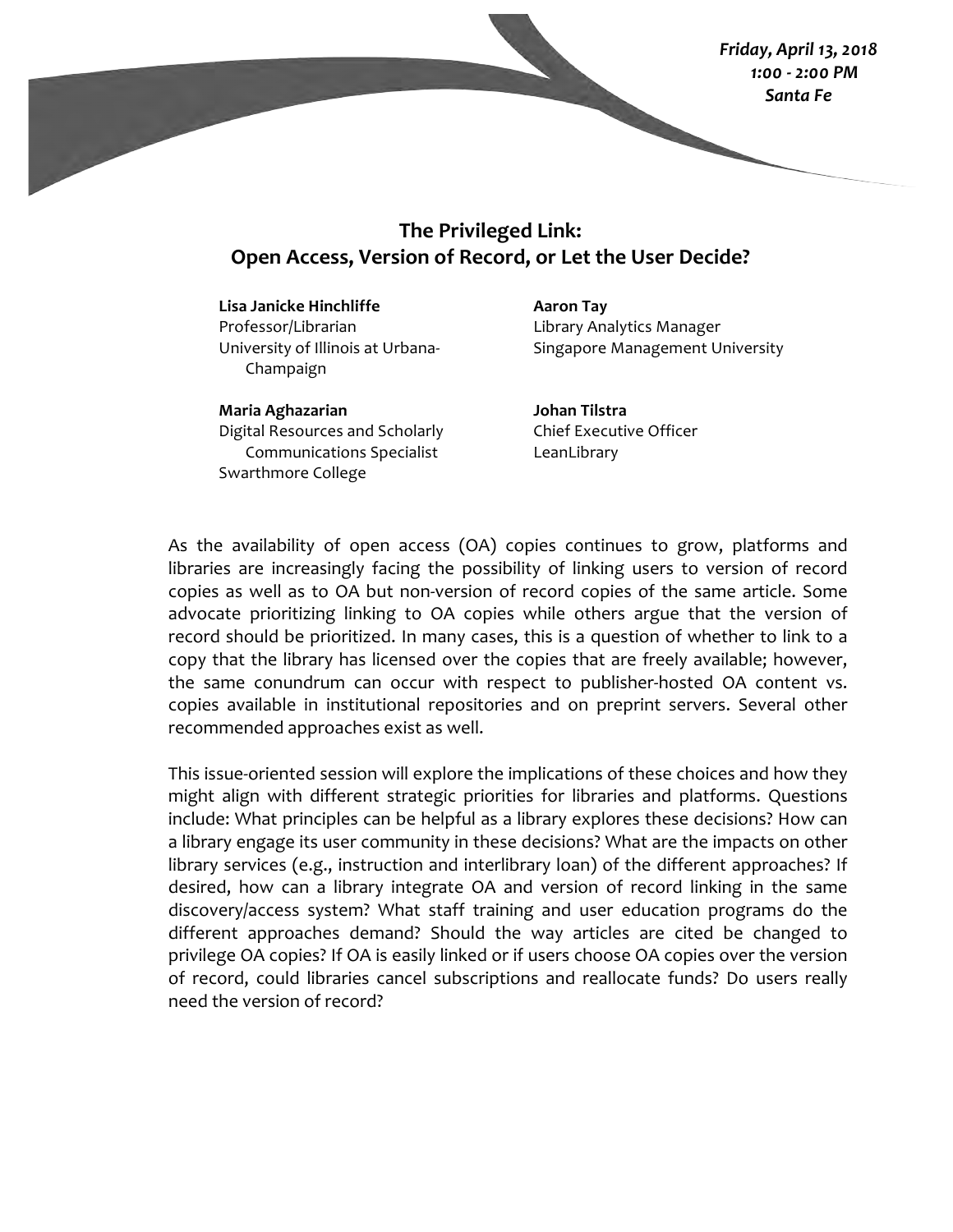

## **The Realities of Research Data Management**

#### **Heidi Imker**

Director, Research Data Service University of Illinois at Urbana-Champaign

#### **Constance Malpas**

Strategic Intelligence Manager and Research Scientist OCLC Research

In recent years, research data management (RDM) has assumed an increasingly prominent place in scholarly communication, funder requirements, codes of academic practice, university research strategy, and even national policy. This presentation will share the findings of The Realities of Research Data Management, an OCLC Research project, which explores the context and choices research universities face in building or acquiring RDM capacity. Findings are derived from the detailed case studies of four research universities in four distinct national contexts, and a series of four reports offers a simple framework for navigating the RDM service space, examines the incentives for acquiring RDM capacity, explores how research universities plan and prioritize RDM services, and highlights the decisions to build, acquire, collaborate, and scale. As one of the case studies in the Realities of Research Data Management study, the University of Illinois at Urbana-Champaign will share insights about how it has structured its program to enable collaboration both within the library and beyond to scale service offerings. Specific examples of service areas that engage local specialists from the archives, digital preservation, metadata, and numerous subject areas to leverage the library's in-house capacity, interest, and expertise will be presented with emphasis on reciprocal benefits.

## **https://www.oclc.org/research/publications/2017/oclcresearch-research-data-management.html https://www.library.illinois.edu/rds/**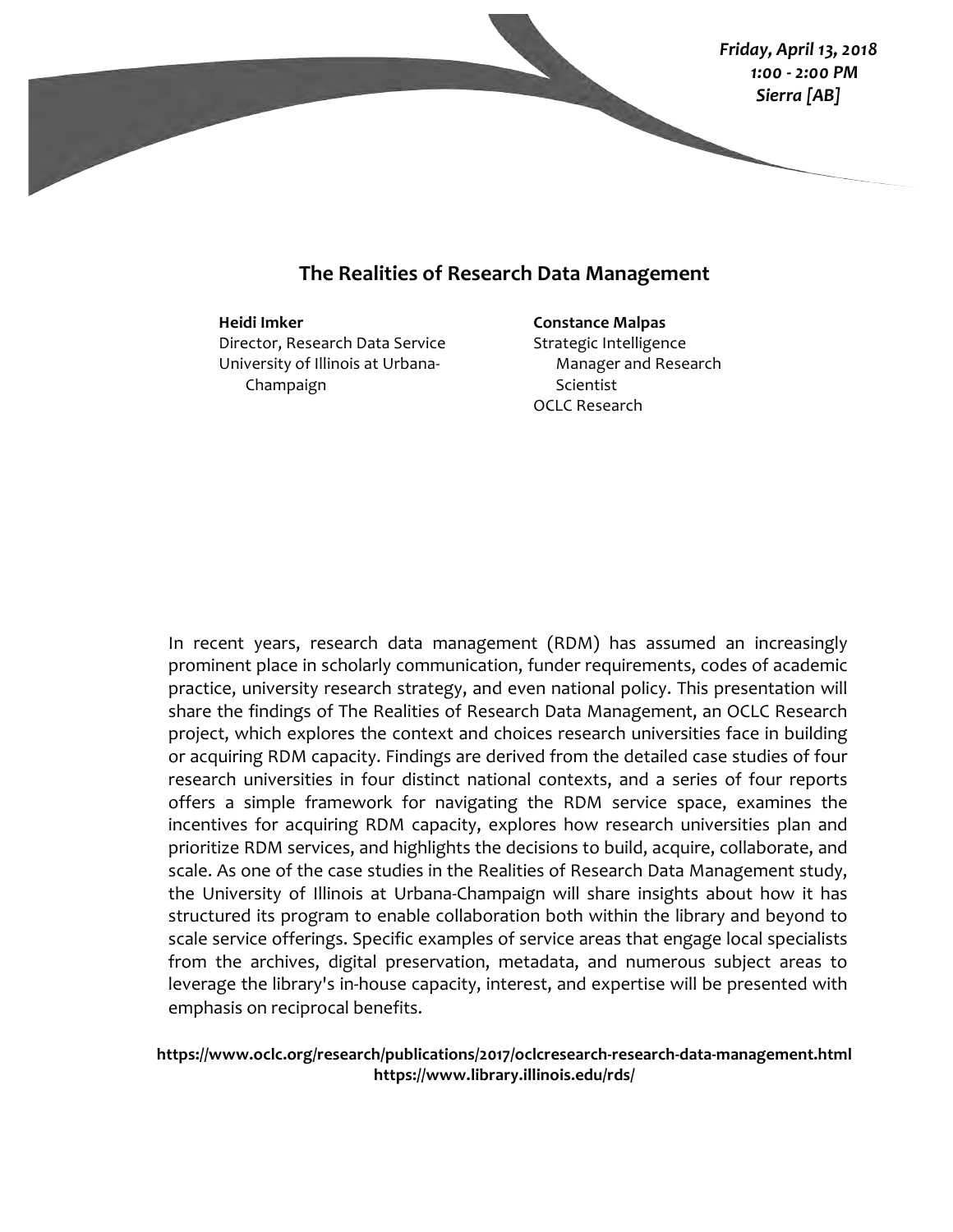

## **Next Generation Repositories: New Functionalities and Technologies for Repositories**

**Kathleen Shearer** Executive Director Confederation of Open Access Repositories

**Andrea Bollini** Chief Technology and Innovation Officer 4Science

**Sarah Shreeves** Vice Dean University of Arizona **Kristi Holmes** Director Galter Health Sciences Library at Northwestern University

In November 2017, the COAR (Confederation of Open Access Repositories) Next Generation Repositories Working Group published "Behaviours and Technologies Recommendations for Next Generation Repositories." The vision underlying the work of "Next Generation Repositories" is "to position repositories as the foundation for a distributed, globally networked infrastructure for scholarly communication, on top of which layers of value-added services will be deployed, thereby transforming the system, making it more research-centric, open to and supportive of innovation, while also collectively managed by the scholarly community." The report describes 11 new behaviors for repositories and recommends a number of technologies, standards, and protocols for adoption in repository platforms. The aim is to both improve the discoverability of resources that are contained in repositories, as well as support the development of new services on top of their collective contents. There are already some initiatives working to implementing these recommendations in Europe and Japan. In the US, under the auspices of COAR, a group of institutions has launched a Next Generation Repositories Implementation Group. This session will present the technical recommendations from the report and also give an overview of current activities to implement the recommendations in the US and elsewhere.

**https://www.coar-repositories.org/activities/advocacy-leadership/working-group-next-generationrepositories/**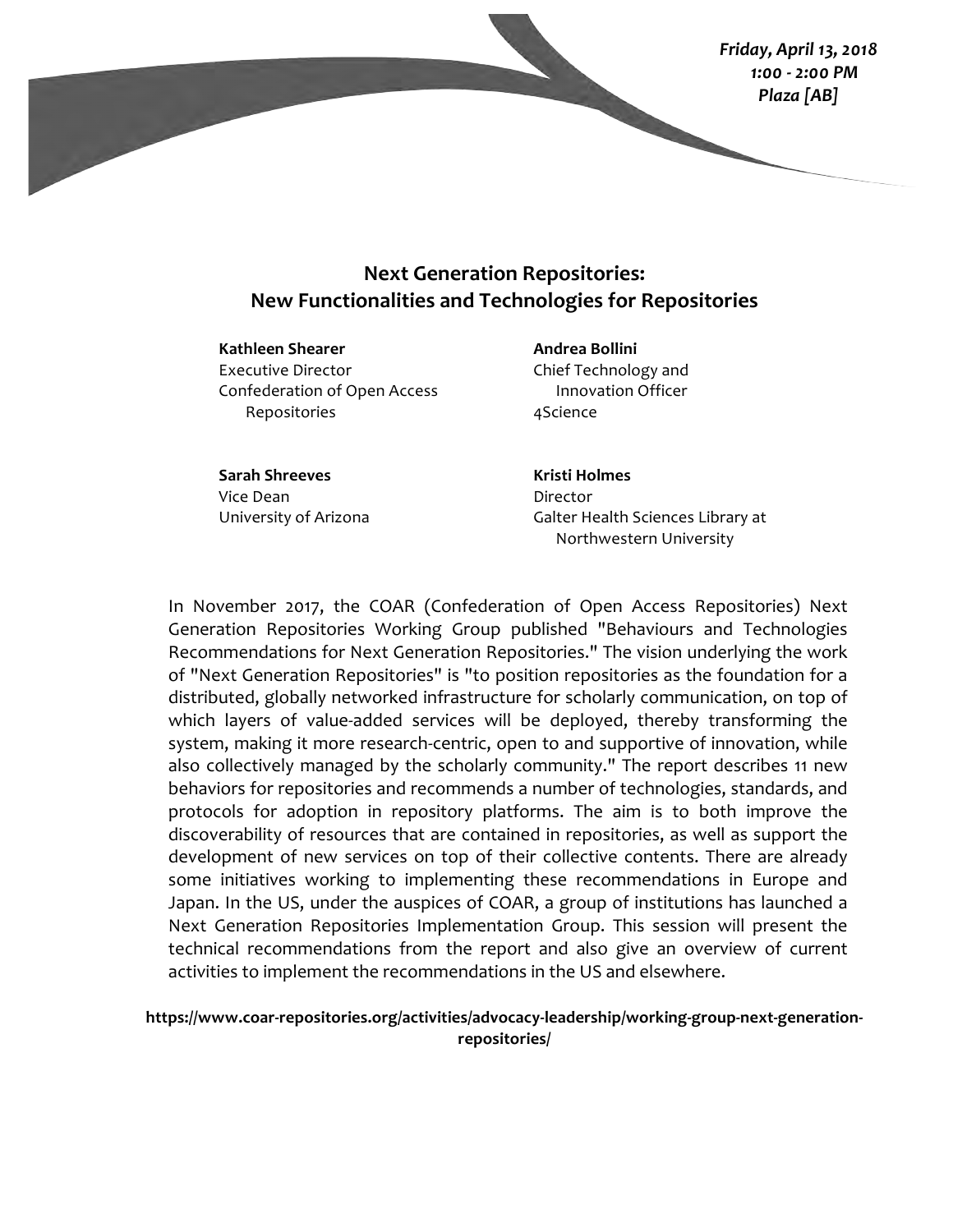

## **Developing Library Support for Publishing Expansive Digital Humanities Projects**

**David Hansen** Director, Copyright & Scholarly Communications Duke University

**Liz Milewicz** Head, Digital Scholarship Services Duke University

**Paolo Mangiafico** Coordinator of Scholarly Communications Technology Duke University

This session will explore how research libraries can support expansive digital humanities publishing projects-projects that are interactive and dynamic in their content as they span and often grow over time across multiple content types, audiences, and contributors. Recognizing that the digital humanities are often not static, and change and grow as the scholarship and its community expands, what role can libraries and the institutions that back them play in planning, growing and sustaining these publications? How can institutions adequately evaluate and reward this type of scholarship, particularly when the audiences and collaborators for these publications extend beyond the academic community? This session is based on work done under a new Andrew W. Mellon Foundation grant to address library services in support of expansive digital publishing. The grant focuses on investigating five areas of support: 1) planning, 2) resource allocation and production; 3) discovery; 4) evaluation; and 5) preservation and sustainability. Workshop leaders will briefly introduce each of these ideas, and participants will be asked to actively contribute in a roundtable discussion format structured around each topic. The aim of that discussion is to help form a collective understanding of what works and what doesn't in establishing ongoing institutional support for expansive digital projects. We also plan to incorporate elements of this discussion into a comprehensive report, to be released in summer 2018, that will offer a framework for research libraries to develop sustainable services within their institutional context in support of expansive digital publishing.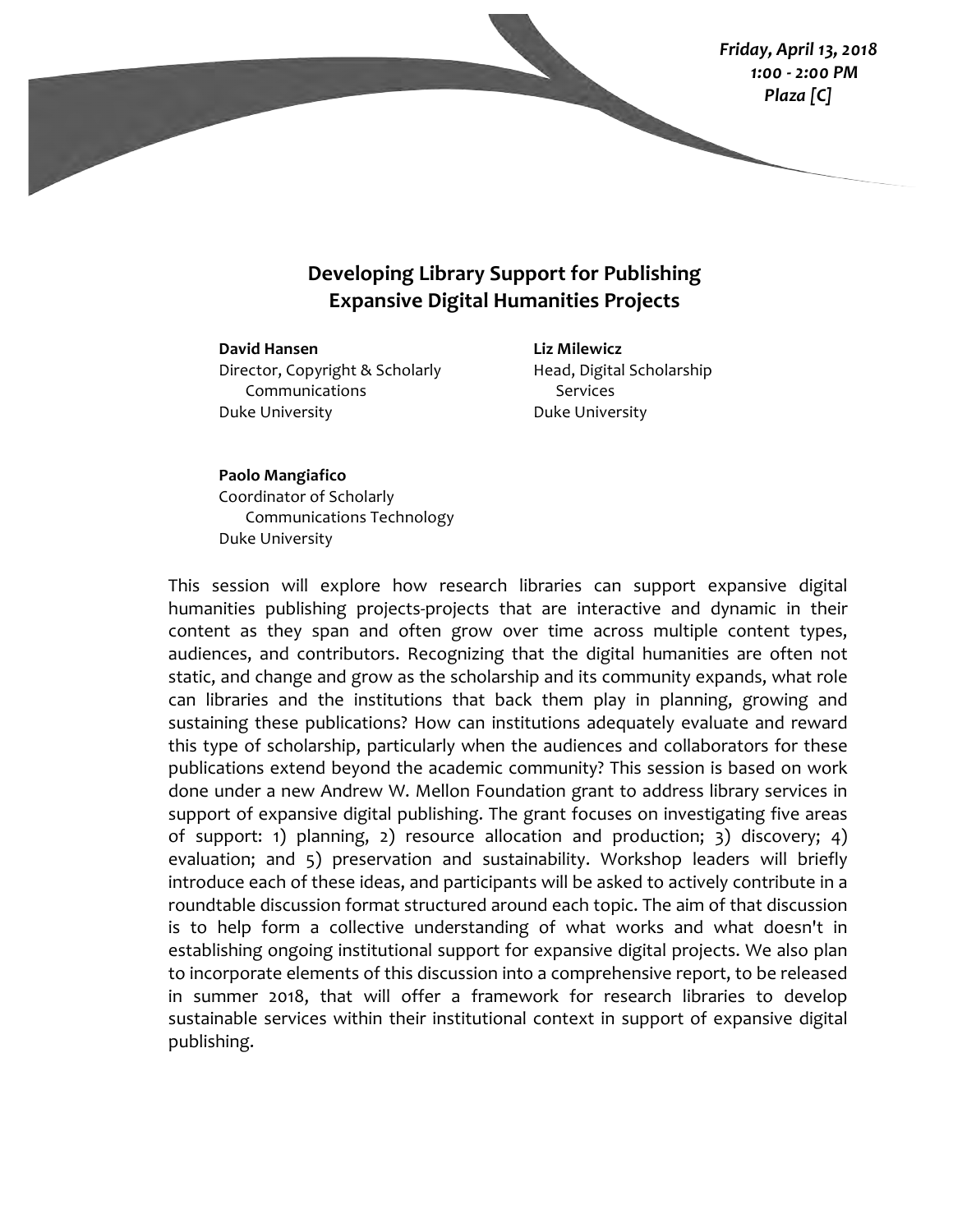

## **Battening Down the Hatches: Securing the Institutional Repository**

**Nicole Johnson** Product Manager, Digital Commons bepress

**IJsbrand Jan Aalbersberg** Senior Vice President, Research Integrity Elsevier

Software providers and repository administrators alike understand the need for data privacy and security. The bepress product team is meeting new and evolving needs by ensuring that the platform complies with the upcoming General Data Protection Regulation (GDPR); employing Transport Layer Security (TSL); and mitigating the security risk posed by Spectre and Meltdown, two major security flaws that may grant hackers access to sensitive information. This briefing will provide an overview of these security developments. It will then share a more in-depth view of how the bepress team is leveraging Elsevier's company-wide endeavors to ensure Digital Commons and the Expert Gallery Suite's compliance with upcoming GDPR legislation, designed to protect the personal data privacy of citizens of the European Union. Through the process, bepress is expanding that level of privacy and protection to its customers and end users worldwide.